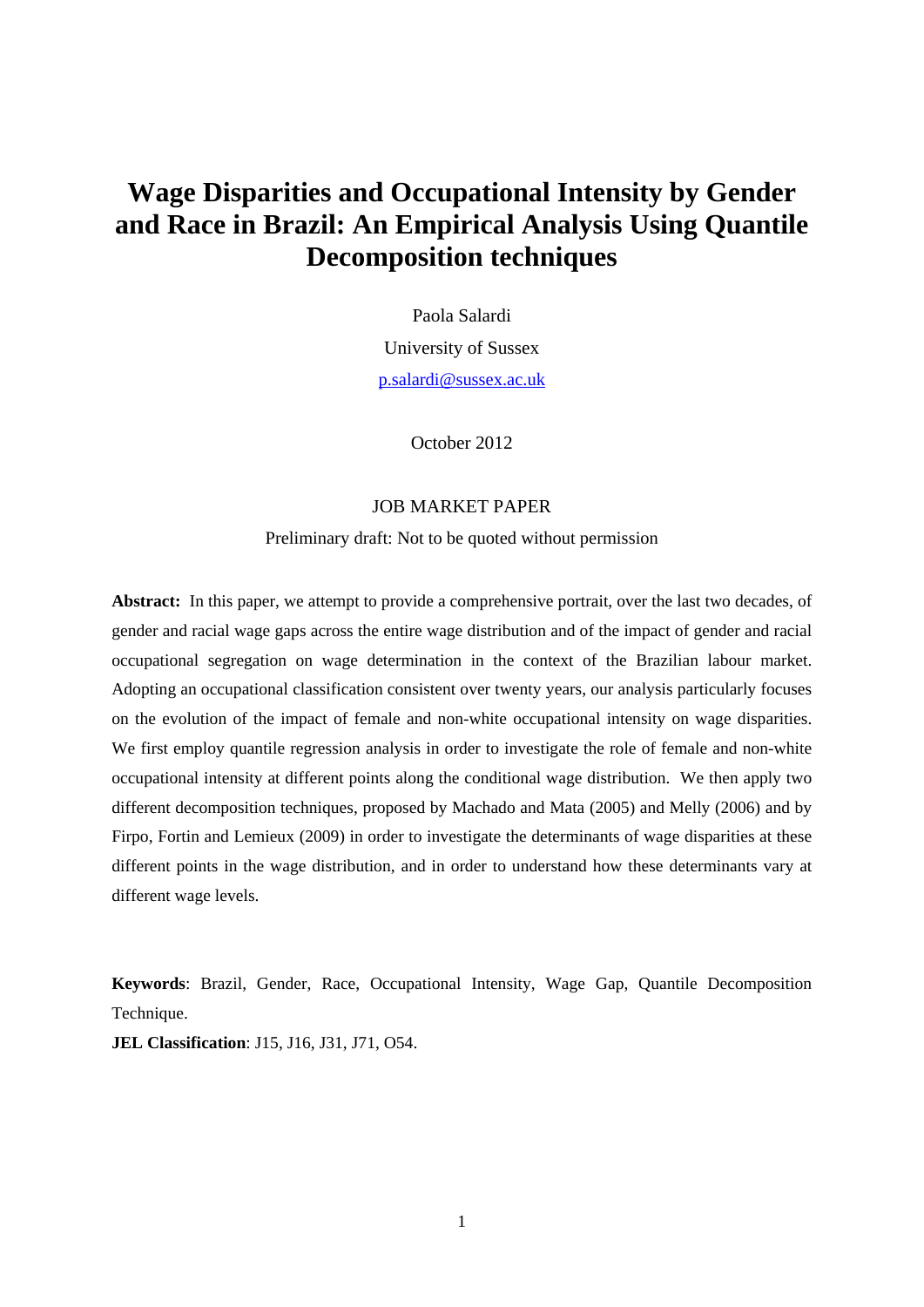## **1. Introduction**

There have been a range of studies on wage inequality and wage differentials over the last three decades. The vast majority of these studies focus on investigating wage disparities by employing the well-known Oaxaca (1973) and Blinder (1973) wage decomposition technique (OB decomposition, hereafter). This is a simple and powerful tool that allows the disentangling of the contributions of differences in characteristics (the explained component) and differences in returns to those characteristics (the unexplained component or wage structure effect) to the wage gap to be quantified.

However, this technique also has several limitations that have been documented in the literature. One important drawback is that it focuses only on average effects, and this restricted focus may lead to a misleading or incomplete assessment if the effects of wages covariates vary across the wage distribution. A second limitation is that most of the existing studies do not make a clear connection between occupational segregation and wage discrimination, despite the fact that the two are likely to be closely related.

Thus, this paper has two major goals. First, we estimate the evolution of gender and racial wage gaps in Brazil over the last two decades at different quantiles of the wage distribution. This allows us to decompose the determinants of these wage gaps, and their evolution, at each point in the wage distribution. Second, while tracing the pattern of wage differentials across the wage distribution, we focus particularly on the impact of female and non-white occupational intensity on gender and racial wage differentials respectively.

In order to achieve these two goals we apply two relatively new decomposition techniques, the first developed by Machado and Mata (2005) and Melly (2005, 2006) and the second developed by Firpo, Fortin and Lemieux (2009). Both techniques permit the decomposition of wage differentials into the effects of characteristics and the effects of coefficients at different quantiles of the wage distribution. Alongside the application of these techniques we are able to investigate the specific impact of female and non-white occupational intensity on earnings in two ways. We first explore the impact of female and non-white occupational intensity on wage determination at both mean values and at specific quantiles of the wage distribution. Having thus highlighted broad trends we are then able to investigate the role played by these variables within the detailed decomposition at specific wage quantiles that we estimate using the Firpo, Fortin and Lemieux (2009) methodology.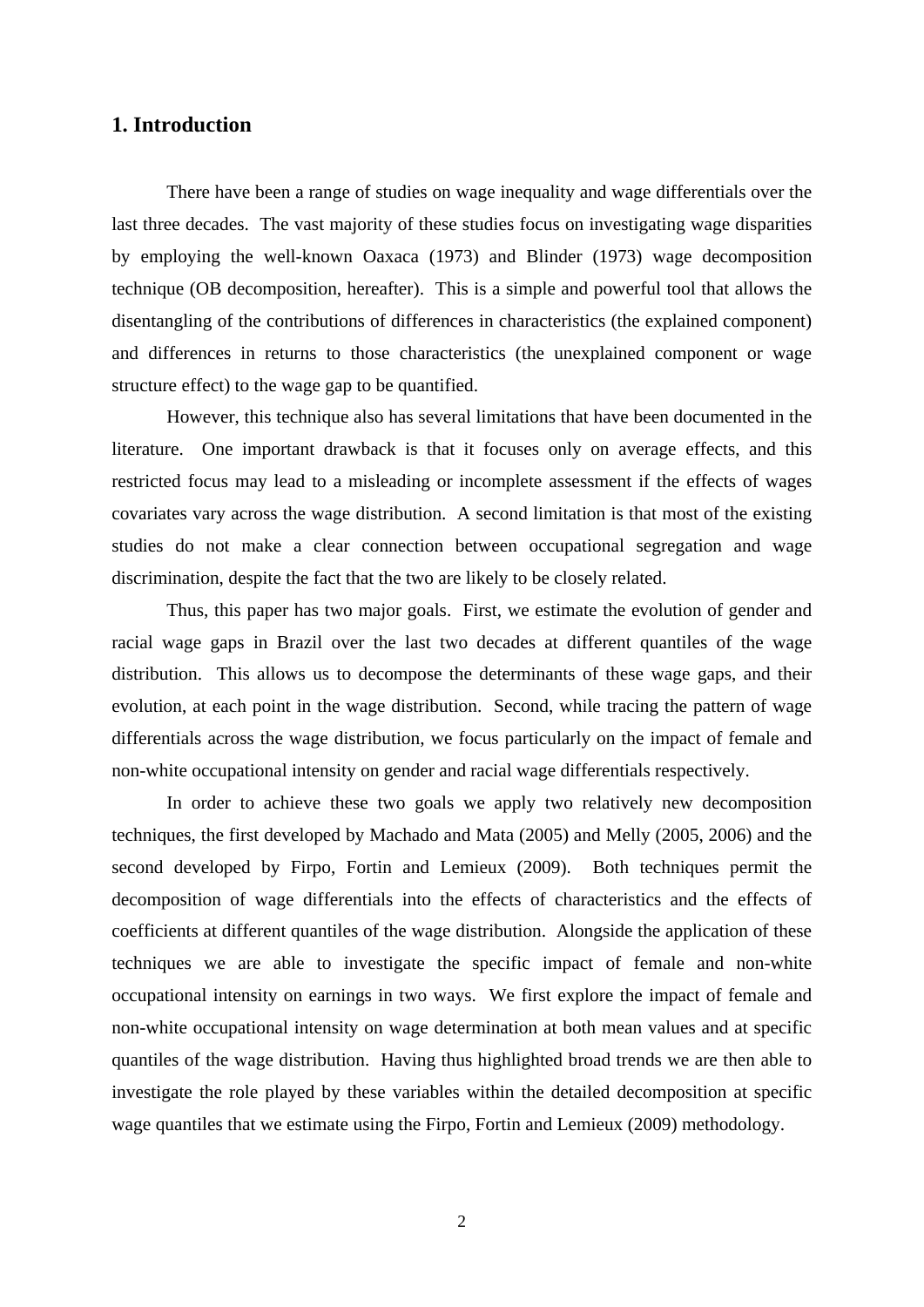The empirical analysis presented makes two further contributions. First, we look at both gender and racial wage differentials, and discuss similarities and differences between them. Second, we adopt a longer temporal perspective to our analysis than has previously been possible, as the period of interest spans two decades (from 1987 to 2006).

Focusing first on the connections between occupational intensity and wage determination we find significant differences between the patterns by gender and by race, while uncovering novel patterns that do not appear in earlier research. Being employed in female-dominated occupations reduces wages for female workers, particularly in the highest paid jobs, while, by contrast, it has a positive impact on male wages, though only in low-paid jobs. Turning to racial dynamics, being employed in non-white dominated occupations has a negative impact on wages for all workers, though somewhat more among white workers. As with female occupational intensity, this negative impact is most pronounced within better paid occupations. These patterns have remained relatively stable over time, though with the magnitude of the effects actually increasing over time.

Turning to the main findings from decomposing the wage differentials at different quantiles, gender wage differentials tend to exhibit a U-shaped pattern, indicating higher wage differentials at the extremes of the wage distribution, which are primarily driven by wage structure effects. Over time the gender wage gap has declined considerably, owing primarily to a decline in these unexplained components. However, this decline has occurred primarily at the bottom of the wage distribution, while unexplained gender wage gaps have been more persistent at higher quantiles. Racial wage differentials tend to widen at higher wage quantiles, due to both larger differences in characteristics in favour of white workers and higher returns to those characteristics. This pattern does not appear to have changed over time. This suggests the existence of *sticky floors* and *glass ceilings* phenomenon for women and the existence of *glass ceilings* for non-white workers.

The RIF-OLS technique developed by Firpo, Fortin and Lemieux (2009) offers additional insights into the role of individual variables in accounting for pay gaps. For both groups we find that education is the primary contributor to differences in endowments, which favour women and white workers, and that this is particularly so at the top of the wage distribution. We further find that experience, as proxied by age, is more rewarded among male and white workers, and is thus an important unexplained contributor to observed wage gaps. Finally, we find divergent impacts of occupational structure on pay gaps. Within female dominated occupations women are paid significantly less than men, as noted earlier. By contrast, we find that non-white workers are comparatively better paid than white workers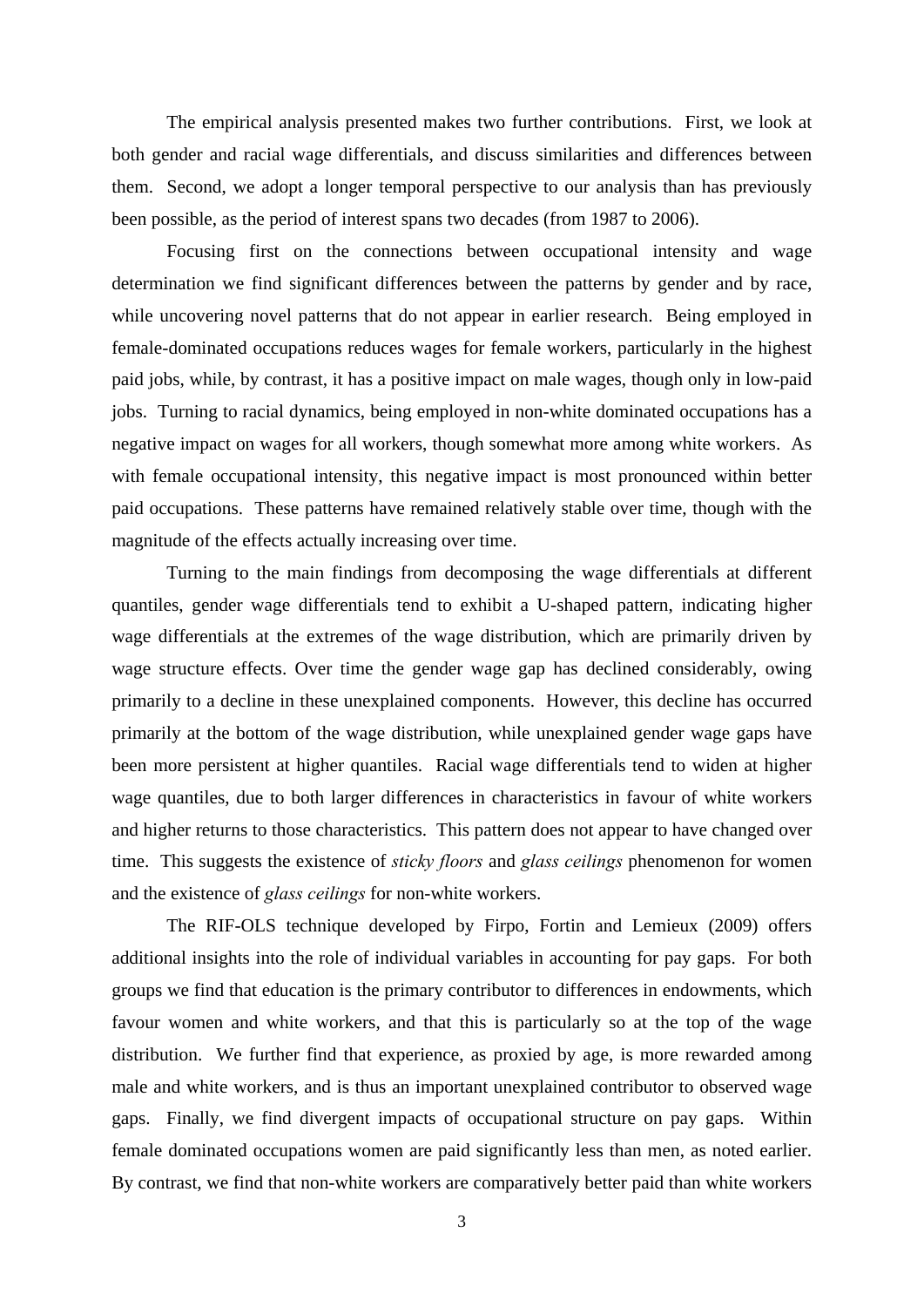in non-white dominated occupations. However, we also find that white wages are significantly higher owing to the overall concentration of white workers in better paid professions, as non-white dominated occupations are, on average, significantly less well paid.

The structure of the paper is as follows. The next section presents a brief literature review, situating the contribution of this paper within the broader literature on this topic. Section 3 presents the data and provides an overview of gender and racial wage differentials at different points in the wage distribution. Section 4 discusses the identification strategy and then outlines the two quantile decomposition techniques to be employed. Section 5 presents our findings and section 6 offers some concluding remarks.

## **2. Literature review**

After the publication of seminal studies by Oaxaca (1973) and Blinder (1973), the growth of research on wage gaps in developed and developing countries, both by gender and race (or ethnicity), has been prolific. A significant number of these studies have gone beyond applying the core methodology by also enhancing it in several respects. Several papers have sought to directly address the 'index number' problem (Cotton, 1988; Neumark, 1988; Oaxaca and Ransom, 1994). Other papers have dealt with selection bias correction within the decomposition frameworks. This began with Dolton, Makepeace, and Van Der Klaauw (1989) and Neuman and Oaxaca (2004), while the most recent paper by Bourguignon, Fournier and Gurgand (2007) addresses the selection bias issue using a multinomial logit model.

Another important set of studies extends the OB decomposition technique by accounting for occupational structure. The seminal work by Brown, Moon and Zoloth (1980) introduced a modified version of the OB decomposition where the occupational attachment model is estimated using a multinomial logit, while Miller (1987) proposes estimation by ordered probit model. Reilly (1991) introduced a selection bias correction in conjunction with the occupational attachment model in order to estimate the occupational wage equations. In this set of studies the contribution of occupational segregation to wage gaps is thus estimated separately (see also Gill, 1994; Neuman and Silber, 1996; Appleton, Hoddinott and Krishnan, 1999). A strand of this literature has aimed at accounting for occupational segregation by investigating the 'degree of feminization', or in other words, the shares of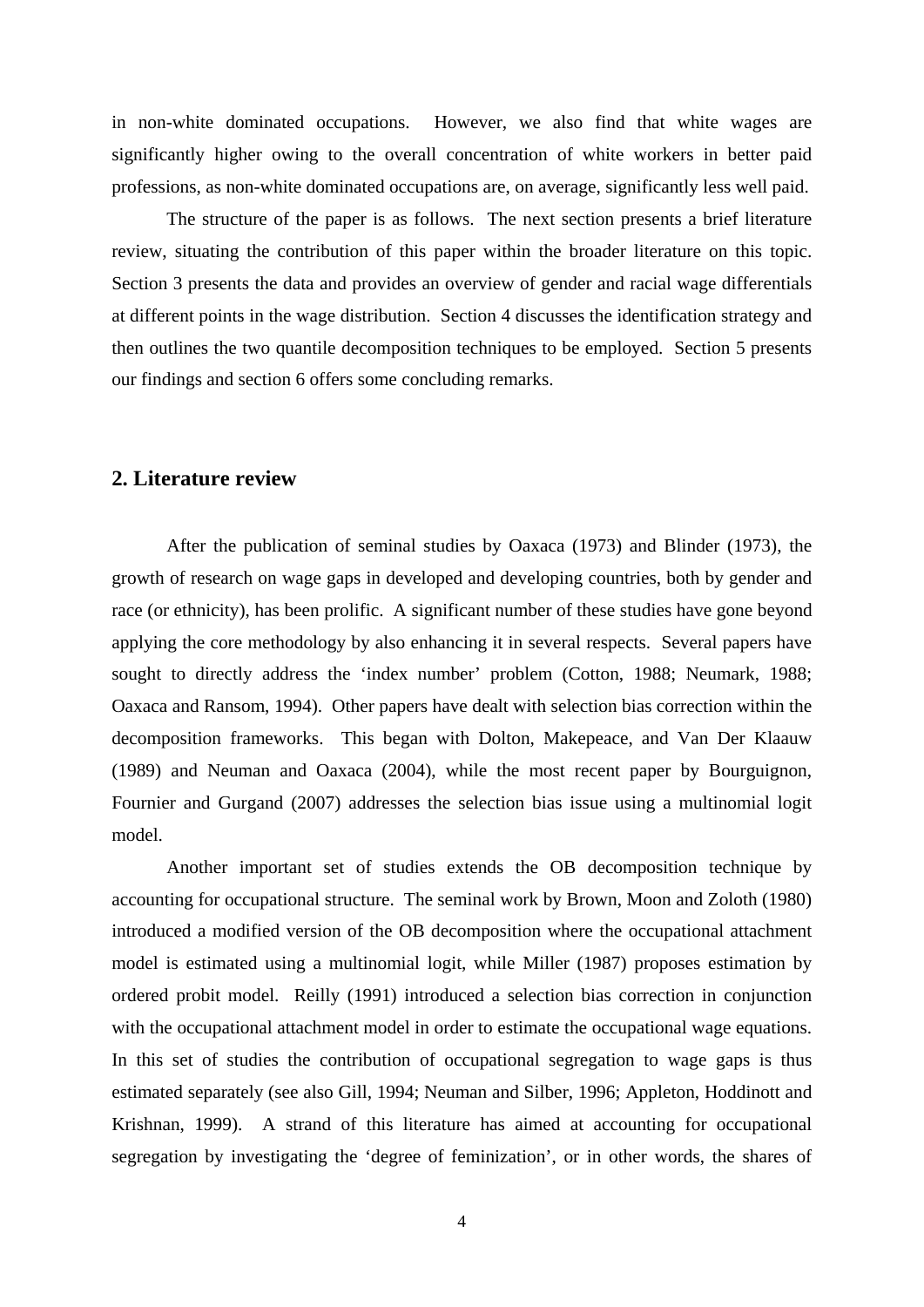females within each occupation. These include studies by Johnson and Solon (1986), Macpherson and Hirsch (1995) and Cotter, Hermsen and Vanneman (2003), which have investigated the role of feminization for the U.S. labour market; Lucifora and Reilly (1992) for the Italian labour market, and Baker and Fortin (2003) for Canada and the U.S. None of these studies have considered potentially similar dynamics when looking at the shares of nonwhite workers (or any other disadvantaged minorities).

Other studies have explored inter-industry wage differentials (see, among others, Krueger and Summers, 1988; Fields and Wolff, 1995; Haisken De New & Schmidt, 1997; Horrace and Oaxaca, 2001). Several recent studies have proposed strategies for the analysis of wage differentials by exploiting employer-employee matching data, in order to address the fact that the OB decomposition approach suffers from the absence of a direct measure of individual productivity (see, for example, Hellerstein, Neumark and Troske, 2002; Bayard et al, 2003, Hellerstein and Neumark, 2006; Hellerstein and Neumark, 2007). Finally, the OB decomposition has been extended to the decomposition of changes over time, as explained by Smith and Welch (1986) and subsequently Juhn, Murphy and Pierce (1991, 1993). <sup>1</sup> They have offered an extension that facilitates the decomposition of pay gaps between two points in time.

While these studies have tackled different limitations of the original OB decomposition method, they all rely on the estimation of wage gaps at the mean. Going beyond the mean, by focusing on more general counterfactual wage distributions, has been the subject of several studies in recent years (see Fortin, Lemieux and Firpo, 2011). Methodologies in this tradition include the weighted-kernel estimation (Di Nardo, Fortin and Lemieux 1996), the rank regression method (Fortin and Lemieux, 1998), methods based on estimating hazard functions (Donald, Green and Paarsch 2000) and methods based on parametric quantile estimation (such as Gosling, Maching and Meghir (2000) and Machado and Mata  $(2005)$ ). Melly  $(2005, 2006)$  has proposed a conditional<sup>2</sup> quantile decomposition approach that is very similar to that of Machado and Mata (2005), while Chernozhukov, Fernandez-Val and Melly (2009) cover the modelling and estimation of a wide range of

<sup>&</sup>lt;sup>1</sup> The Juhn, Murphy and Pierce (1991) methodology has been subject to several criticisms, summarized by Yun (2007). Most notably, in using their decomposition methodology the residual component (i.e., unobservable prices and quantities) accounts for most of the growth in overall wage inequality. More recent literature has, by contrast, revealed a smaller role for residuals in explaining changes in wage distribution. For further discussion, see also Card and Di Nardo (2002) and Lemieux (2006).

<sup>&</sup>lt;sup>2</sup> The use of the terminology 'conditional' and 'unconditional' quantile decomposition warrants a precise definition. The 'unconditional' quantile distribution is the distribution of a certain outcome Y at specific quantiles. The 'conditional' quantile distribution is the distribution of a certain outcome  $Y$  at specific quantiles conditional on a set of covariates X.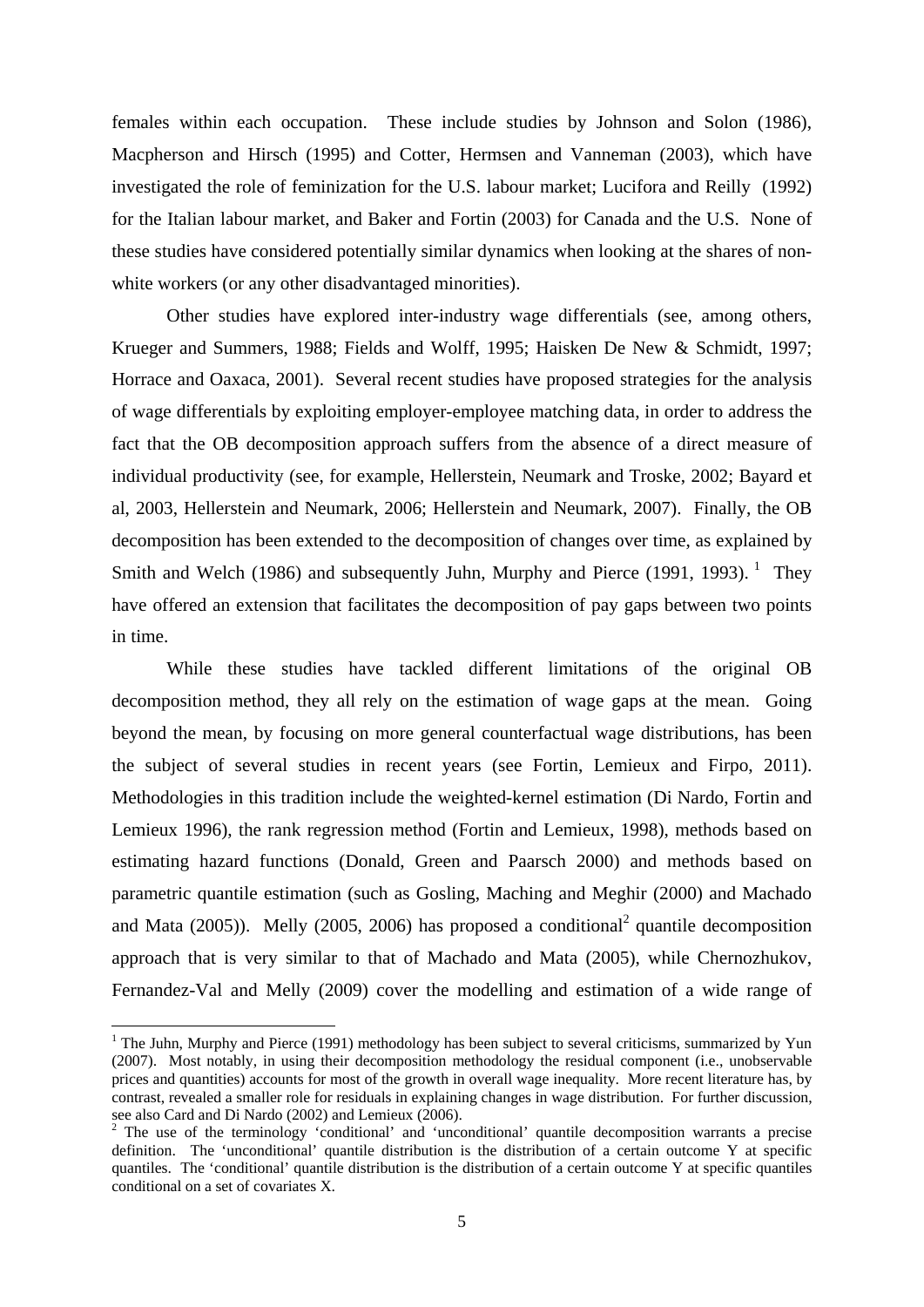counterfactual conditional distributions. Finally, Firpo, Fortin and Lemieux (2009) have proposed a decomposition technique based on the recentered influence function of the statistics of interest, the RIF-regression approach.

In this paper we apply two types of techniques in order to move beyond estimation based on mean values: the conditional quantile regression approach, as proposed by Machado and Mata (2005) and subsequently by Melly (2005, 2006), and the RIF-regression method suggested by Firpo, Fortin and Lemieux (2009). We argue that employing these techniques in the context of the Brazilian labour market can provide deeper insights into the nature of wage differentials.

In analyzing gender and racial wage gaps in Brazil, this study builds on a large number of existing. Some studies have accounted for occupational segregation while estimating wage differentials, following the Brown, Moon and Zoloth (1980) reformulation of the OB decomposition (see Ometto, Hoffmann and Alves, 1999; Arcand and D'Hombres, 2004, Salardi, 2012). Several other studies have addressed the selection bias problem, including Stecler et al (1992), Loureiro, Carneiro and Sachsida (2004) and Carvalho, Neri and Silva (2006). Further studies have linked the study of wage gaps to questions of labour market informality by estimating wage gaps while distinguishing between the formal and non-formal labour markets (Birdsall and Behrman, 1991; Tiefenthaler, 1992; Silva and Kassouf, 2000). This includes an effort by Carneiro and Henley (2001) to explore wage differentials between the formal and informal sectors while controlling for selection bias, as well as recent studies by Cacciamali and Hirata (2005) and Cacciamali, Tatei and Rosalino (2009).

However, few studies have investigated wage gaps for Brazil using quantile regression estimation. Santos and Ribeiro (2006) explore gender wage gaps using the Machado and Mata (2005) decomposition technique, but restrict the analysis to only a single year (1999). They report the presence of more severe differentials at the extremes of the wage distribution, which are driven primarily by unobserved factors. Madalozzo and Martins (2007) find a similarly non-linear pattern when employing a gender dummy in pooled quantile regressions.

Against this background, to the best of the author's knowledge, this paper makes several original contributions to the existing literature on Brazilian labour market wage discrimination. First, it explores the evolution of both gender and racial wage gaps over time across the entire wage distribution. Second, it looks at the evolution of gender and racial wage gaps over a longer time period than previously possible. Finally, it links the analysis of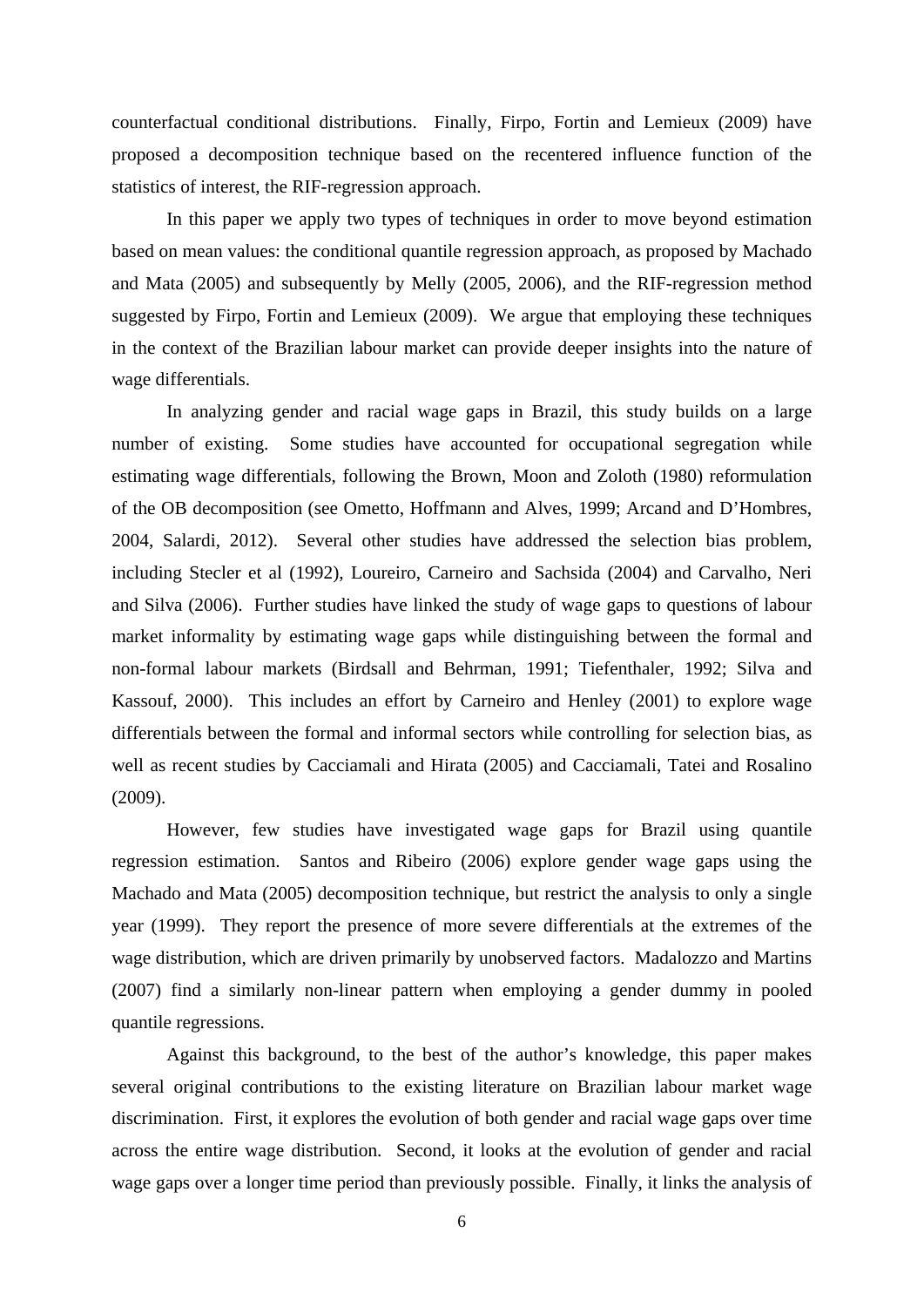wage discrimination to the issue of occupational segregation by estimating the impact of female and non-white occupational intensity on wage differentials.

### **3. Data and overview of wage gaps**

We employ data at the micro-level from the national household survey for Brazil, the *Pesquisa Nacional por Amostra de Domicilio* (PNAD), covering the period from 1987 to 2006. The PNAD is collected by the national statistical office, the *Instituto de Geografia e Estatistica* (IBGE). It is one of the most comprehensive sources of socio-economic information on Brazilian households. We consider a sample of workers aged between 15 and 65 years old who declare that they are working and for whom there are no missing observations for wages and occupational codes. The dataset has a large sample size that varies from a labour force of roughly 98,000 observations in the first year (1987) to roughly 150,000 in the final year (2006).

The analysis presented here is, again, crucially dependent on the use of a harmonized and consistent over time occupational classification, which makes it possible to strengthen the analysis in several respects. The primary advantage of this dataset is the availability of information on earnings and comparable occupations over a protracted period of time (two decades). The information related to earnings is provided consistently within the original dataset and we compute the log of hourly earnings using data from the primary occupation. Dealing with occupational codes is more complex, as the raw PNAD dataset employs occupational classifications that vary across years and which, for the majority of years, are not directly comparable with the international classification provided by the ILO, the ISCO-08. We address this consistency problem by employing a new harmonized occupational classification developed in Salardi (2012). This classification is harmonized and consistent over the two decades of interest (from 1987 to 2006) and consists of 83 different occupational categories at the 3-digit level.

Harmonizing the occupational classifications over time allows us to construct two variables of interest: female occupational intensity (focc3) and the non-white occupational intensity (nwocc3). These variables capture the proportion of female (or non-white) workers in each occupation. We compute these values at a 3-digit level of occupational classification,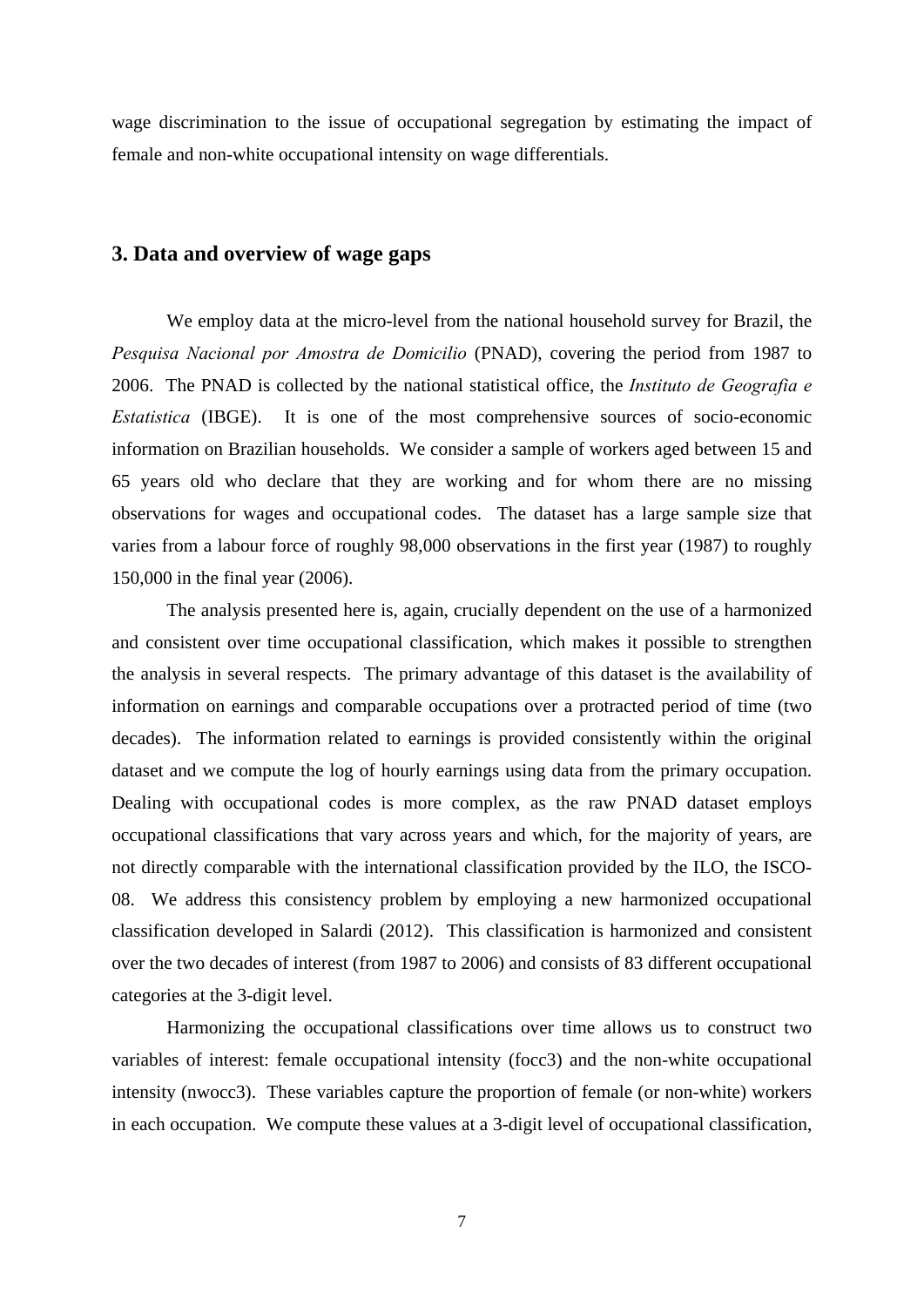which includes 83 different occupational codes. These two variables reflect the degree of *femaleness* (or feminization) or *non-whiteness* of each three-digit occupational group.

The primary drawback of using this dataset over such a prolonged period of time is that it restricts the nature of other information that is available for all years. For example, the variable for work experience is commonly employed in the specification of wage equations, but it is not present in the earlier years of the PNAD dataset. For this reason, we employ an austere wage equation specification, which has nonetheless proven to have high explanatory power (see Salardi, 2012).

Having reviewed the main features of the data employed in this paper, we now report some preliminary descriptive analysis. Figure 1 illustrates the distribution of wage gaps across the wage distribution by both gender and race (the plots to the left side are for the first year, 1987, and the plots to the right side are for the last year, 2006). We can clearly see that wage differentials by gender are considerably greater at the bottom end of the wage distribution and, interestingly, are widening at the top end in more recent years. By contrast, racial wage differentials widen as we move toward the top of the wage distribution. These preliminary descriptive figures appear to provide preliminary evidence of the existence of a dual phenomenon of *glass ceilings* for women and *sticky floors* for non-white workers.<sup>3</sup>

Figure 1 further highlights a sizeable decline in gender wage gaps over time across the wage distribution, with the average value moving from 0.322 in 1987 to 0.05 in 2006 (as indicated by the horizontal red lines). In the case of racial pay gaps the patterns remain fairly stable over time, with the average value moving from 0.489 in 1987 to 0.413 in 2006.

### [Figure 1 about here]

Figure 2 provides a more general portrait of both gender and racial wage gaps, presenting data at selected points of the wage distribution (0.1, 0.25, 0.5, 0.75 and 0.9), for five years spanning the entire period (1987, 1992, 1997, 2002 and 2006). These plots reaffirm the key findings from figure 1. First, we again see that gender wage gaps are wider at the bottom of the wage distribution, while racial wage gaps tend to increase with progression up the wage distribution. Second, over time, both gender and racial differentials

<sup>&</sup>lt;sup>3</sup> The concepts of 'glass ceilings' and 'sticky floors' are, in fact, closely related. Glass ceilings are invisible but concrete barriers that prevent career advancement and restrict minorities from reaching the best paying and most prestigious occupations, despite their characteristics. Sticky floors refer to women and minorities being trapped in low-paid, low-mobility jobs (Booth, Francesconi and Frank, 2003; De La Rica, Dolado and Llorens, 2005; Kee, 2006; Chi and Li, 2008).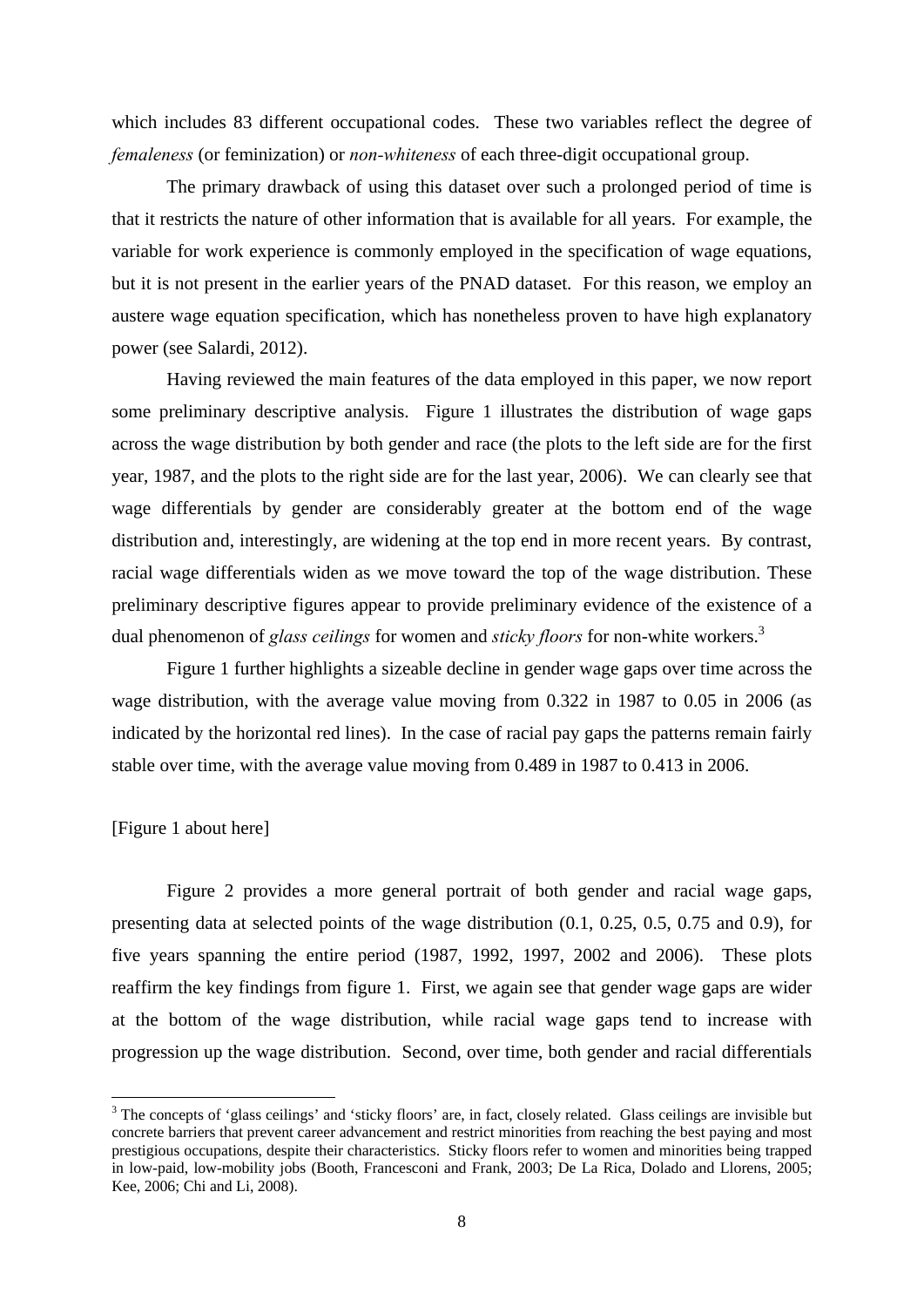have consistently decreased, however the contraction is considerably more pronounced for gender wage gaps (particularly those at the lower quantiles).

Given that our subsequent analysis explores the relationship between a variety of covariates and wage differentials at different points of the wage distribution, it is useful to look briefly at summary statistics for the key covariates. In order to conserve space we do not present tables of the means and standard deviations for all of the covariates across all quantiles and years, but simply summarize the most important findings.

While female and male workers are distributed relatively homogeneously across quantiles (especially in more recent years), there is a clear racial pattern, as the presence of non-white workers declines as we move to the higher wage quantiles. Age and years of education increase as we progress to higher quantiles, consistent with a positive relationship between human capital endowments and earnings. There are less workers living in urban areas within lower wage quantiles, confirming that rural workers have, on average, lower wages. Individuals working in the agricultural sector are more numerous at the bottom end of the wage distribution, together with those working in the personal and restaurant services sector. Examining the concentration of different occupations within different quantiles confirms that higher skilled jobs are better paid. When we look at the distribution of informality across wage quantiles, we find that although the formal sector represents roughly 45-46% of total employment over time, only 0.05% in 1987 and 0.008% in 2006 of formal workers are in the bottom 10% of the overall wage distribution.

### [Figure 2 about here]

Since the relationship between wage differentials and female and non-white occupational intensity is of special interest, we now describe patterns related to occupational intensity in greater detail. Our variable for female occupational intensity moves from an average of 37% in 1987 to 44% in 2006 and it is fairly homogenously distributed over wage quantiles, although it is slightly higher at the bottom end of the wage distribution in earlier years. By contrast, non-white occupational intensity moves from 47% in 1987 to 53% in 2006, but in all years consistently decreases as we move toward the top quantiles. Overall, this implies that female dominated occupations are located comparatively homogenously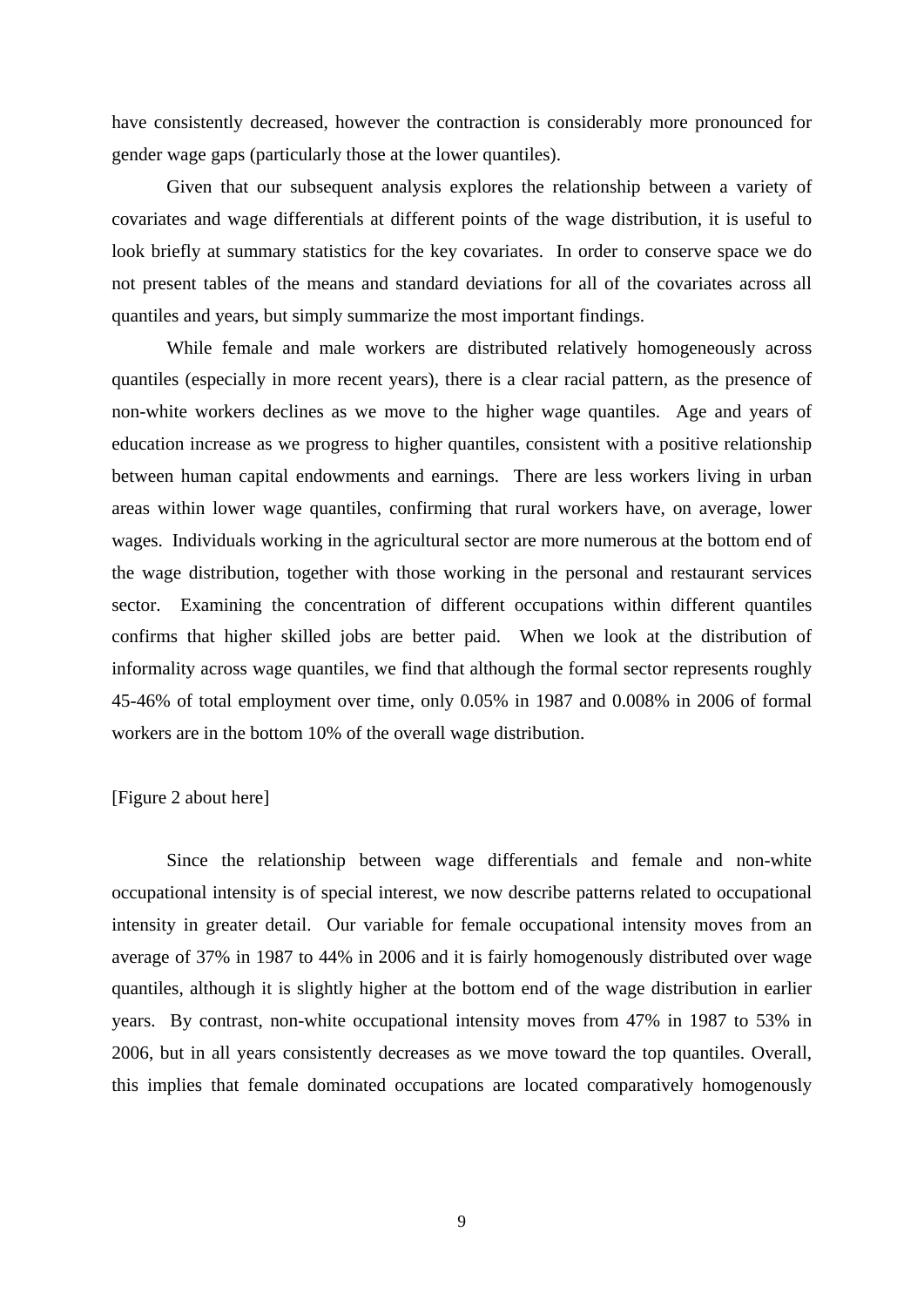across the wage distribution, while non-white dominated occupations are characterized by relatively low earnings.<sup>4</sup>

Figure 3 provides additional insights into how female and non-white occupational intensity vary across wage quantiles. The values of the female and non-white occupational intensity variables at different quantiles of the wage distribution are derived using a variation of the Machado and Mata (2005) approach, which is explained in detail in the methodological section. In simplified form, it consists of taking the mean of the observations drawn at random with replacement at different quantiles from each population sub-sample. In 1987 female occupational intensity is noticeably greater at the bottom end of the wage distribution. However, over time this pattern largely disappears, as in 2006 there is no clear pattern, with female occupational intensity noticeably lower between the  $60<sup>th</sup>$  and the  $80<sup>th</sup>$  percentiles, before increasing again at the top of the wage distribution. Meanwhile, we again see that the pattern for non-white occupational intensity is more homogeneous and stable over time. From panel B of figure 3, we observe that the degree of non-whiteness steadily decreases as we move to the top of the wage distribution.

Figure 4 plots average wages by gender and race at different levels of female and nonwhite occupational intensity. Looking first at gender, we see no obvious trend in the relationship between the two variables, as female-dominated occupations are neither better nor worse paid than male-dominated professions, although males earn more, on average, than females, independent of the degree of femaleness within occupations. The pattern by race is very different, as wages consistently decline as non-white occupational intensity increases, while, as with the case of gender, white workers consistently earn higher wages within occupations, independent of non-whiteness.

### [Figure 3 about here]

To conclude this section it is useful to briefly summarise some key insights from this preliminary descriptive analysis. Gender differentials are more pronounced at the extremes of the wage distribution and are particularly wide within low-paid occupations. By contrast, racial wage gaps widen as we move to the top end of the wage distribution. Women appear

<sup>&</sup>lt;sup>4</sup> Both female and non-white occupational intensity have, on average, increased over time (by 7 and 6 percentage points, respectively). However, female occupational intensity has increased more homogenously across occupations than non-white occupational intensity. These patterns are consistent with the findings about occupational segregation presented in Salardi (2012), where we found a sizeable decline in gender segregation but only a small contraction in racial segregation.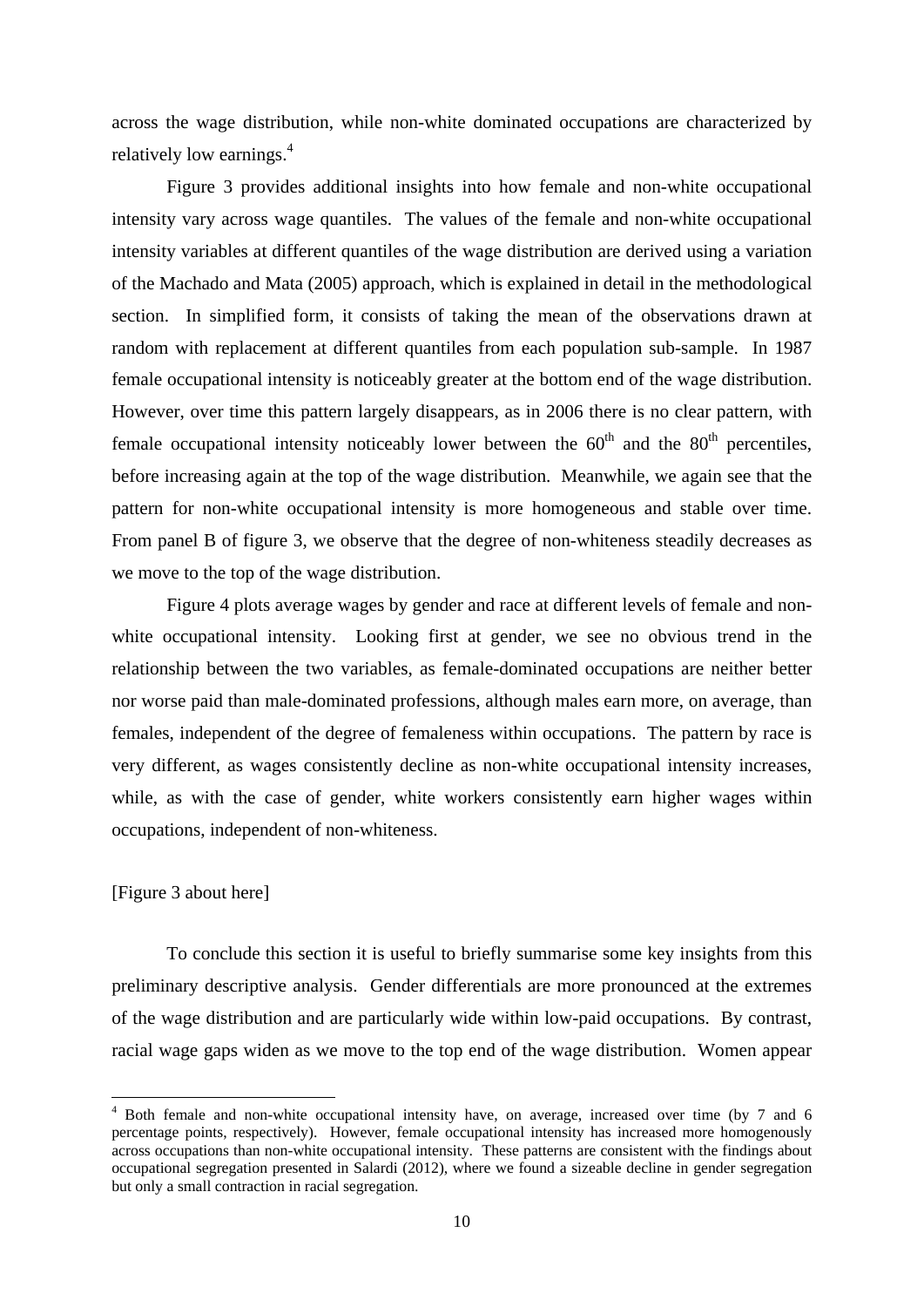to be homogenously distributed across occupations, while non-white individuals appear to be concentrated in low-paid and low-skilled occupations. Thus, although woman are employed relatively homogenously across the wage distribution, they appear to suffer from more sizeable wage gaps within low paid occupations and, to a somewhat lesser extent, in the top paid jobs. Meanwhile, non-white workers tend to work in low-paid and low-skilled occupations, while wage gaps are most pronounced within occupations with higher earnings and a correspondingly lower presence of non-white workers. These figures are consistent with existence of both *sticky floors* and *glass ceilings* for female workers and *glass ceilings* for non-white workers. In the subsequent sections we explore these patterns in more detail by decomposing these gender and wage gaps over the entire wage distribution.

[Figure 4 about here]

# **4. Empirical methodology**

This section outlines the quantile decomposition techniques to be employed, and proceeds in three parts. First, we discuss the identification strategy and the definition of the parameters of interest. We then explain the conditional quantile decomposition techniques developed separately by Machado and Mata (2005) and by Melly (2006). Finally, we present the RIF-regression method proposed by Firpo, Fortin and Lemieux (2009).

### **4.1 Identification strategy**

Our analysis is ultimately aimed at answering a counterfactual question: 'How much would female (non-white) workers be paid if they were rewarded according to the wage structure for male (white) workers?' We are thus seeking to compare observed wage structures with counterfactuals, which capture alternative potential wage structures. As such, the problem of the wage structure effect can be interpreted as a treatment effect and ultimately linked to the programme evaluation literature, as recently explained in Fortin, Lemieux and Firpo  $(2011)$ .<sup>5</sup>

 $<sup>5</sup>$  In this section we first re-state the identification strategy in terms of the programme treatment framework for</sup> mean pay gaps and then for the quantile framework, which is the primary subject of empirical investigation in this study.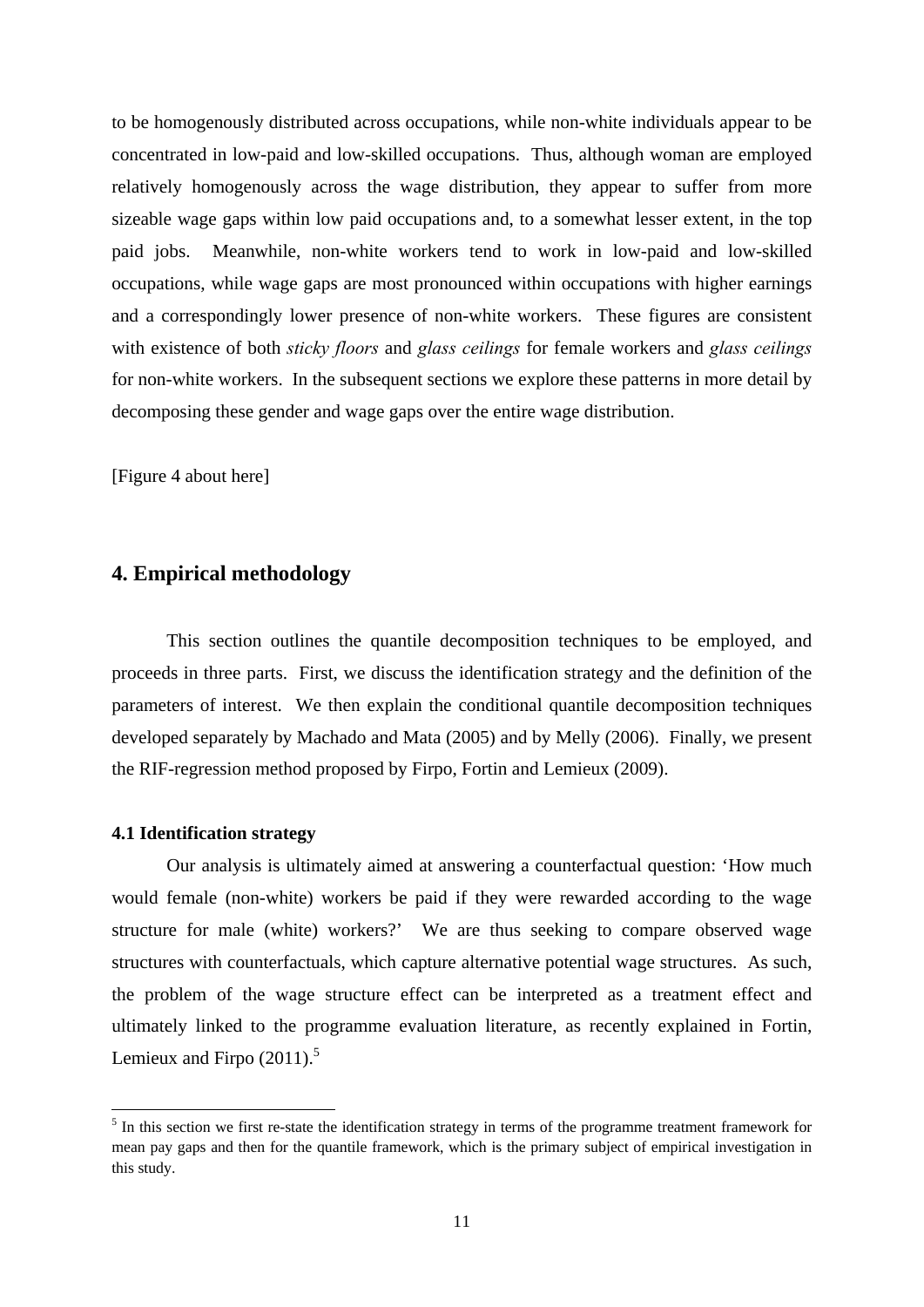We are thus interested in the effect that a binary variable, which is our treatment (i.e., gender or race), exerts on a specific outcome (i.e., earnings). Using the notation adopted by Fortin, Lemieux and Firpo (2011), this binary treatment identifies two distinct groups, A and B, which represent in our case female (non-white) versus male (white). We can thus think of the effect of gender (or race) for each individual worker,  $W_{Bi} - W_{Ai}$ , as the individual treatment effect. We can interpret the difference between the average earnings of group B and those of group A, as the average treatment effect (ATE) from the programme evaluation literature as follows:

$$
ATE = E[W_B] - E[W_A]
$$
 (1)

The overall average treatment effect (ATE) is simply the difference between average wages if everybody where paid accordingly to the wage structure of group A and average wages if everybody where paid according to the wage structure of group B. Thus, we know that moving from group A to group B is interpreted to be "the treatment".

Now in reality we simply observe the actual average wages for group B and A defined as  $E[W_B|D_B = 1]$  and  $E[W_A|D_A = 1]$  respectively. We need now to link the observed average wage differential to the average treatment effect. The introduction of the counterfactual enables us to do so and ultimately to compute the average treatment effects of the treated (ATT). The counterfactual,  $E[W_A|D_B = 1]$ , represents the average wages if group B workers were paid according to the wage structure of group A. Thus, by adding and subtracting the counterfactual, we obtain:

$$
E[W_B] - E[W_A] = \{E[W_B|D_B = 1] - E[W_A|D_B = 1]\} +
$$
  

$$
\{E[W_A|D_B = 1] - E[W_A|D_A = 1]\}
$$
 (2)

The first bracketed term on the right-hand side of equation (2) represents differences in the returns to observable characteristics, or differences in coefficients (i.e., the wage structure component), while the second bracketed term represents differences in observable characteristics.

From equation (2) the link between the programme evaluation literature and wage decomposition methodologies becomes clear. Wage decomposition methodologies are designed to investigate the extent to which wage differentials originate from differences in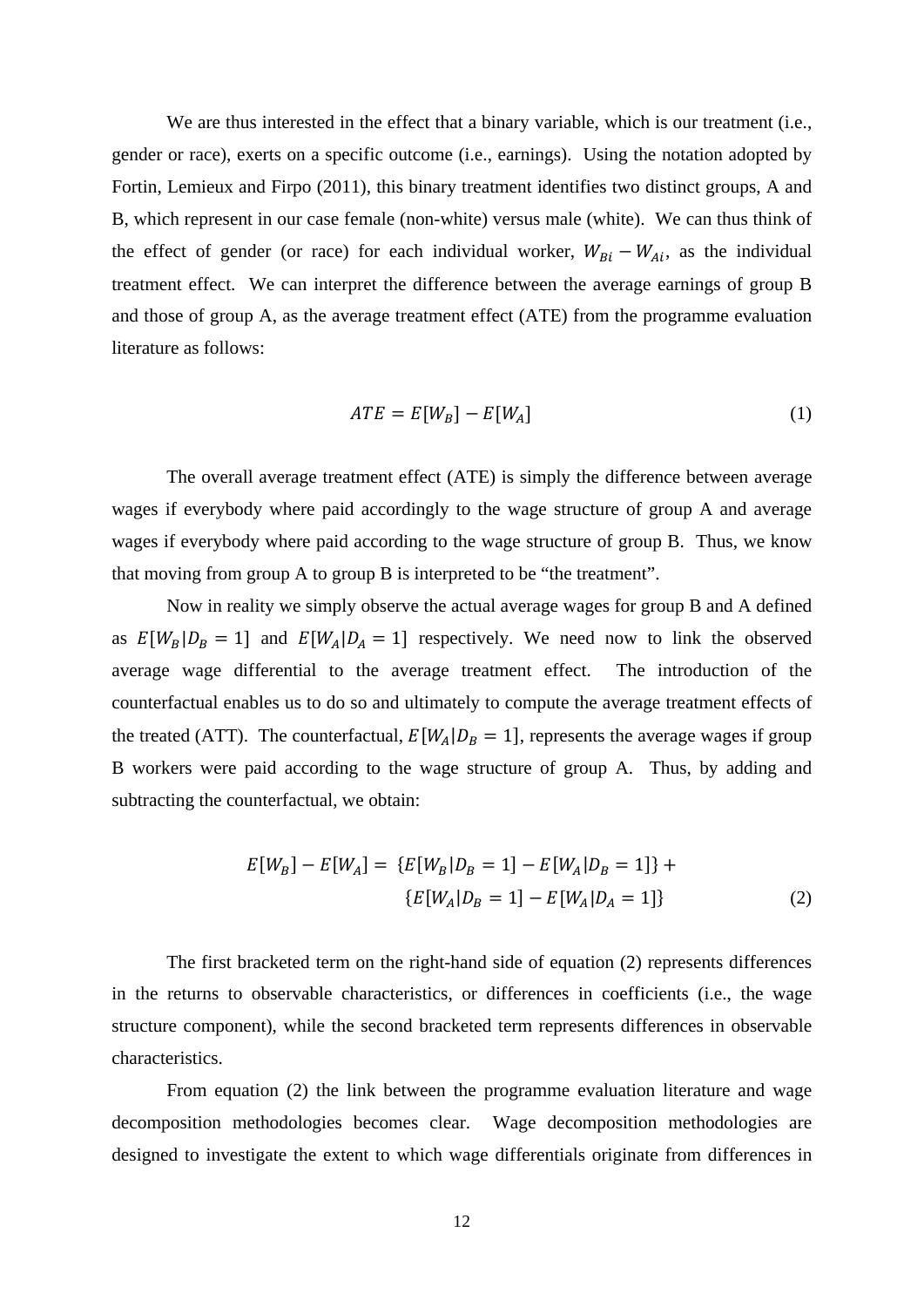structure and differences in observed characteristics. The first bracketed component on the right-hand side represents the wage structure component for the wage decomposition methodology literature and identifies the average treatment effects of the treated (ATT) in the context of the programme evaluation literature. That is:

$$
ATT = E[W_B | D_B = 1] - E[W_A | D_B = 1]
$$
\n(3)

which is the difference between the observed average wages of group B,  $E[W_B|D_B = 1]$ , and the hypothetical wages that workers belonging to group B would have been paid if they belonged to group A,  $E[W_A|D_B = 1]$  (i.e., the counterfactual).

The choice of the reference group is arbitrary and it depends on the nature of the researcher's problem. If we change the reference group in the above notation, we get a different counterfactual and equation (2) becomes:

$$
E[W_B] - E[W_A] = \{E[W_B|D_B = 1] - E[W_B|D_A = 1]\} +
$$
  

$$
\{E[W_B|D_A = 1] - E[W_A|D_A = 1]\}
$$
 (4)

Now, the second bracketed term identifies the average treatment effect of the nontreated (ATNT), or, more intuitively, the difference between the hypothetical wages workers belonging to group A would be paid if they were in group B, and the observed wages of workers belonging to group A. That is:

$$
ATNT = E[W_B|D_A = 1] - E[W_A|D_A = 1]
$$
\n(5)

The average treatment effect of the non-treated (ATNT) is of particular importance because of the nature of the research questions investigated in this study. With respect to gender (racial) disparities, we have defined our research questions as follows: "what if female (non-white) workers were paid according to the male (white) wage structure". Thus, the wage structure effect for our purposes is provided by the average effect of the non-treated (ATNT).

Now we can extend this approach beyond the mean level by considering the quantile treatment effects. The overall  $\theta^{th}$  quantile treatment effect (QTE) is: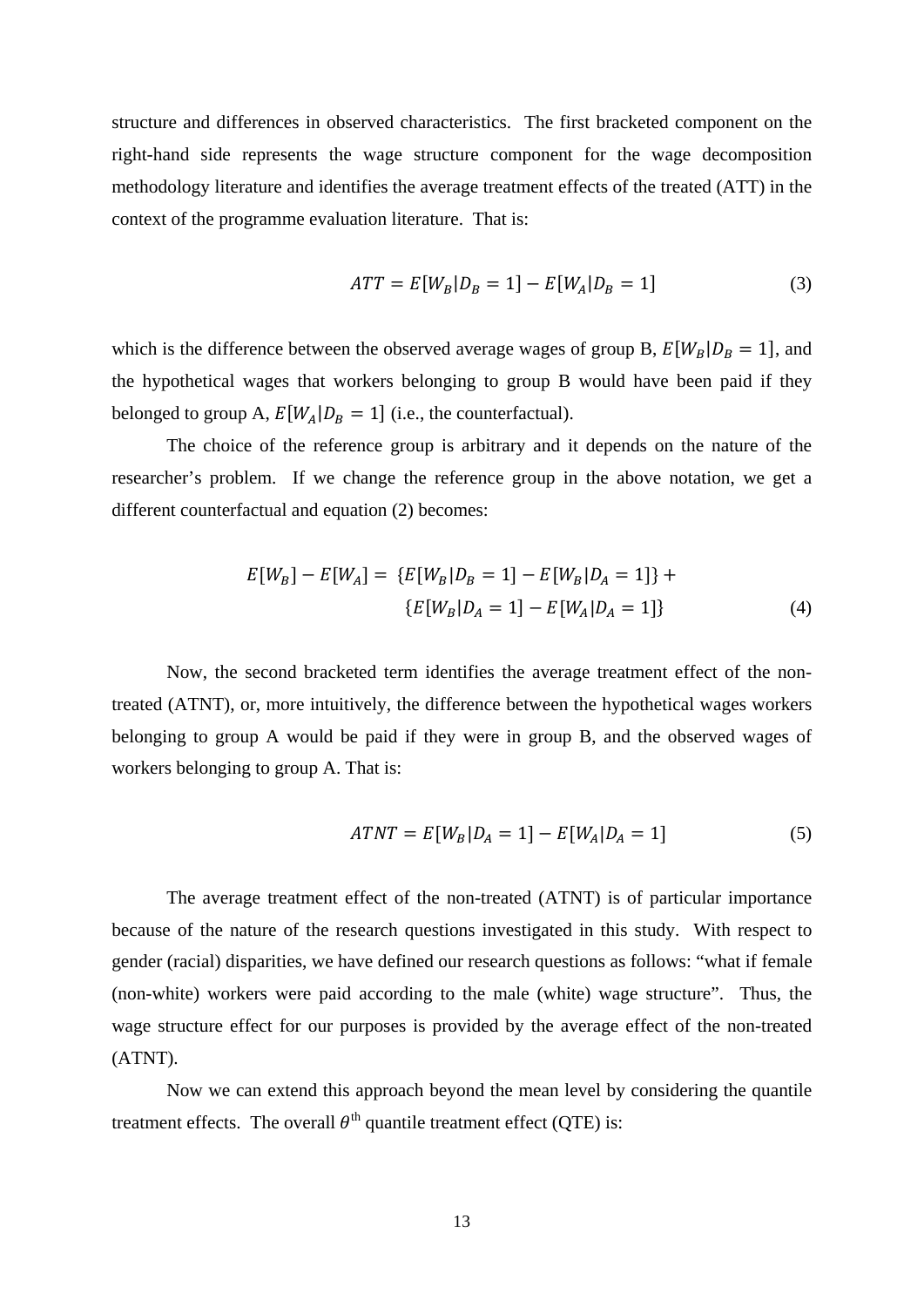$$
F_{W_B}^{-1}(\theta) - F_{W_A}^{-1}(\theta) \tag{6}
$$

where  $F_{W_A}^{-1}(\theta)$  is the  $\theta^{\text{th}}$  quantile of the wage distribution  $W_A$ . It is important here to note that  $F_{W_A}(\theta)$  represents the wage cumulative distribution function for group A at the  $\theta^{\text{th}}$ quantile; thus, its inverse,  $F_{WA}^{-1}(\theta)$ , represents the quantile function.

We now need to introduce the counterfactual at quantile level, which will be equal to:

$$
Q_{\theta}^{C} = F_{W_{B}}^{-1}(\theta | D_{A} = 1) = X_{A,i} \mathcal{B}_{B,\theta}
$$
 (7)

The quantile counterfactual,  $F_{W_B}^{-1}(\theta|D_A=1)$ , represents the hypothetical quantile wage distribution that group B workers would have been paid if they belonged to group A at the  $\theta$ <sup>th</sup> quantile. As already observed for the mean values, by adding and subtracting the counterfactual to the quantile treatment effect (QTE), we can then isolate the  $\theta^{\text{th}}$  quantile treatment effect on the treated (QTET) as follows:

$$
F_{W_B}^{-1}(\theta|D_B = 1) - F_{W_A}^{-1}(\theta|D_B = 1)
$$
\n(8)

And, correspondingly, the  $\theta^{\text{th}}$  quantile treatment effect on the non-treated (QTENT) is:

$$
F_{W_B}^{-1}(\theta|D_A = 1) - F_{W_A}^{-1}(\theta|D_A = 1)
$$
\n(9)

Finally, it is important to note that what we identify and then estimate is the difference between the quantiles and not the quantile of the difference.

We conclude this section with few remarks important for both mean and quantile approaches. It is important to stress that when we decompose wage differentials, we compute the contribution of several factors to observed outcomes, but we are not necessarily identifying causal effects. Fortin, Lemieux and Firpo (2011) argue that the assumptions under which the wage structure effect could be interpreted as a causal effect are ultimately very stringent for two reasons. First, the binary treatment defining the two distinct groups cannot generally be considered a choice in the case of gender or race. Second, the covariates are generally affected by the treatment variable. As a consequence, we cannot state that we are estimating the causal effect of the treatment while controlling for a set of exogenous characteristics, as these characteristics are not bona fide pre-treatment variables.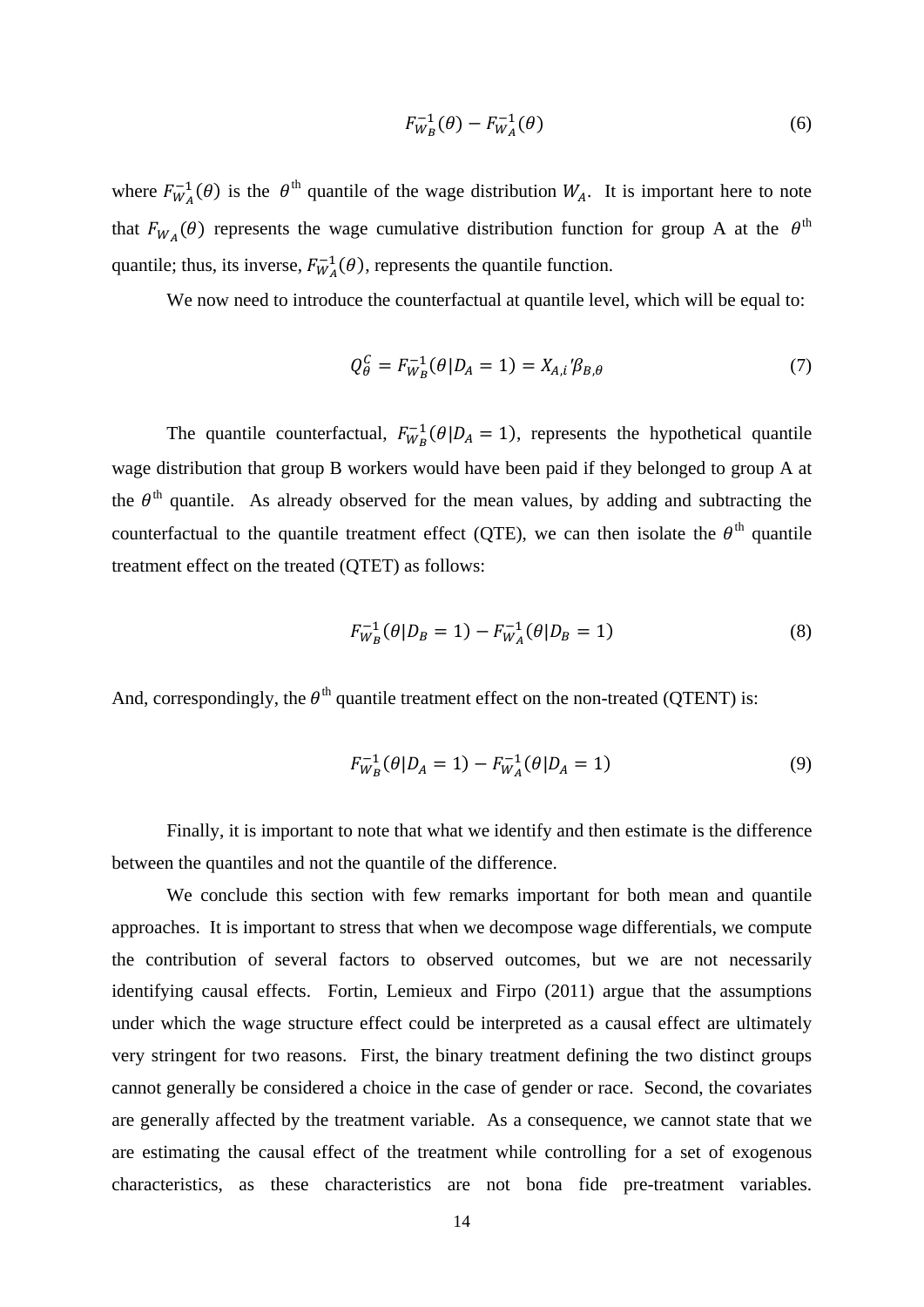Nonetheless, the identification of the contribution of different factors to observed wage differentials may remain useful in conducting tests for specific hypotheses, identifying important mechanisms or providing meaningful explanations for the unequal treatment phenomenon.

There are a variety of empirical methodologies that can be applied to compute the counterfactual of interest. The next two sub-sections provide an overview of the two approaches employed in this paper: the conditional quantile regression methodology proposed by Machado and Mata (2005) and further developed by Melly (2006) and the RIF-OLS regression method developed by Firpo, Fortin and Lemieux (2009).

### **4.2. Estimation of counterfactual distributions using quantile regression**

In order to estimate the average treatment effect using the quantile regression methodology, we need to estimate the counterfactual quantile,  $Q_{\theta}^{C} = X_{A,i} \mathcal{B}_{B,\theta}$ . Machado and Mata (2005) and Melly (2005, 2006) propose two different but similar methodologies for computing the counterfactual quantile. Machado and Mata (2005) provide a simulationbased estimator where the counterfactual unconditional wage distribution is constructed from the generation of a random sample. Melly (2005, 2006) instead proposes estimating the unconditional distribution by integrating the conditional distribution over a range of covariates. In this section we will explain both methodologies in detail, but we begin by reviewing the basics of the quantile regression estimations.

Ultimately, both methods are based on the estimation of the conditional distribution by quantile regression. In adopting the quantile regression framework, the impacts of observable characteristics on the conditional wage distribution can be estimated (see Koenker and Bassett 1978; Koenker and Hallock 2001; Koenker 2005). This estimation procedure is formulated in terms of absolute rather than squared errors. The estimator is known as the Least Absolute Deviations (LAD) estimator. In contrast to the OLS approach, the quantile regression procedure is less sensitive to outliers and provides a more robust estimator in the face of departures from normality (see Koenker (2005) and Koenker and Bassett (1978)). Quantile regression models may also have better properties than OLS in the presence of heteroscedasticity (see Deaton 1997).

The conditional quantile function  $Q_{\theta}(W|X)$  can be expressed using a linear specification as follows: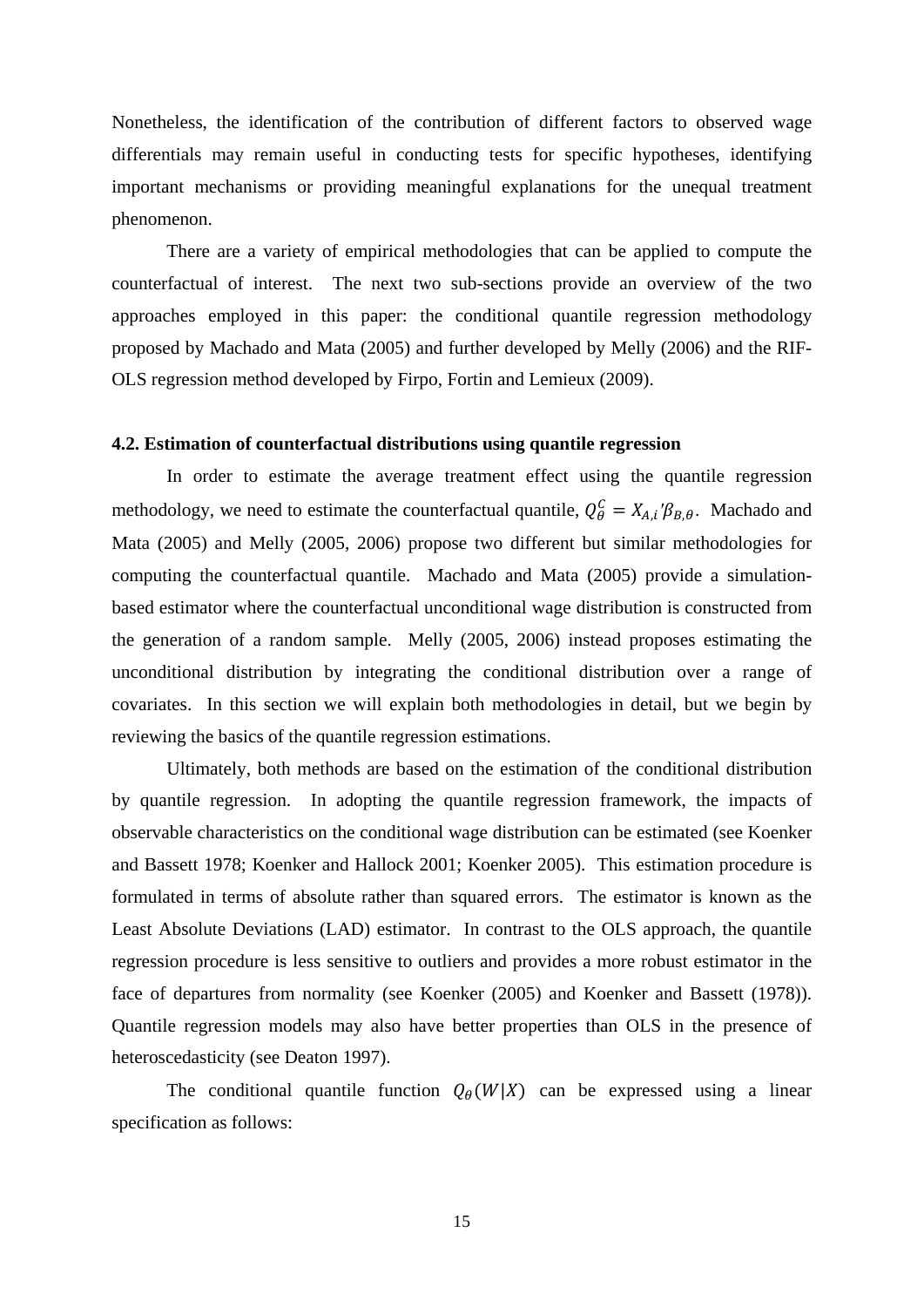$$
Q_{\theta}(W|X) = X_i' \beta_{\theta} \qquad \text{for each } \theta \in (0,1)
$$
 (10)

where W is the dependent variable denoting log hourly wages,  $X_i$  represents the set of covariates for each individual *i* and  $\beta_{\theta}$  are the different coefficient vectors that need to be estimated for the different  $\theta^{th}$  quantiles. These quantile regression coefficients can be interpreted as the returns to different characteristics at given quantiles of the wage distribution. It is important to note that we assume that all quantiles of W, conditional on X, are linear in X. We can then estimate the conditional quantile of W by linear quantile regression for each specific percentile of  $\theta \in (0,1)$ .

The conditional quantile function for group B would be:

$$
Q_{B,\theta}(W_B|X_B) = X_{B,i} \mathcal{B}_{B,\theta} \tag{11}
$$

while for group A:

$$
Q_{A,\theta}(W_A|X_A) = X_{A,i} \mathcal{B}_{A,\theta} \tag{12}
$$

The next step is to construct the counterfactual unconditional wage distribution,  $Q_{\theta}^{C} = X_{A,i}$  ' $\beta_{B,\theta}$ , using estimates from the conditional quantile regressions. However this phase is complicated by the fact that the unconditional quantile is not the same as the integral of the conditional quantiles. In other words, the law of iterated expectations does not apply in the case of quantiles, so  $Q_{\theta}(W) \neq E_X[Q_{\theta}(W|X)]$  where  $Q_{\theta}(W)$  is the  $\theta^{th}$  quantile of the unconditional distribution of wages and  $Q_{\theta}(W|X)$  is the corresponding conditional quantile. To simplify, by providing an example, if we focus on the quantile equal to 0.5 (i.e., the median), we can say that the expectation of the conditional median does not produce the median of the marginal distribution.

In addressing this problem, Machado and Mata (2005) estimate the counterfactual unconditional wage distribution using a simulation-based technique. This technique consists of several steps:

1) generate a random sample of size *m* from a uniform distribution U[0,1] (invoking the probability integral transformation theorem);

2) for each group, estimate *m* different quantile regression coefficients,  $\hat{\beta}_{A,\theta}$  and  $\hat{\beta}_{B,\theta}$ respectively for group A and group B;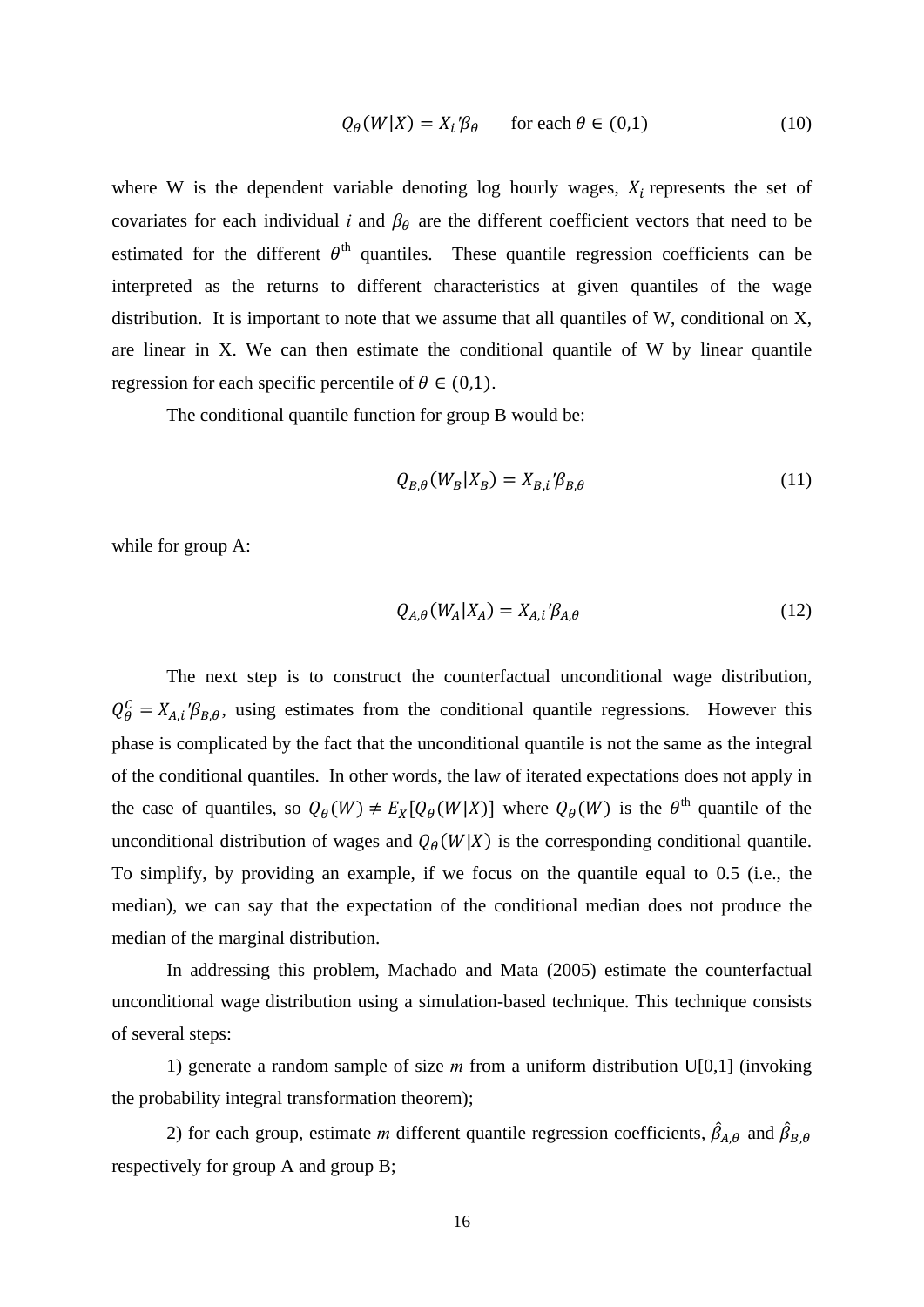3) generate a random sample of size *m* with replacement from the empirical distribution of the covariates for each group, namely  $X_{A,i}$  and  $X_{B,i}$ ;

4) generate the counterfactual of interest by multiplying different combinations of quantile coefficients and distribution of observables between group A and group B after repeating this last step *m* times.

Standard errors for the estimated quantiles of the counterfactual distribution are computed using a bootstrapping technique proposed by Machado and Mata (2005). The alternative is to calculate analytical asymptotic standard errors as proposed by Albrecht, van Vuuren and Vroman (2009).

An alternative and simplified version of the Machado and Mata (2005) has been adopted in several applied studies. This method consists of estimating the quantile coefficients,  $\hat{\beta}_{B,\theta}$ , for a grid of values of  $\theta$  and drawing random samples only for the covariates  $X_{A,i}$  from the empirical distribution. Albrecht, Bjorklund and Vroman (2003) were the first to adopt this alternative version and it has subsequently been adopted by Autor, Katz, and Kearney (2005), Melly (2006) and Pham and Reilly (2007). With this simplified version, 100 observations are randomly drawn with replacement from each of the group A and group B sub-samples. Then each observation is ranked, thus representing a percentile point  $\theta$  of the wage distribution. In this way, the full set of characteristics  $X_{A,i}$  is retrieved. This process is replicated *m* times in order to obtain a sample of size *m* at each  $\theta$ <sup>th</sup> quantile. The mean characteristics of these observations at each quantile are used as realizations to construct the counterfactual. For the sake of completeness and comparison, we implement both the simplified and original versions of the Machado and Mata (2005) technique.

Because the conditional quantile function is not necessarily monotonic it might not be possible to invert it. In order to overcome this problem, Melly (2005, 2006) proposes integrating the entire conditional distribution function by integrating over the full set of covariates. Note that:

$$
\theta = F_W(Q_\theta) = E[F_{W|X}(Q_\theta(W|X)) = \int F_{W|X}(Q_\theta(W|X))dF_X(X) \tag{13}
$$

 $F_W(Q_\theta)$  represents the conditional cumulative distribution of wages and the inverse of the distribution function,  $F_W^{-1}(\theta)$ , is ultimately the quantile function.

From this starting point, we first we estimate the entire conditional distribution by quantile regression. We can then obtain the unconditional distribution function by integrating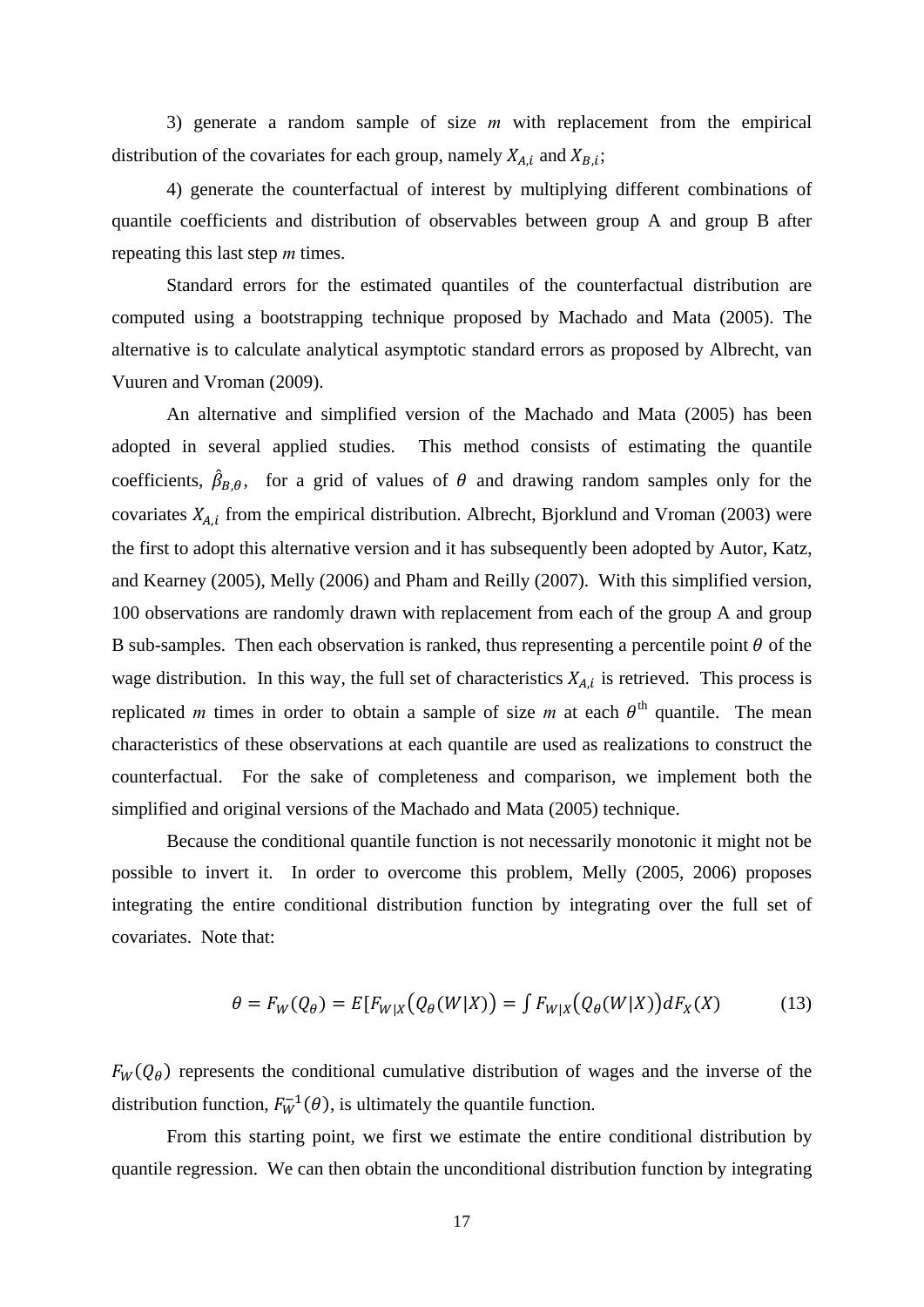the conditional distribution function over a range of covariates. Finally, by inverting the unconditional distribution function we obtain the unconditional quantiles of interest.

In our case, in order to obtain the key counterfactual quantile of interest, we need to invert the counterfactual distribution of interest,  $Q_{B,\theta}^C = F_{W_B^C}^{-1}(\theta)$ , which uses the distribution of the characteristics of group A with the wage structure of group B as follows:

$$
F_{W_{B,\theta}^C}(W) = \int F_{W_{B,\theta}|X_B}(W|X)dF_{X_A}(X) \tag{14}
$$

The standard errors can be obtained by bootstrapping the results. However, the bootstrapping technique is computationally demanding and time consuming and, as such, when datasets are very large this process can become an almost insurmountable exercise. For this reason, Melly (2005) constructs an analytical estimator of the asymptotic variance using the asymptotic results for the parametric estimator.<sup>6</sup>

Once the key counterfactual,  $Q_{\theta}^{C} = X_{A,i} \mathcal{B}_{B,\theta}$ , is estimated using either of these quantile techniques, we can perform the decomposition of wage gaps of the unconditional quantile function between groups B and A denoted as:

$$
\Delta_{\theta} = [Q_{B,\theta} - Q_{B,\theta}^C] + [Q_{B,\theta}^C - Q_{A,\theta}] \tag{15}
$$

The first bracketed term represents the effect of characteristics (or the quantile endowment effects) and the second the effect of coefficients (or the quantile treatment effects). Note that the residual component asymptotically disappears, whereas it is still present when we implement the decomposition of the unconditional quantile wage gap using the Machado and Mata (2005) method as implemented by Albrecht, Bjorklund and Vroman  $(2003).<sup>7</sup>$ 

Ultimately, the conditional quantile regression methodology proposed by Melly (2006) is very similar to the decomposition technique proposed by Machado and Mata (2005). The Machado and Mata (2005) technique estimates components of the aggregate

<sup>&</sup>lt;sup>6</sup> The Stata command 'rqdeco' by Melly (2006) currently provides only for bootstrapping standard errors. The computation of these standard errors is very time-consuming: for example, estimating standard errors for the explained and unexplained components, as well as the total gap, for one quantile can take a week for a sample size of roughly 150,000 observations.<br><sup>7</sup> In the case of the Machado and Mata (2005) technique as implemented by Albrecht, Bjorklund and Vroman

<sup>(2003)</sup> we will report the conditional quantile wage gap and the unconditional quantile wage gap (or predicted gap) where the unconditional wage gap is the sum of the conditional wage gap and the residual.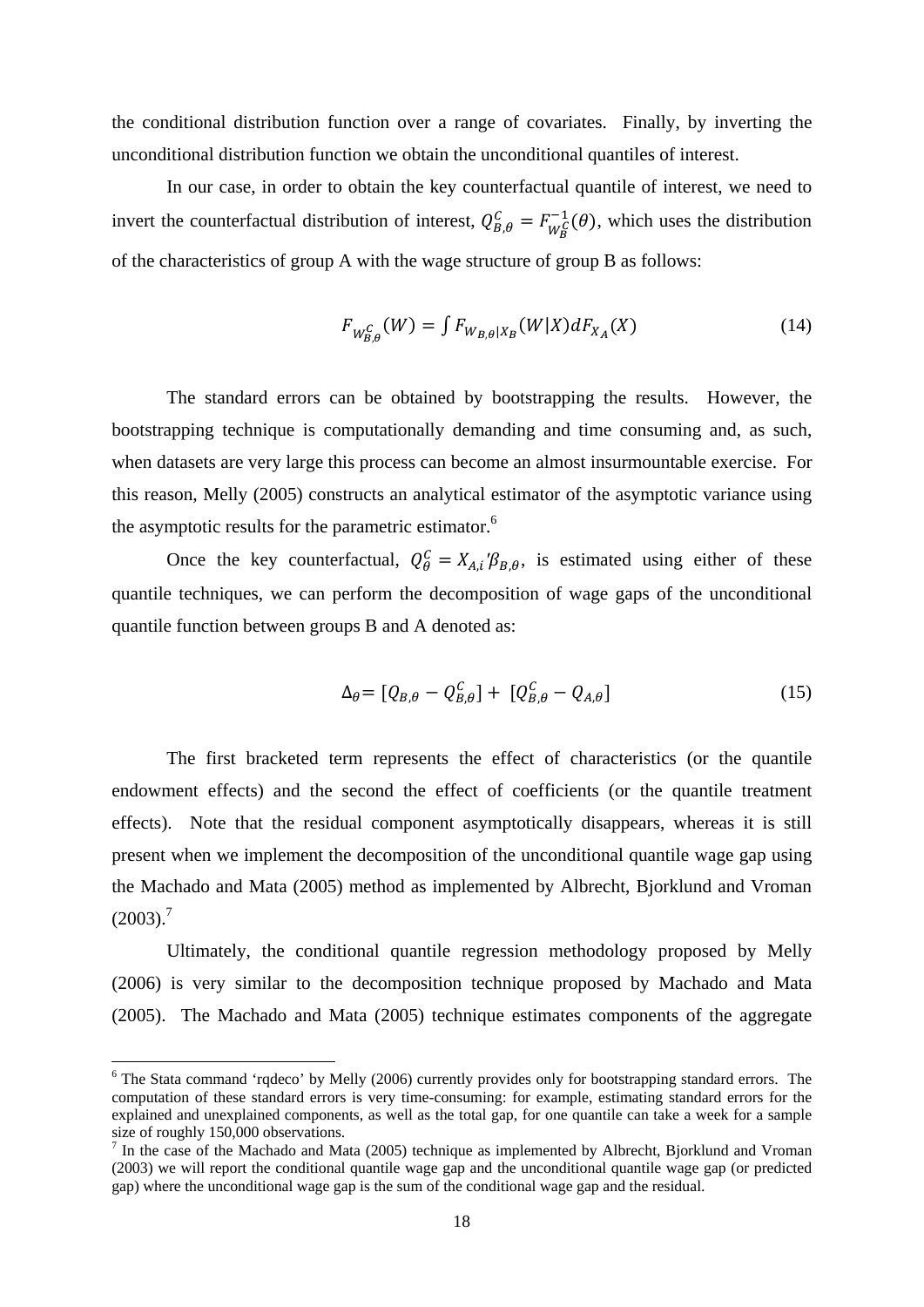decomposition using simulation methods, but with the drawback that it is computationally demanding. Melly (2006) demonstrates that if the number of simulations used in the Machado and Mata (2005) procedure goes to infinity, the decomposition technique by Melly (2006) is numerically identical. As a consequence, if one wants to use a large number of quantile regressions (e.g., 99, one for each percentile from 1 to 99), the Melly (2006) decomposition provides a more efficient option. Finally, it is important to highlight that the Melly (2006) method assumes exogeneity for all covariates.

#### **4.3. Estimation of counterfactual distributions using RIF-regression**

An important limitation of the Machado and Mata (2005) and Melly (2006) decomposition techniques is that they do not allow for computing detailed decompositions that allow the computation of the effect of each covariate on the unconditional quantile wage distribution. Chernozhukov, Fernandez-Val and Melly (2009) discuss a variety of methods based on conditional distributions that attempt to address this limitation, while we focus here on an alternative method recently proposed by Firpo, Lemieux and Fortin (2009).

This method estimates the impact of changes in the distribution of covariates, X, on the quantiles of the unconditional distribution of an outcome variable. It consists of running a simple regression where the outcome variable is replaced by a transformed version, the (recentered) influence function (RIF). Although it can be applied to any distributional statistic of interest for which it is possible to compute an influence function, here we focus on the difference between the quantiles, denoted  $Q_{\theta}$ , of the marginal unconditional distribution  $F_W$ .

As the statistics of interest in our case are quantiles,  $Q_{\theta}$ , the influence function,  $IF(W, Q_{\theta})$ , is defined as follows:

$$
IF(W, Q_{\theta}) = (\theta - \mathbb{I}\{W < Q_{\theta}\}) / f_W(Q_{\theta}) \tag{16}
$$

Where I $\{\cdot\}$  is an indicator function and  $f_W$  is the density function of the marginal distribution of W evaluated at  $Q_{\theta}$ .

Given that the RIF function,  $RIF(W, Q_{\theta})$ , is equal to  $Q_{\theta} + IF(W, Q_{\theta})$ , we then have the following formula:

$$
RIF(W, Q_{\theta}) = Q_{\theta} + \frac{\theta - \mathbb{I}\{W < Q_{\theta}\}}{f_W(Q_{\theta})} \tag{17}
$$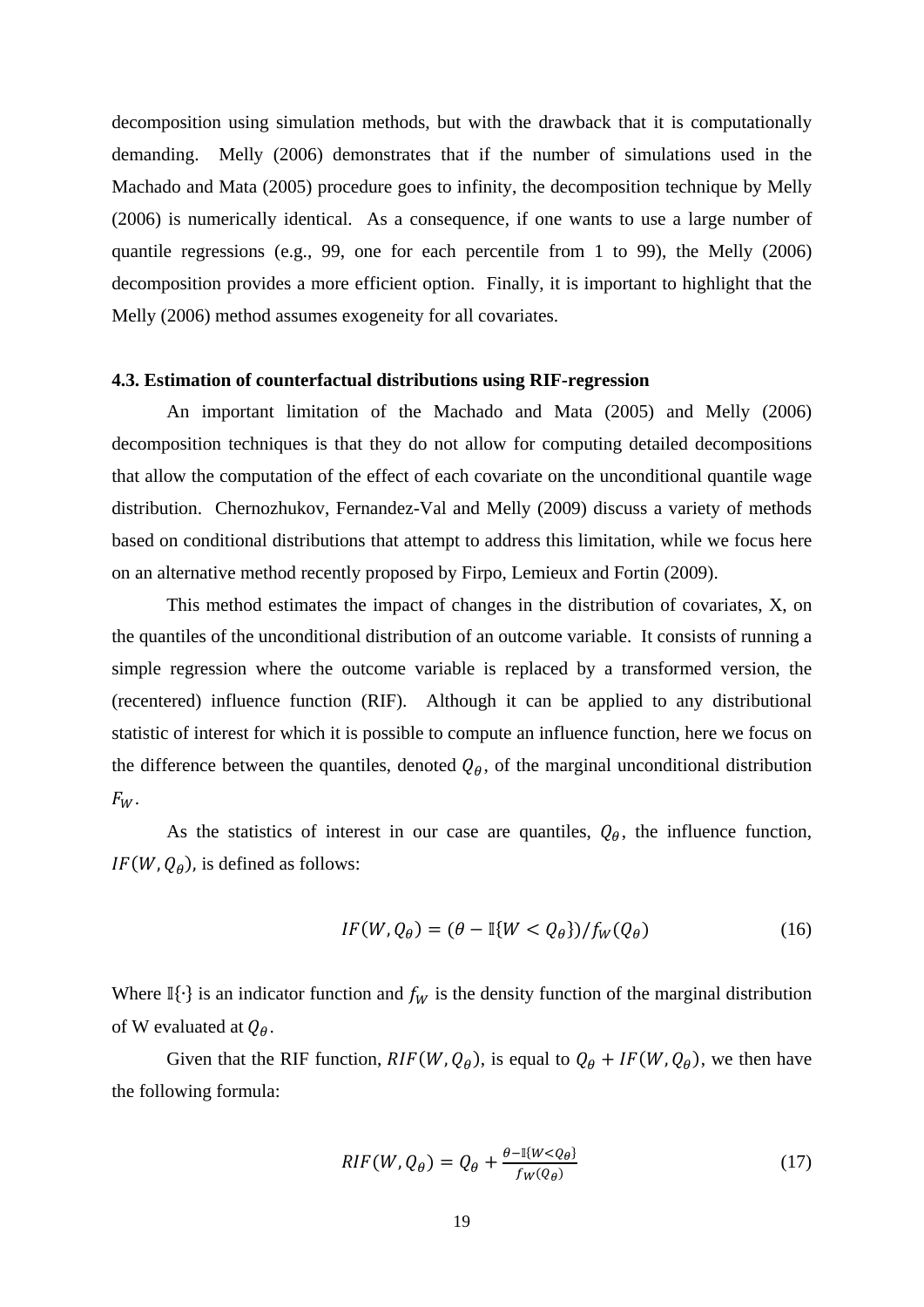Hence, the RIF function can be computed easily in an OLS framework once we have computed the dummy variable  $\mathbb{I}\{W < Q_\theta\}$  (which specifies whether the value of W is greater or smaller than  $Q_{\theta}$ ), and have estimated the sample quantile  $Q_{\theta}$ , as well as the density function  $f_W$  evaluated at  $Q_\theta$  (generally computed using kernel density). Then a value of the transformed outcome variable is available for each observation and it can be used to estimate a simple OLS regression on a vector of covariates. $8\,$  In the case of quantiles, the expected value of the RIF-regression model is viewed as an *unconditional* quantile regression. The coefficients of the unconditional quantile regression are computed for each group (group A and B if we keep the same notation as in previous sections), and are then used to compute the equivalent of the OB decomposition for each quantile as follows:

$$
\Delta_{\theta} = (\bar{X}_B - \bar{X}_A)\hat{\gamma}_{B,\theta} + \bar{X}_A(\hat{\gamma}_{B,\theta} - \hat{\gamma}_{A,\theta})
$$
\n(18)

Where the first term on the right side represents the differences in characteristics and the second term represents the differences in returns, which is the wage structure effect. It is worth noting at this stage that while we have focused here on how to compute the RIF function within an OLS framework, Firpo, Fortin and Lemieux (2009) provide two alternative ways to estimate the unconditional quantile partial effect. <sup>9</sup> The RIF-logit estimates the marginal effect from a logit model while the RIF-NP is based on a nonparametric estimator.

The primary advantage of this technique is that it estimates each individual covariate's effect at different quantiles of the wage distribution. This is significant, as few available techniques for estimating counterfactuals allow for such a detailed decomposition. In general, decomposition techniques for distributional functions that differ from the mean cannot be employed to get a detailed decomposition. An example is represented by the Di Nardo, Fortin and Lemieux (1996) technique where the individual contribution of the binary variables, among the entire set of characteristics, is estimated through a reweighted procedure.

The primary limitation of this methodology lies in the linear approximation of a nonlinear distributional function. This decomposition procedure provides only a first-order

<sup>&</sup>lt;sup>8</sup> Examples of Stata ado file to implement the RIF-OLS methodology are available on Fortin's website http://www.econ.ubc.ca/nfortin/.

<sup>&</sup>lt;sup>9</sup> The unconditional quantile partial effect (UQPE) correspond to the following formula:  $E\left[\frac{dE[RIF(W,Q_\theta)|X]}{dx}\right]$ .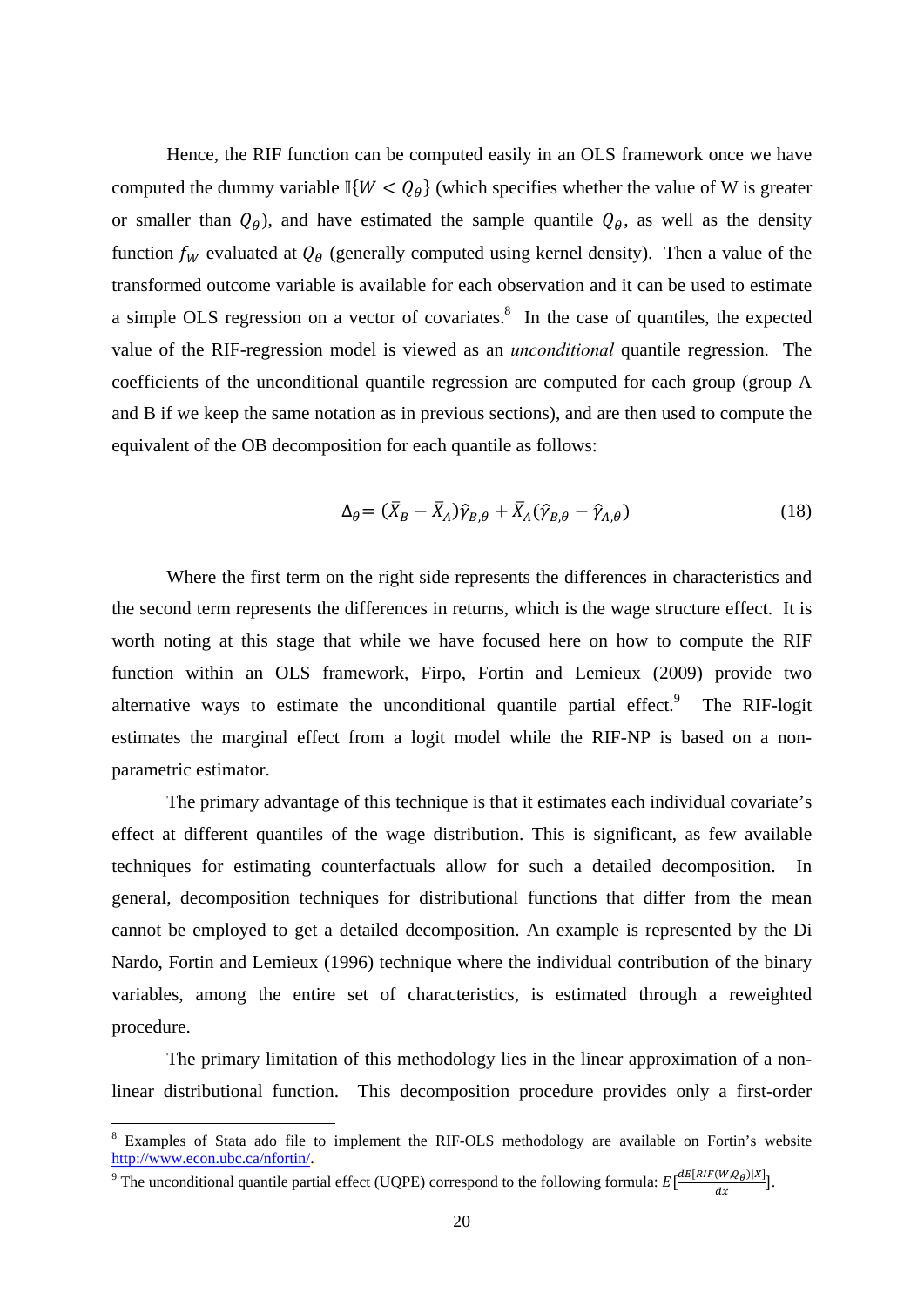approximation of the composition effects and this approximation is not precise and may produce approximation errors. This issue is tackled further in Heywood and Parent (2009). A second limitation is that, at least for now, this methodology is based around the estimation of unconditional quantile regressions in the presence of exogenous covariates and does not consider the possible presence of endogeneity (Firpo, Fortin and Lemieux, 2009).

Finally, it is useful to conclude this section by returning to the intuition behind this methodology. The key to the Firpo, Lemieux and Fortin (2009) methodology lies in the fact that the decomposition of quantiles is achieved by inverting proportions back into quantiles. Knowing that the cumulative distribution function links (unconditional) quantiles to their proportion of observations below each given quantile, we can obtain quantiles by dividing proportions by the density. In other words, this methodology estimates proportions that are needed to be inverted back into their corresponding quantiles. In this sense, the Firpo, Lemieux and Fortin (2009) methodology is very similar to the methodology proposed by Chernozhukov, Fernandez-Val and Melly (2009) to decompose a general distributional function. The latter, after estimating a model for proportions, inverts them back *globally* into quantiles, while the Firpo, Lemieux and Fortin (2009) methodology performs the inversion only *locally* (Fortin, Lemieux and Firpo, 2011).<sup>10</sup>

#### **4.4 Selectivity issues**

We have presented different methods to estimate quantile counterfactuals, though both are based on the assumption of exogenous covariates. In reality, the exogeneity assumption may fail in some cases, in which case the results could be biased by self-selection or more general endogeneity problems. Following Fortin, Lemieux and Firpo (2011), we can consider three different cases: 1) different self-selection processes within group A and group B; 2) self-selection into group A and group B; and 3) general endogeneity problems with respect to the covariates.

The first case is possible in our application as it is straightforward to imagine that women and men may have different decision processes that bring them into the labour market, while the same is potentially true of different racial groups as well. In this case the unconfoundness (or ignorability) assumption does not hold, and the decomposition terms are not identified correctly. Machado (2011) invokes three different self-selection cases

<sup>&</sup>lt;sup>10</sup> Many approaches, such as the Machado and Mata (2005), Albrecht, Bjorklund and Vroman (2003) and Melly (2005), have proposed estimating and integrating the entire conditional distribution over a set of covariates to obtain the counterfactual unconditional distribution. The Firpo, Fortin and Lemieux (2009) methodology estimates the conditional distribution only at one point of the distribution at a time.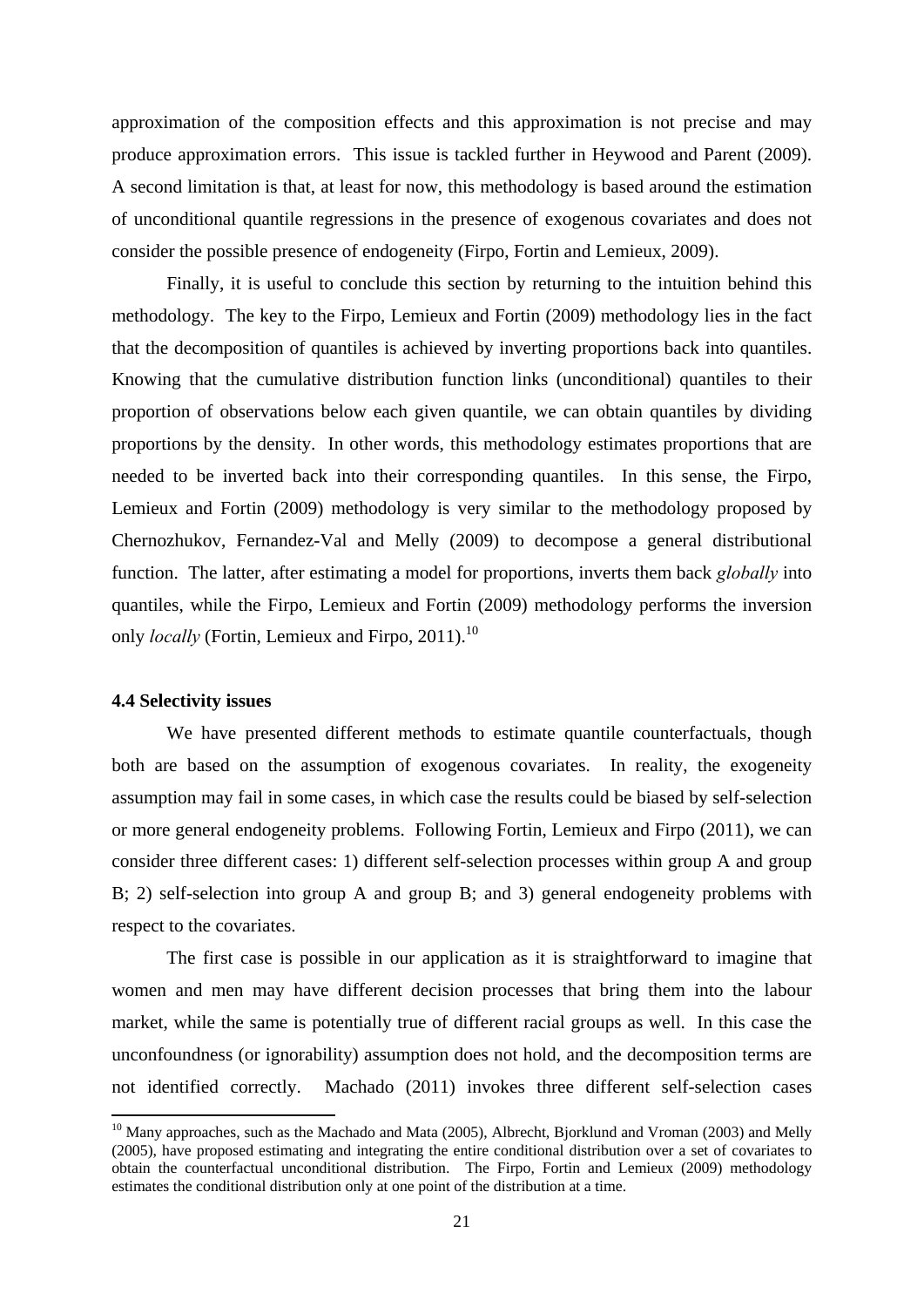(selection based on observables, selection based on unobservables and bounds) and investigates possible solutions for each. The second case occurs when individuals can decide whether to belong to group A or B. A proposed solution is the adoption of a control function, though this seems less likely to be relevant in this case owing to the nature of our binary categories. Finally, the third case refers to general endogeneity, which occurs when covariates are correlated with the error term. A standard solution to this problem is provided by instrumental variable methods.

The investigation of self-selection and endogeneity issues, and options for correcting our empirical analysis in order to permit a robust identification of the decomposition components, is thus potentially warranted, but is beyond the scope of this particular thesis. A few recent studies have attempted to account for sample selection when implementing quantile decomposition techniques (Albrecht, van Vuuren and Vroman, 2009; Nicodemo, 2009; Chzhen and Mumford, 2011; Chzhen, Mumford and Nicodemo, 2012). These studies have generally applied a semi-parametric adaptation of the Heckman parametric procedure for quantile wage regressions, as proposed by Buckinsky (1998). In particular, Albrecht, van Vuuren and Vroman (2009) first proposed an extension of the Machado and Mata (2005) technique which employs the semi-parametric Buckinsky (1998) method where a power series approximation for the selection term is estimated using the single-index model as proposed by Ichimura (1993).

However, any selection correction within a quantile framework suffers from significant challenges, together with the general issue of the validity of the instruments. These include the choice of the appropriate estimation method for the first stage (i.e., probit model versus non-parametric single index model) and the problem of the identification of the intercept of the wage equation, due to its conflation with the constant term associated with the power series approximation of the selection term (Andrews and Schafgans,1998; Buckinsky, 1998). While selection correction within decomposition techniques is acknowledged to be problematic to begin with, its application within a quantile framework is thus even more complex. At the same time, we tend to be confident of our uncorrected findings at the quantile level given that the mean decomposition results proved to be robust in surviving the selection correction process relatively unchanged. Ultimately, we thus focus this paper on estimating pay gaps at different quantiles of the wage distribution through the application of multiple techniques while leaving the selection correction within quantile decomposition techniques to further research, given that the analysis in this paper is already dense.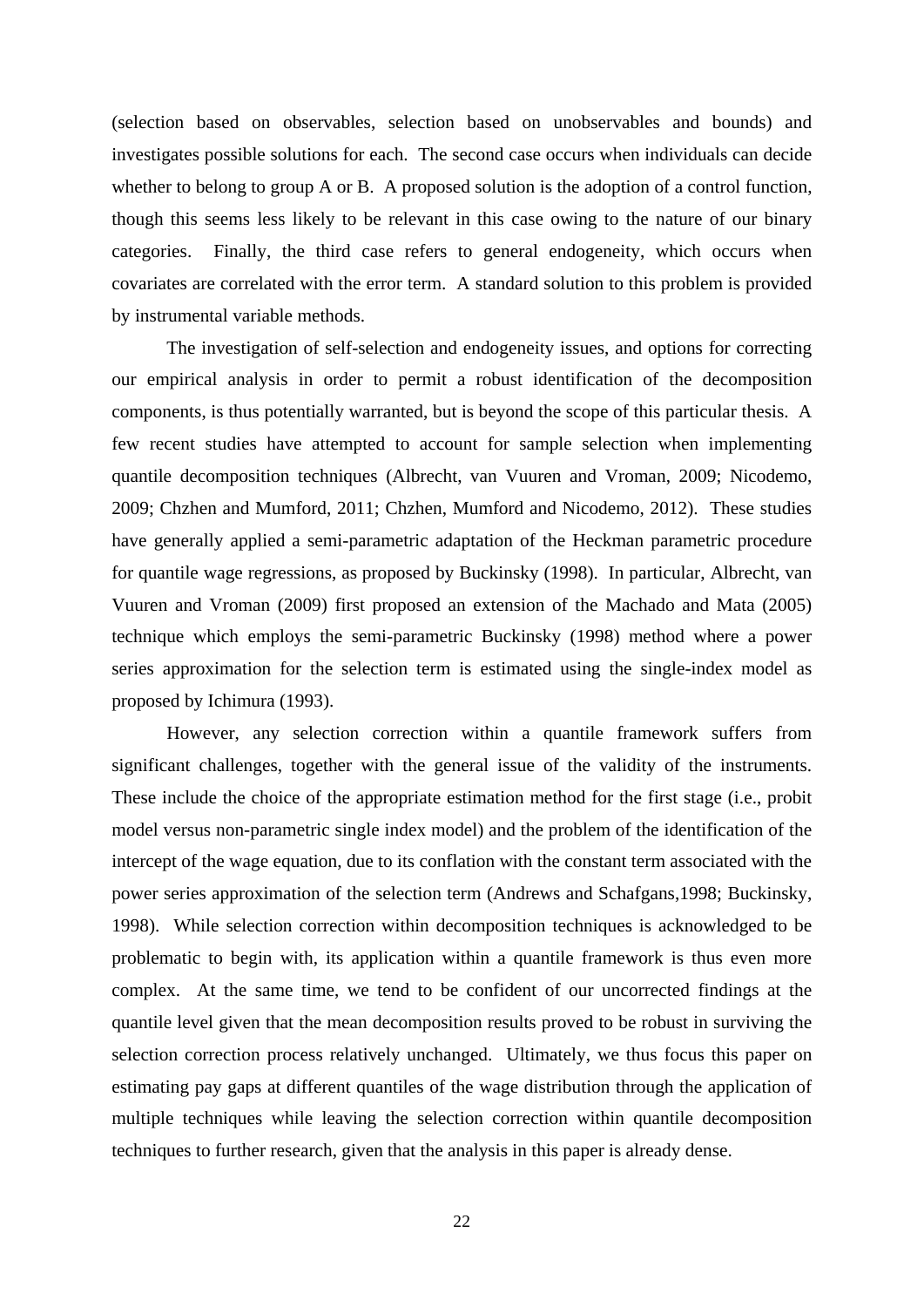# **5. Empirical findings**

Having outlined the relevant methodologies, we now present the results in three stages. First, we present a set of regressions, estimated at different quantiles of the wage distribution, for the pooled samples for the first and the last years of the data. In estimating pooled regression models we are assuming that women and men, and non-white and white workers, receive the same returns to their characteristics. We then divide the samples and estimate quantile regressions by gender and by race separately. As noted earlier, while presenting quantile regression estimates we pay particular attention to the impact of female and non-white occupational intensity on wage differentials at different points of the wage distribution.

With these regression estimates, we then implement the two different quantile decomposition techniques: the Machado and Mata (2005) and Melly (2006) quantile decomposition techniques and the RIF-OLS method developed by Firpo, Fortin and Lemieux (2009). These quantile decomposition techniques allow us to identify how much of the gender and racial wage gaps estimated at different quantiles of the wage distribution can be attributed to differences in characteristics, and how much to differences in returns (or wage structure). Finally, we summarize the results from these different techniques, emphasizing both the similarities and differences across the alternative methods.

# **5.1 Quantile regression estimates: the effect of female and non-white occupational intensity**

In performing the pooled quantile regression analysis we explore the use of various different specifications of the wage equation, moving from more austere to more ornate specifications. In the most austere specification the log of hourly wages is regressed on age, age squared, years of education, gender and race, as well as dummies for living in urban areas, living in each of the five main regions of Brazil, and for being a formal worker. In the second specification we then insert dummies for occupations and in the third the variables for female (or, alternatively, non-white) occupational intensity are included. Finally, the fourth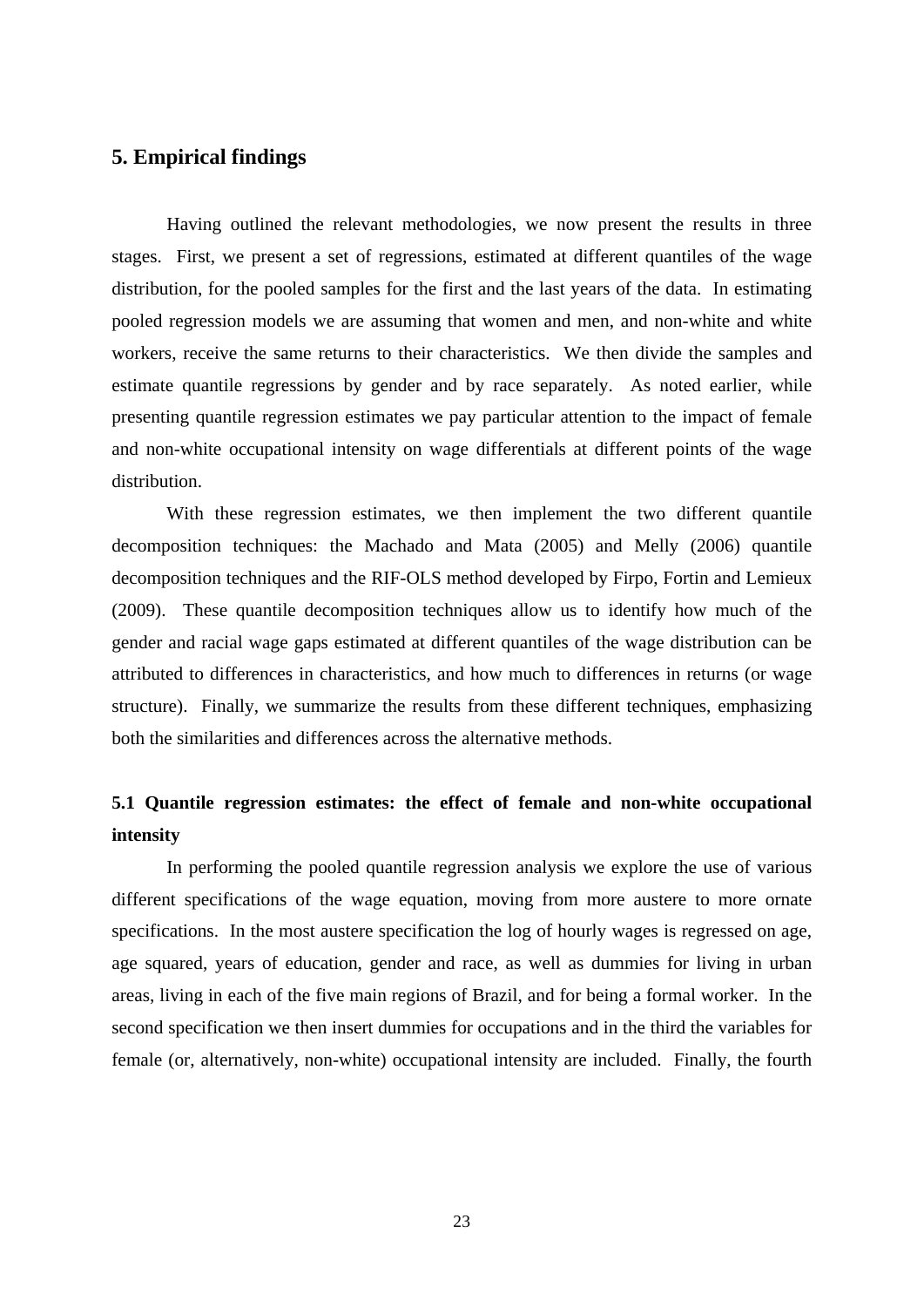and most complete specification includes dummies for occupational codes and the variable for occupational intensity. $11$ 

Figures 5 and 6 provide a graphical summaries by presenting the coefficients for the main covariates (male, white, education and occupational intensity) across different quantiles for the first year 1987 (plots to the left) and for the final year (plots to the right).

[Figure 5 about here] [Figure 6 about here]

The male dummy shows different patterns depending on the equation specification and the year. From panel B in figure 5, we can see that when controlling for both female occupational intensity (focc3) and occupational dummies, the male dummy is always positive, and has a U-shaped pattern in 1987, indicating a greater impact on wages at the bottom and top of the wage distribution. By 2006 the male dummy remains positive, but has declined in magnitude, while the U shaped curve has disappeared entirely. Thus, by 2006 the disproportionate impact of gender on wages at the bottom and top of the wage distribution has disappeared.

By contrast, figure 6 reveals that the estimates for the white dummy increase steadily as we move toward the top of the wage distribution, and this pattern is stable over time even after controlling for occupational structure. Interestingly, while including occupational dummies exerts a noticeable impact on the male dummy estimates, it does not have any noticeable effect on the white covariate's coefficient.

Moving beyond the key variables, the estimated coefficients for age and education show the expected effects. The variable for years of education is positive and strongly statistically significant and its effect increases as we move to higher quantiles.<sup>12</sup> The same is the case for the age and age squared variables, suggesting a non-linear relationship for this variable. Both variables show a smaller impact on wages over time, though still with an increasing pattern as we move along the wage distribution. For the median regressions, the positive effect of one additional year of age for a 30 year old individual was roughly 3.5% in 1987 but had declined to roughly 1% in 2006. Interestingly, the impact of education declines

 $11$  We do not report the set of pooled quantile regressions for each equation specification. These regressions are available upon request from the author. Inter-quantile regression estimates are also available in order to test the statistical significance of differences across the main quantiles.<br><sup>12</sup> Coelho, Veszteg and Soares (2010) have found similar patterns in a study that estimates the returns to

education by likewise employing a quantile regression (in their case they also adopt a semi-parametric correction for sample selection á la Newey (1991) and Buckinsky (1998)).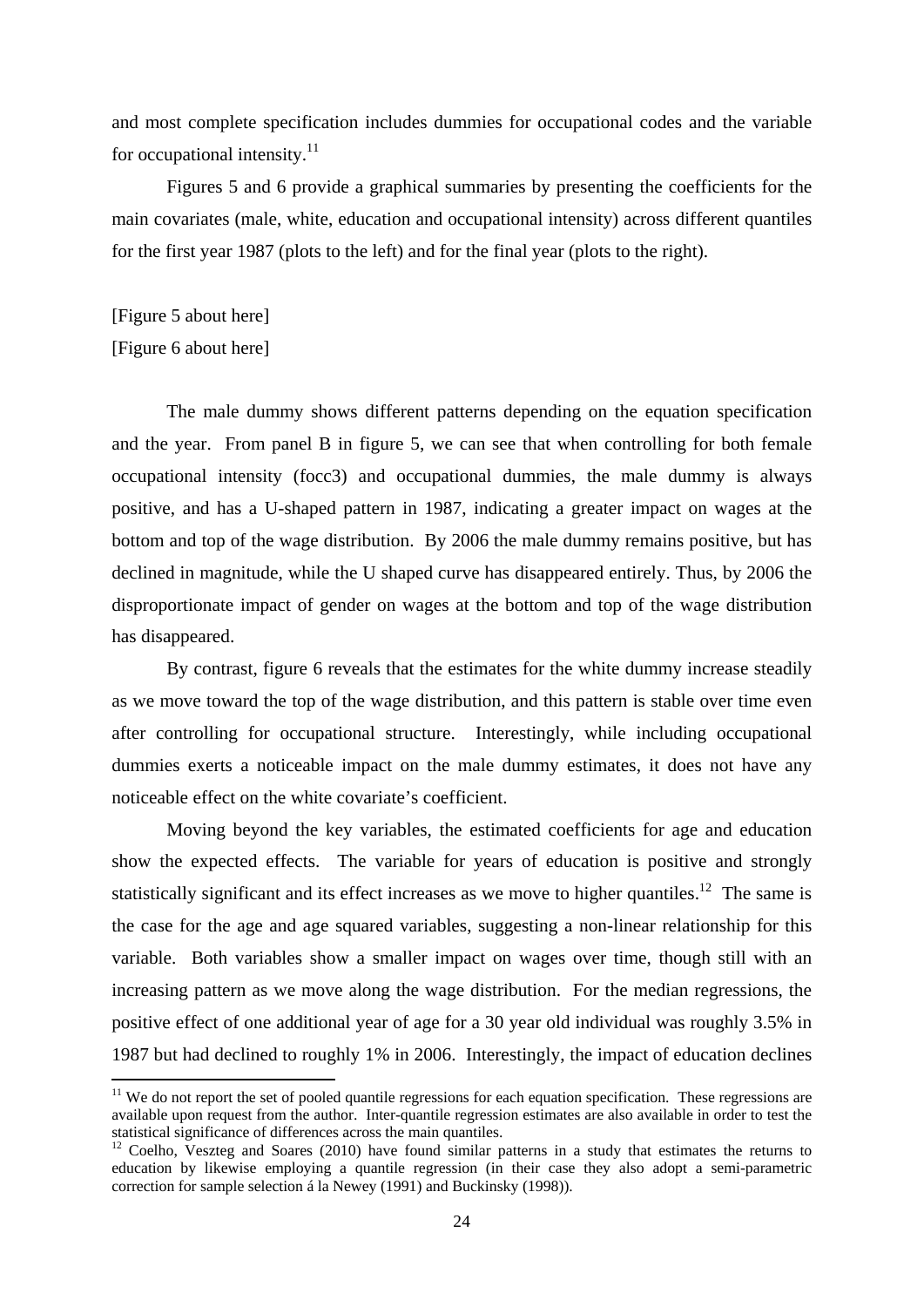by roughly 4 percentage points at the top of the wage distribution, and by about 2 percentage points at the bottom of the distribution, when occupational dummies are inserted in the wage equation alongside female occupational intensity. By contrast, when we insert non-white occupational intensity the impact of education immediately declines by 3 percentage points, while adding occupational dummies leads to only a further 1 percentage point decline. Thus, while controlling for non-white occupational intensity has a large impact on the estimate of the education covariate, as does the inclusion of occupation effects, the impact of including female occupational intensity does not have a similarly large effect.

Being a formal sector worker has a positive impact on the level of earnings, but this effect attenuates as we move to higher quantiles and, interestingly, it becomes negative within the top 10% of the wage distribution. The impact of being an urban worker is positive and greater at the bottom of the distribution, suggesting that low-paid workers earn more in urban areas.

Finally, we wish to look in slightly greater depth at the impact of female and nonwhite occupational intensity over time, as this represents an important contribution of this paper. To this end we explore the role of these variables not only through the pooled regressions, but also when separating the sample between female and male workers and nonwhite and white workers. Table 1 reports the estimated coefficients for these two variables across different quantiles and specifications for 1987 and 2006 respectively.

We begin by considering the impact of female and non-white occupational intensity at the mean, reported in the first column of table 1, in order to compare our basic results to those from previous studies. Female occupational intensity (focc3) has a negative impact on overall wages: a 10 percentage point increase in intensity decreases wages on average by roughly 4%. This impact is diminished when occupational controls are also included in the wage equation (for 1987 the coefficient declines from -.0379 to -0.186), while it also declines dramatically over time (from -0.186 in 1987 to -0.043 in 2006 when occupational controls are included). When we split the sample between females and males we see that the overall impact is an average of two contrasting effect: female occupational intensity exerts a negative impact on female wages but a positive one on male wages. However, over time we see these contrasting impacts converging, with the impact on female wages becoming less negative, and the impact on male wages approaching zero. Thus, a 10 percentage point increase in female occupational intensity decreased female wages by 4% in 1987 but by only 1.5% in 2006 (when controlling for occupation effects), while it increased male waged by roughly 1% in 1987 but had no significant impact in 2006.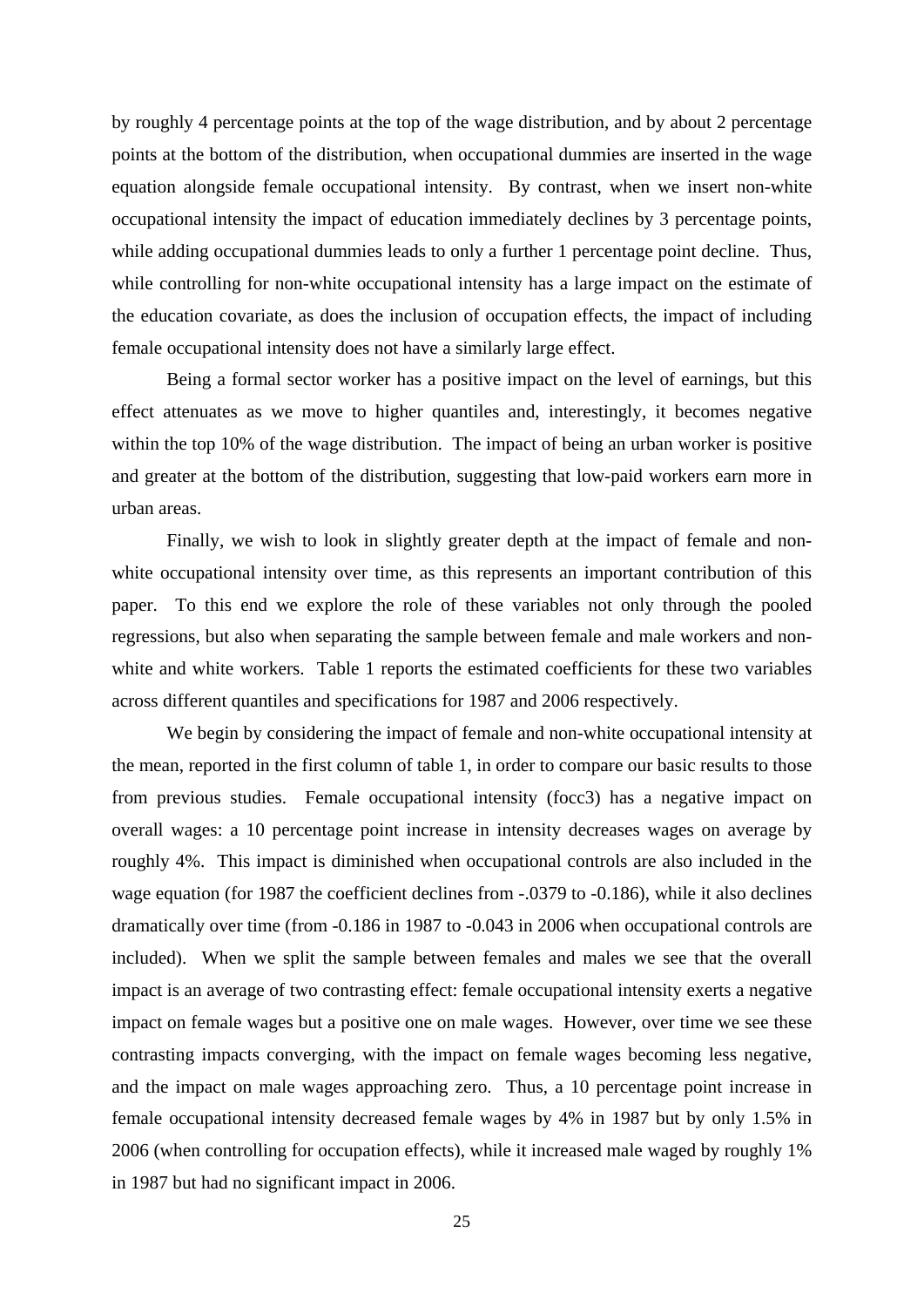[Table 1 about here]

Turning to the impact of non-white occupational intensity (nwocc3) the results are more straightforward, as an increasing proportion of non-white workers has a negative impact on wages for both white and non-whites. The magnitude of this negative effect is greater than the impact of female occupational intensity, and is somewhat larger for white workers than non-white workers. Thus, in 1987 a 10 percentage point increase in non-white occupational intensity decreases non-white wages by 2.2% and white wages by 7%. This effect appears to increase in more recent years, as the corresponding figures for 2006 are a 5.3% decline for non-white wages and an 11% decline for white wages.

Before looking at how these results differ at different points of the wage distribution, it is useful to compare these estimated semi-elasticities at the mean to findings from similar studies internationally as presented in table 2. Our estimates of female wage penalties during the 2000s are similar to those that existed in the U.S labour market in the late 1980s and in the 1990s, which generally lie between -0.15 and -0.20 (Johnson and Solon, 1986; MacPherson and Hirsch 1995; Cotter, Hermsen and Vanneman, 2003). By contrast, a similar study of the Canadian labour market found that there was no significant penalty for women working in female dominated occupations (Baker and Fortin, 2003), while a study of the Italian labour market found that females benefit from working in female-dominated occupations (Lucifora and Reilly, 1992). Interestingly, when we turn attention to the impact of female occupational intensity on male wages we find that our results are very different than those from more advanced economies. We find that men have historically benefitted from working in female-dominated occupations, though this effect has largely disappeared in recent years, while, in sharp contrast, previous results from Italy, Canada and the U.S. generally find that men's wages decline even more than female wages in female dominated occupations.

To the best of the author's knowledge there are no similar studies investigating the impact of the concentration within occupations of other minorities, making this the first study to have looked explicitly at the impact of non-white occupational intensity on wages. However, the study by Cotter, Hermsen and Vanneman (2003), noted above, does provide some indirect evidence, as they disaggregate their sample into different ethnic groups in measuring the impact of female occupational intensity on wages. They find that the negative effect is more severe for African American women and for all minorities among men. This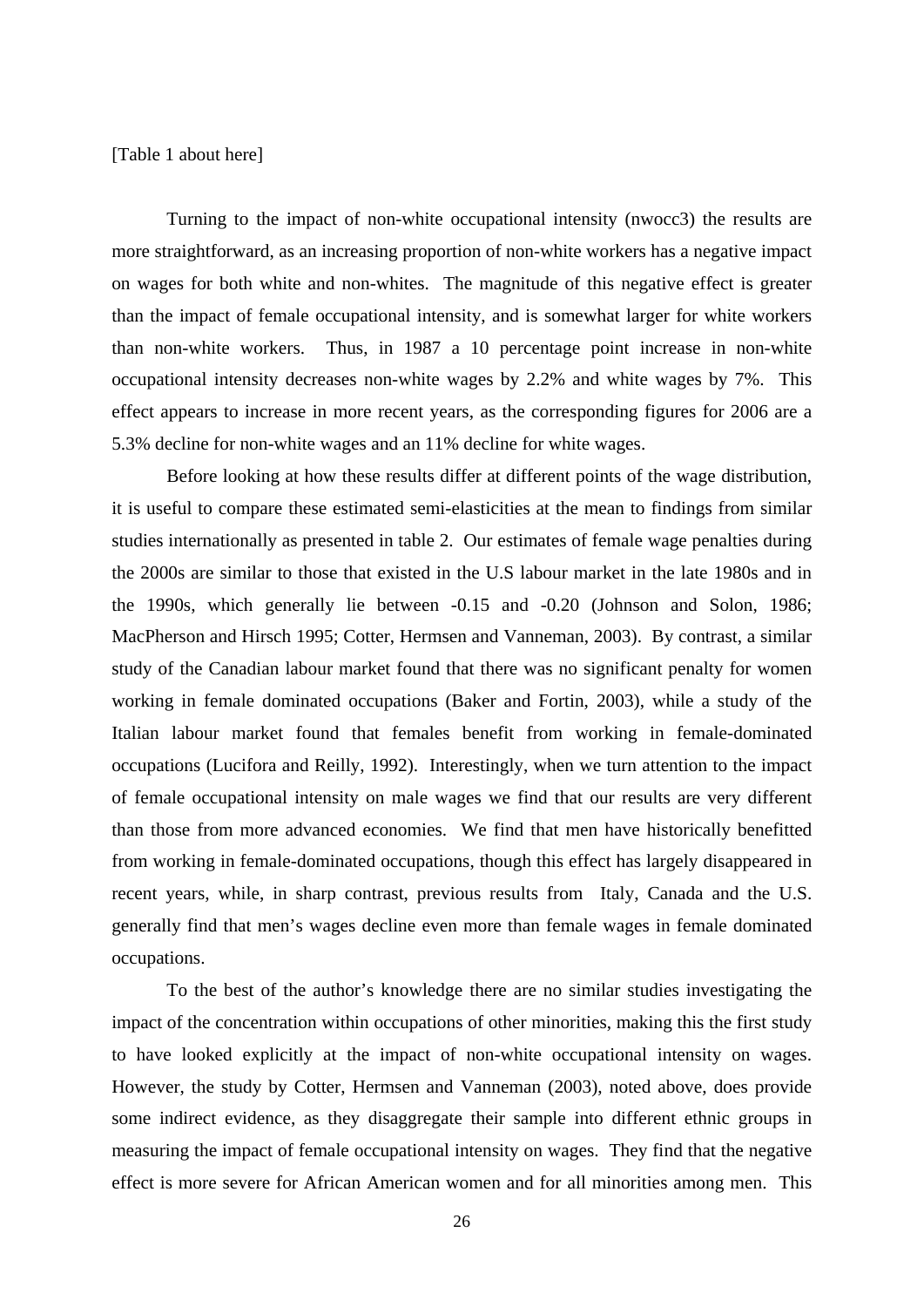appears generally consistent with our findings for Brazil that non-white occupational intensity has a strongly negative impact on wages.

### [Table 2 about here]

Having contextualized our broad findings, we now move to exploring our results across different quantiles of the wage distribution. As was initially apparent in figures 5 and 6, we find that female occupational intensity (focc3) exerts a negative impact on wages, while this negative impact becomes greater in absolute terms as we move towards the top of the wage distribution. This larger effect at the top of the distribution is, moreover, even more pronounced in recent years, as can be seen by comparing panels A and B of table 1. In the case of non-white occupational intensity (nwocc3), we see that the presence of non-white workers has had a persistently negative effect on earnings over time, while this effect has been consistently greater at the top end of the pay distribution, independent of whether or not we control for other occupation effects.

Table 1 presents further results focussing on female and male workers (or white and non-white workers) separately. These results are displayed graphically in figures 7 and 8 and reveal the distinct impact of female and non-white occupational intensity on the different population sub-groups. Looking first at the results for female and male workers separately, we find that working in female-dominated jobs decreases earnings for female workers in all specifications and years, while this effect is particularly acute at the top of the wage distribution. The latter effect is strongest when we do not include occupational dummies (panel A of figure 7), while it holds only for 2006 when we add these occupational controls. Conversely, we find that female occupational intensity has a positive effect on male wages, though this effect is only at the bottom end of the wage distribution, and is only apparent when controlling for occupations (compare panel C with panel D in figure 7). That is, once we control for occupational effects, male workers seem to be positively affected by working in female-dominated occupations, particularly within low-paid occupations.

Turning to differences by race, employment in non-white dominated occupations reduces wages for both non-white and white workers, though the effect is slightly more pronounced for white workers. This negative effect increases, in absolute terms, as we move up the distribution, independent of whether we control for occupations, and the magnitude of the effect increases somewhat in recent years (for example, compare panel A with B and C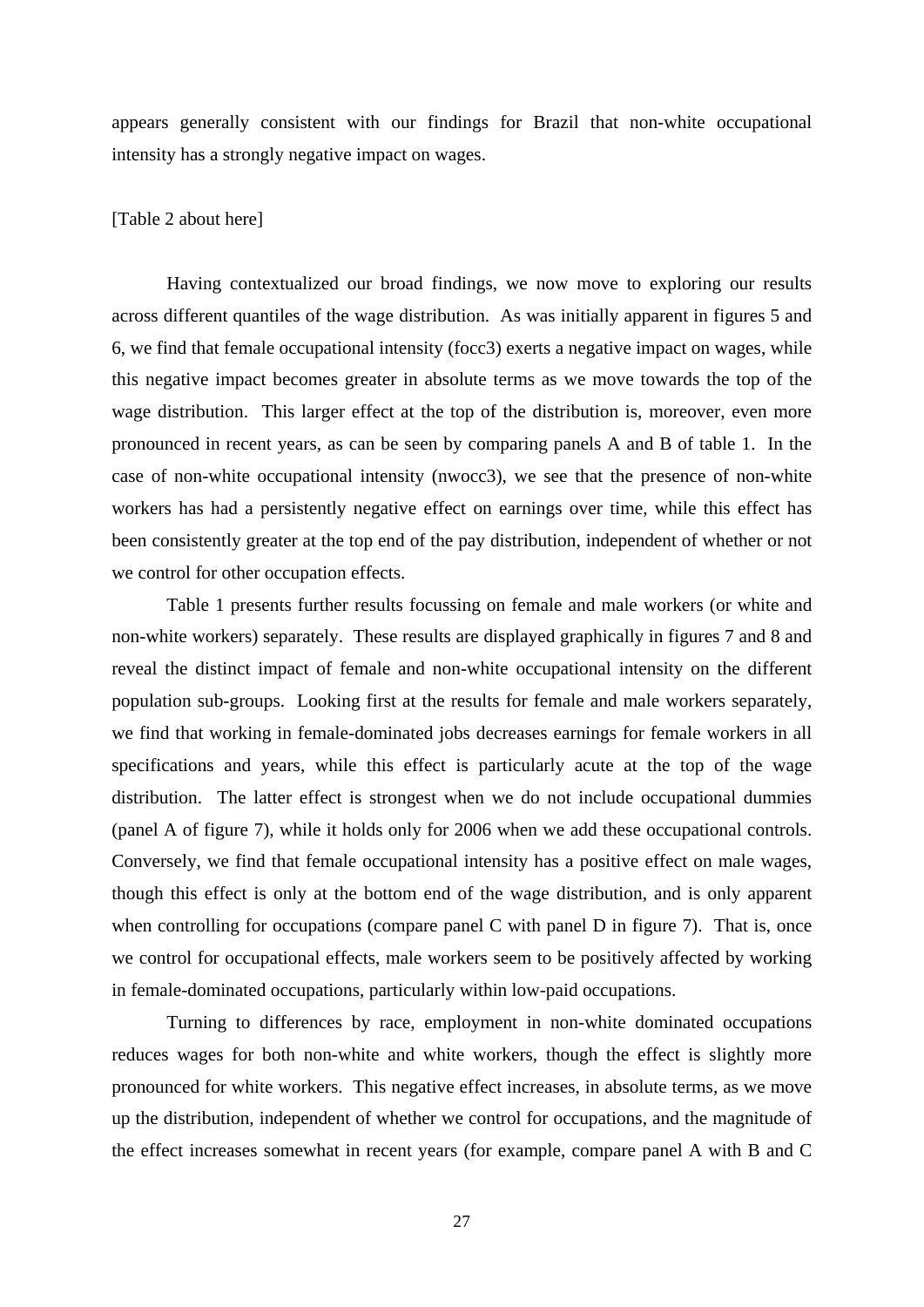with D in figure 8). The general pattern is relatively stable over time, though it is somewhat more pronounced when we do not control for occupations.

In sum, being employed in female-dominated occupations reduces earnings for female workers, particularly in the highest paid jobs. Interestingly, it has a positive impact on male earnings, but this is only consistently the case in low-paid jobs. Being employed in nonwhite dominated occupations has a negative impact on wages for all workers, though somewhat more for white workers. As with female occupational intensity, this negative impact is most pronounced within better paid occupations. Finally, these patterns have generally remained stable over time, while only the magnitude of the female occupational intensity variables has, on average, declined over time.

It is important to re-emphasize that many of these estimates represent a novel contribution to existing research, not only for Brazil but internationally, and thus highlight important, but previously overlooked, aspects of wage determination. These new insights fall into three broad categories. First, while several studies internationally have previously looked at the impact of female occupational intensity on wage determination, ours is the first to discover a positive impact on male wages. These results allude to the potential complexity of patterns of wage discrimination, while also pointing towards strikingly entrenched, and explicit, wage discrimination, as employers in female dominated occupations remain willing to pay higher wages to male employees. Second, this study is, to our knowledge, the first to have investigated the impact of non-white occupational intensity on wages. This is a gap in the earlier research, and our finding that non-white occupational intensity has a larger and more persistently negative impact on wages than does female occupational intensity speaks to the importance of this issue. Finally, this study is the first to have linked occupational intensity to wages not only at mean values but also across the entire distribution of earnings. We consistently see more pronounced negative connections at the extremes of the wage distribution, and particularly at the top end, and this provides an important insight into the nature of wage discrimination and particularly into the barriers confronted by minorities in these top positions.

[Figure 7 about here] [Figure 8 about here]

# **5.2 Empirical findings from the Machado and Mata (2005) and Melly (2005, 2006) quantile decompositions**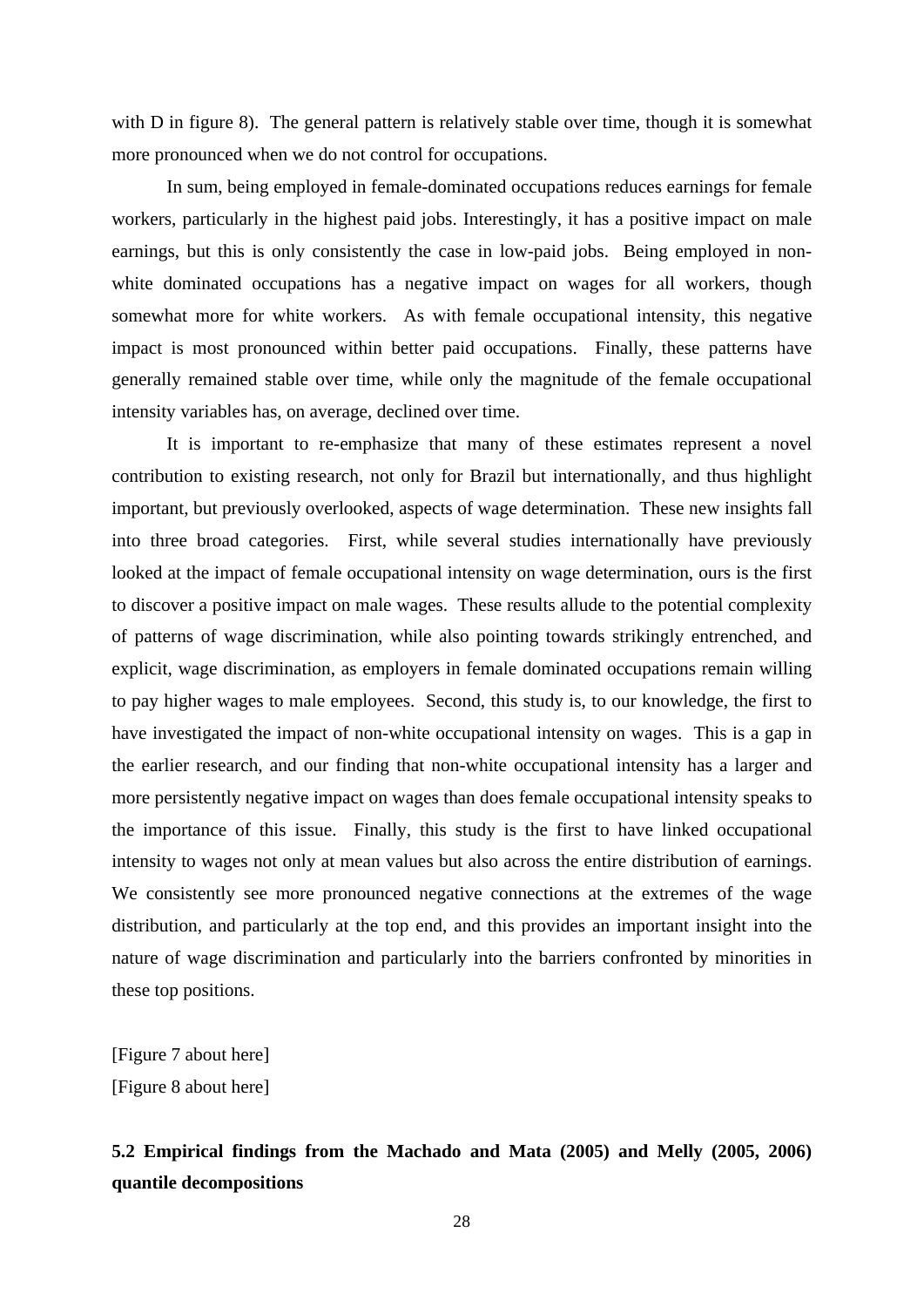We now examine the results of the quantile regression decomposition of the wage gaps, following Machado and Mata (2005) and Melly (2006). In what follows, we report only the results of the quantile decomposition exercise, which exploits the coefficients from the conditional quantile regressions.

We implement both the Machado and Mata (2005) and Melly (2006) techniques, although they should provide asymptotically similar results. We also implement two different variations on the Machado and Mata (2005) technique. We thus first implement the simplified version of this simulation-based decomposition technique, following Albrecht, Bjorklund and Vroman (2003), in which we draw simulated samples only for the realizations of the covariates. In practice, we use 10,000 replications given that in the presence of the occupation effect a higher number of replications is likely to guarantee more realistic realizations for these occupational controls at different quantiles.

We then implement the original version of the Machado and Mata (2005) decomposition and finally the Melly  $(2006)$  decomposition.<sup>13</sup> In order to distinguish the implementation of the original version of the Machado and Mata (2005) methodology from the simplified version described above, we denote the original Machado and Mata (2005) version "á la Albrecht, van Vuuren and Vroman (2009)" in our tables. This notation reflects the fact that the implementation of this method relies heavily on the explanation of the methodology provided by Albrecht, van Vuuren and Vroman (2009), particularly in relation to sample selection correction.<sup>14</sup>

We implement these methodologies for both gender and racial pay differentials. In order to retain the temporal perspective we apply the methodology to the first year (1987) and the last year (2006) of our data.<sup>15</sup> In the upper panels of tables 3 and 4 we report the quantile decomposition results using the most complete wage equation specification (the  $4<sup>th</sup>$ specification).<sup>16</sup> The first three panels report the Machado and Mata (2005) and Melly (2006)

 $13$  For the implementation of these techniques we adopt two Stata commands. The implementation of the Melly (2006) technique relies on the Melly (2006) Stata command 'rqdeco'. The current command is only able to compute the standard errors via bootstrapping, for which we employ 200 replications, while Melly (2005) provides the computation of the asymptotic variances. The implementation of the original Machado and Mata (2005) technique is conducted using the Stata command 'mmsel', recently released by Souabni (2012).

 $14$  The 'mmsel' command computes standard errors via a bootstrapping procedure, again set to 200 replications, although Albrecht, van Vuuren and Vroman (2009) provided the computation of analytical asymptotic standard errors. Interestingly, the standard errors using this command are much greater than those obtained using the bootstrapping procedure with 'rqdeco'.

 $15$  We perform the analysis for five years during the two decades of interest, however here we only report results for the first and last years due to constraints of space.

<sup>&</sup>lt;sup>16</sup> We perform the decomposition analysis for each wage equation specification. However we discuss only the decomposition results for the  $4<sup>th</sup>$  specification as reported in tables 2 and 3. The decomposition results for the other specifications are available upon request from the author.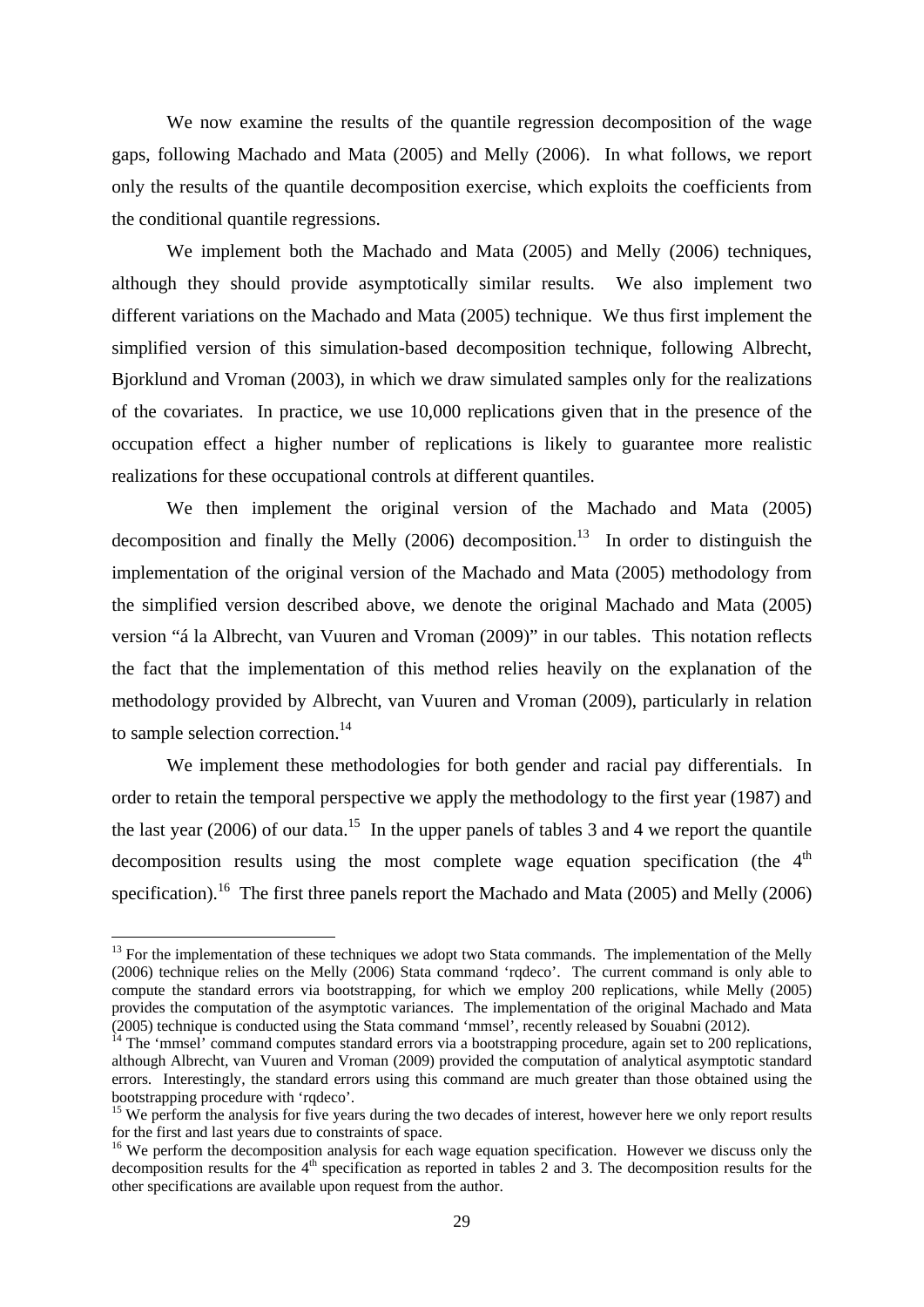aggregate decomposition results, while the lower panels report the RIF-regression decomposition results, which are discussed in sub-section 4.3. In addition, figure 9 plots the decomposition results over the percentiles of the wage distribution using the Melly (2005) technique.

Looking first at panel A in Figure 9, we see that in 1987 the gender wage gaps were greater at the bottom end of the wage distribution, declining as we move towards the top of the wage distribution before exhibiting a small increase in the highest 10% of the distribution. These wage gaps were primarily attributable to the effects of the coefficients (or returns to characteristics), which were significantly larger at the bottom of the wage distribution. By contrast, the small increase in wage gaps at the top end of the distribution is primarily explained by somewhat better characteristics for men in the higher wage jobs.

When we turn to the results for 2006 we see that the size of wage gaps has contracted over time, while differences across the wage distribution have also declined. Wage gaps have fallen most rapidly at the bottom end of the wage distribution, with this reduction explained primarily by a decline in the effects of the coefficients, although better female endowments have contributed as well. The result is that by 2006 there are only modestly higher wage gaps at the bottom of the wage distribution. When we look to the top of the distribution the pattern is quite different, as the effect of coefficients has decreased rapidly at the bottom end but considerably less so at the top end, with the statistically significant decreases of -0.33, -0.18 and  $-0.05$  at the  $10^{th}$ ,  $50^{th}$  and  $90^{th}$  quantiles respectively (see table 3). The effect of coefficients has thus remained relatively stable in the upper part of the wage distribution, yielding an overall U-shaped pattern for both the effect of the coefficients and overall wage gaps. This U-shaped pattern is comparable to that noted in other studies for Brazil. Santos and Ribeiro (2006), for instance, find the existence of wider gender pay gaps at the extremes of the wage distribution, labelling these phenomena glass floors and glass ceilings (in the same spirit as de la Rica, Dolado and Llorens (2005)). Similar results have been also confirmed by Madalozzo and Martins (2007). Garcia Marquez, Ñopo and Salardi (2009) similarly detect a U-shaped pattern of unequal treatment in computing gender wage gaps in Brazil using an alternative non-parametric matching decomposition methodology (see also in Ñopo, 2012: 171). In addition, this U-shaped pattern has been similarly found in other South American countries, such as Chile and Colomb (Ñopo, 2012).

[Figure 9 about here]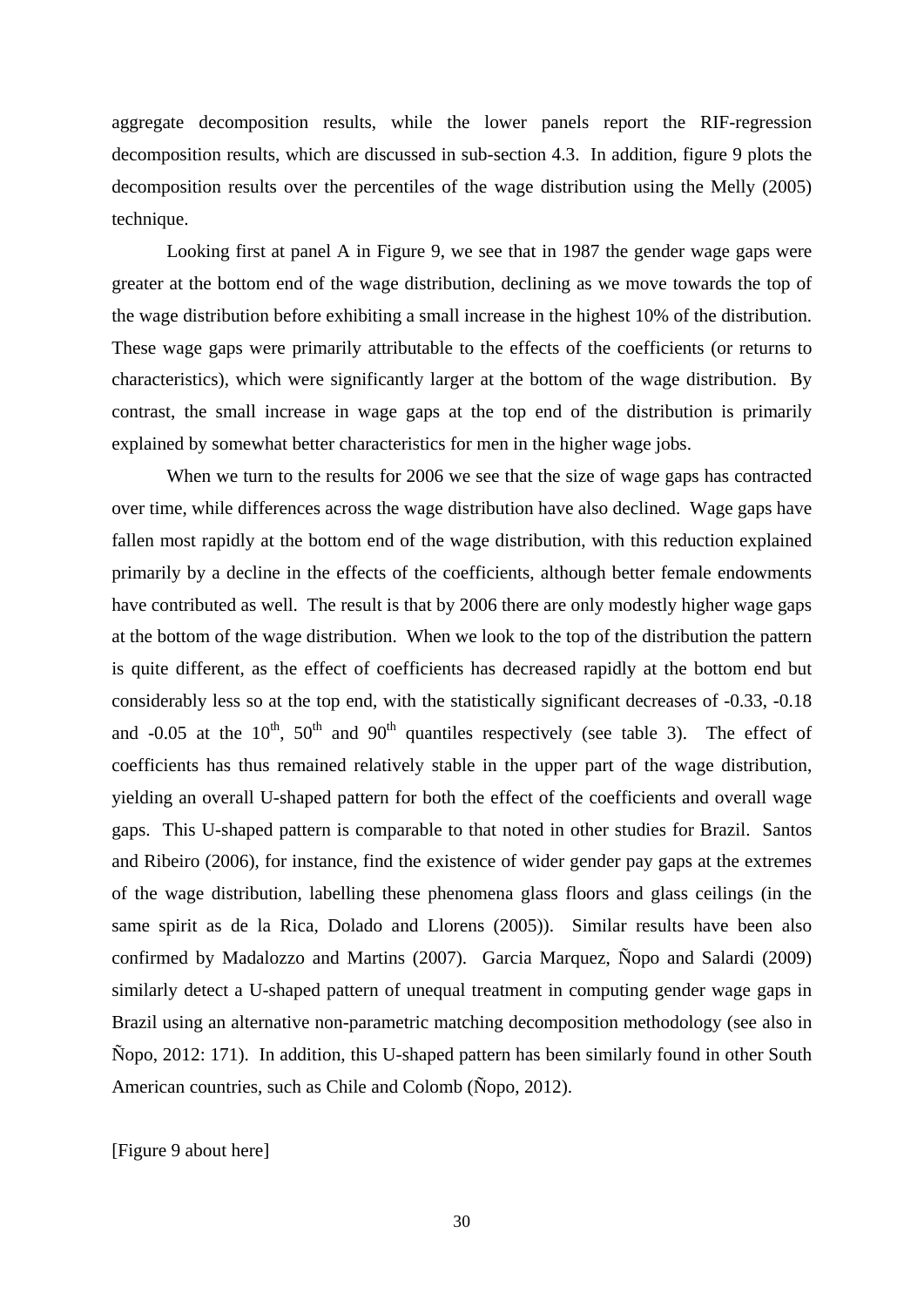Turning to racial pay gaps (see panel B of figure 9), we again see that, in contrast to gender gaps, they are driven largely, but not exclusively, by differences in characteristics, which are generally superior for the white workers. When we disaggregate the analysis into quantiles we see that the impact of both characteristic and coefficient effects tends to increase as we move to the upper part of the distribution, although this progression is particularly apparent for the effects of coefficients. As such, although racial pay gaps are generally the result of differences in characteristics, the sizeable increase in the gap at the top end of the distribution is explained to a large degree by the widening of the effects of coefficients at the top. This wider gap at the top of the distribution is also highlighted in Garcia Marquez, Ñopo and Salardi (2009) and Ñopo (2012: 276), and is potentially indicative of unequal treatment concentrated at the top of the wage distribution. In addition, the effects of coefficients do not appear to have improved at all over time, with the treatment effect at the  $90<sup>th</sup>$  quantile increasing by 2 percentage points over time, from 0.157 to 0.175 (see table 4). This is an obvious policy concern.

In summary, we find that gender wage differentials are driven primarily by the unexplained components (or treatment effects) with particularly strong effects at the extremes of the wage distribution. These unexplained components may be reflective of entrenched gender-based discrimination in the labour market. More positively, over time the gender wage gap has declined considerably due primarily to a decline in these unexplained components. However, these declines have occurred primarily at the bottom end of the wage distribution, while unexplained gender wage gaps have been more persistent at higher quantiles. Framing these findings in relation to existing concepts in this field, the results suggest that there is a *sticky floor* phenomenon for women, but that it has reduced over time. Turning to the higher pay quantiles, there remain significant unexplained differences in wages, indicative of a discrimination effect. This is consistent with the continued existence of a *glass ceilings* phenomenon within the highest echelons of the Brazilian labour market.

Applying these same concepts to racial wage differentials, we see highly persistent differentials that widen at the higher wage quantiles. This is due to both differences in characteristics and unexplained higher returns to these characteristics among white workers. The continued importance of differences in returns to characteristics is consistent with the existence of *glass ceilings* for non-white workers in the Brazilian labour market.

[Table 3 about here] [Table 4 about here]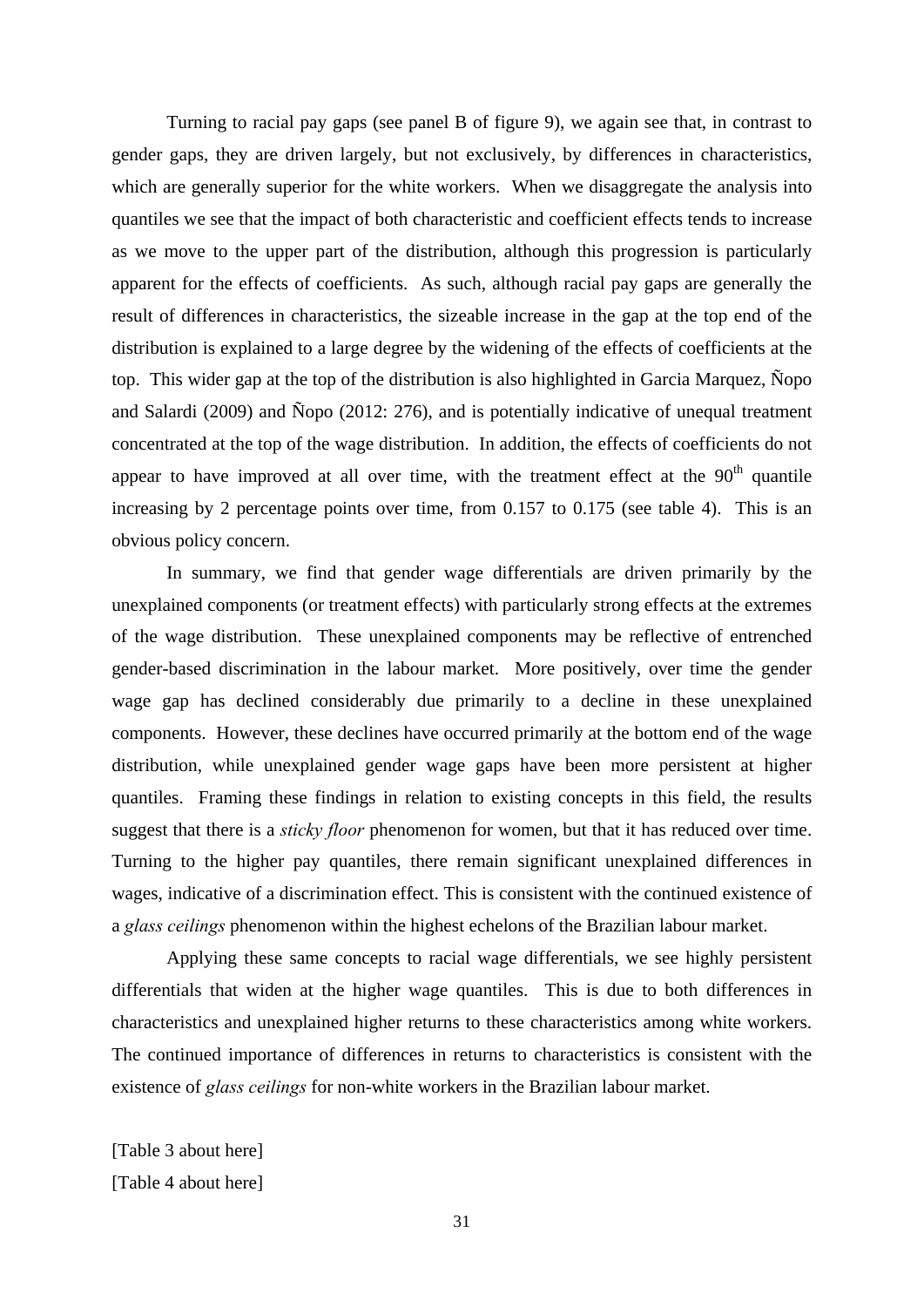### **5.3 Empirical findings from RIF-OLS decomposition**

As discussed earlier, the primary advantage of the RIF-OLS decomposition technique developed by Firpo, Fortin and Lemieux (2009) is that it permits the computation of more detailed decompositions across quantiles. In particular, it allows us to estimate the contribution of each covariate in determining wage differentials at different wage quantiles, either as part of the composition component (i.e. the effect of characteristics) or the wage structure component (i.e. the effect of coefficients).

In order to provide context for these detailed results it is useful to begin by presenting results from the standard OB decomposition technique at average values. The OB decomposition for mean regressions is presented in tables 5a and 5b. This allows us to compare the detailed decomposition results from the RIF-OLS procedure to these mean results using the OB technique.<sup>17</sup> To this end, before turning to the RIF-OLS results we begin by reviewing the main findings from the aggregate OB decomposition analysis and then discussing the results of the detailed OB decomposition analysis.

At the aggregate level we see a decrease in both gender and racial wage gaps over time with gender wage gaps having declined much faster, despite being smaller in magnitude. Gender differences are, again, overwhelmingly attributable to differences in returns to characteristics (or the wage structure effect), while the effect of characteristics is generally negative, indicating that female workers have better endowments, particularly in their educational attainments.

By contrast, racial differences are largely attributable to differences in characteristics, as white workers have significantly greater endowments than non-whites. The returns to characteristics also remain positive, implying that there remain unexplained wage gaps even after accounting for differences in these endowments. Finally, it is interesting to note that the inclusion of occupational controls (either occupational dummies or female occupational intensity) leads to a large change in the decomposition components of gender wage gaps for the initial year 1987. This is consistent with the hypothesis that female occupational intensity and occupational distribution are important determinants of wage gaps, though the effect of including occupational controls is more muted in 2006 amidst the broader decline in gender

 $17$  When implementing detailed decomposition analysis, we encounter the problem of choosing a base group. Given our wage equation specification, the choice of the base categories for the occupational dummies is an obvious concern. We have tried several base categories and found that our main decomposition findings are not affected.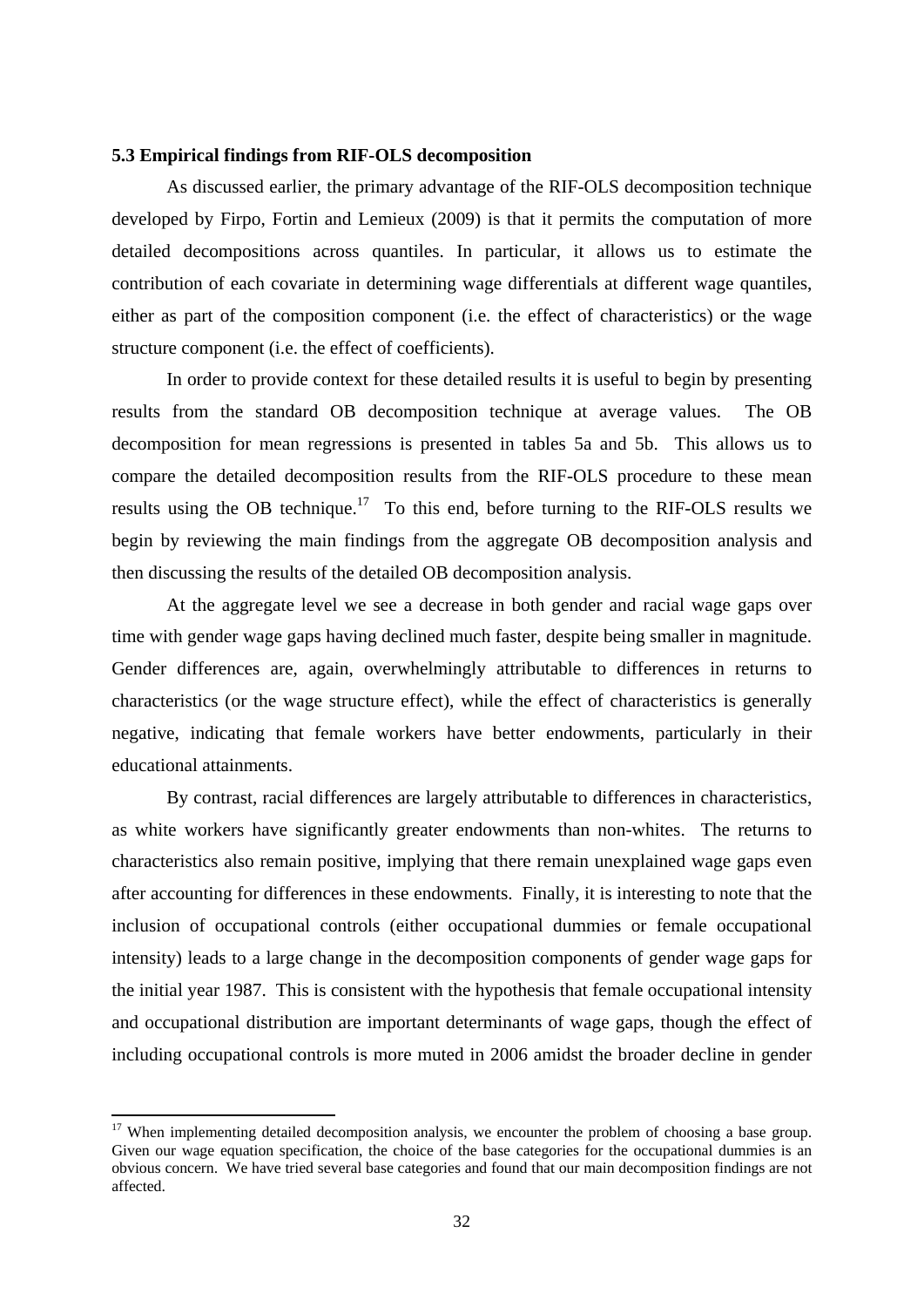wage gaps and gender occupational segregation. The impact of including these variables is also noticeable, but much more modest, in the case of the racial pay gaps.

The detailed decomposition results explain these patterns further by capturing the contribution of each individual covariate in the estimated wage equations. Beginning with gender wage gaps, education accounts for the largest part of the impact of characteristics (explained component) on gender wage differentials, with a consistently negative and significant sign (see table 5a). Turning to the returns to characteristics (unexplained component), the role played by female occupational intensity stands out, as it has a strongly positive effect on gender differentials. In 1987 it accounted for the largest part of the unexplained components and, while it has declined significantly over time, it remained strongly positive by 2006. If we interpret the unexplained component as capturing labour market discrimination then this finding suggests that a large part of existing discrimination is rooted in higher rewards for males working in female-dominated jobs.

Turning to racial wage gaps (table 5b), education again plays a central role in the explained component, reflected in much better endowments for white workers. When we turn to the returns to characteristics, non-white occupational intensity and occupation effects together account for a large portion of the overall pattern. The negative effect of non-white occupational intensity implies better returns for non-white workers, relative to white workers within non-white-dominated occupations, while recalling our earlier analysis that non-white occupational intensity has an overall negative effect on wages. Meanwhile, the positive contribution of occupations conveys the fact that whites are employed in more rewarding jobs.

### [Table 5a and 5b about here]

Overall, although female workers have better endowments than male workers, and hence should be paid more than their male colleagues, male salaries are, in fact, higher, owing to a large, positive, unexplained difference in returns to these male characteristics. Notably, being a male worker within a female-dominated occupation appears to be particularly well rewarded. In the case of racial differentials, white workers are paid more in large part because they have better endowments, and particularly better educational levels. In addition, they benefit from large unexplained wage benefits (greater returns to characteristics), driven in large part by occupational structure, as non white-dominated occupations are significantly less rewarding. Finally, it is important to note the large effect of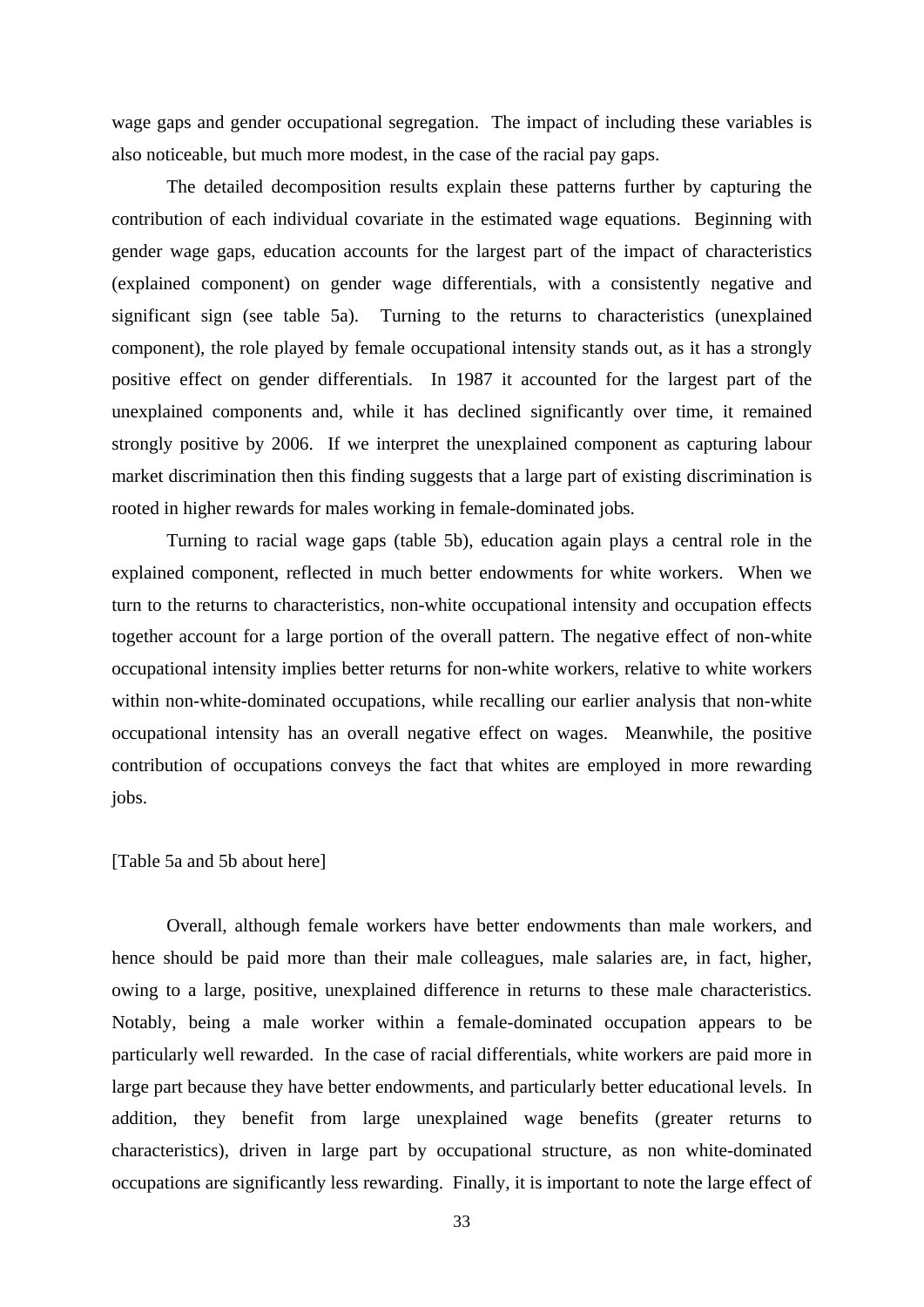age in both the gender and racial decomposition results, particularly in accounting for differences in returns to characteristics. If we interpret the impact of age as the possible role of work experience, the message appears to be that experience is rewarded comparatively better for men and white workers.

Having reviewed these findings from the detailed decomposition at the average level, we are able to more fully interpret the detailed decomposition results from the RIF-OLS regression decomposition methodology, reported earlier in the lower panels of tables 3 and 4. The first point to note is that the decomposition results produced by the RIF-OLS methodology broadly coincide with those from the Machado and Mata (2005) and Melly (2006) techniques, thus reinforcing confidence in the results. A discussion of the similarities and differences in the results across these different quantile decomposition methodologies is presented in the next sub-section.

Moving to the specific results, the tables present the individual contributions of four key covariates to both the characteristics and coefficient components: age, years of education, female (or non white) occupational intensity (focc3 and nwocc3), and occupation effects. Looking across the results, it is again clear that both education and occupational intensity perform a crucial role in determining wage differentials, though in distinctly different ways.

For gender, education has a strong and negative effect on wage differentials across all of the decomposition results covering the entire labour market. Its negative effect increases, in absolute terms, as we move to the top end of the wage distribution, again highlighting that education is the most important source of better female endowments, while this effect is greater at higher wage quantiles. Moving to the individual contributors to the coefficients component, the age variable exerts a sizeable impact. Its effect is positive, and higher at the top end of the wage distribution. If we again interpret age as the effect of work experience, we may conclude that men's work experience is rewarded more than that of women, particularly among high-paid jobs. The returns to education are also positive, indicating that while women are better educated, men receive consistently greater rewards to education, particularly in the higher quantiles. The returns to female occupational intensity (focc3) also play a key role here. It is always positive, and follows a U-shaped pattern across wage quantiles, as it is greater at the extremes of the distribution. The returns to occupation, meanwhile, are generally negative, and particularly so at the top end of the pay distribution in 2006. This pattern can be interpreted as indicating that female occupational outcomes, particularly among those in highly paid jobs, have been increasingly rewarded over time.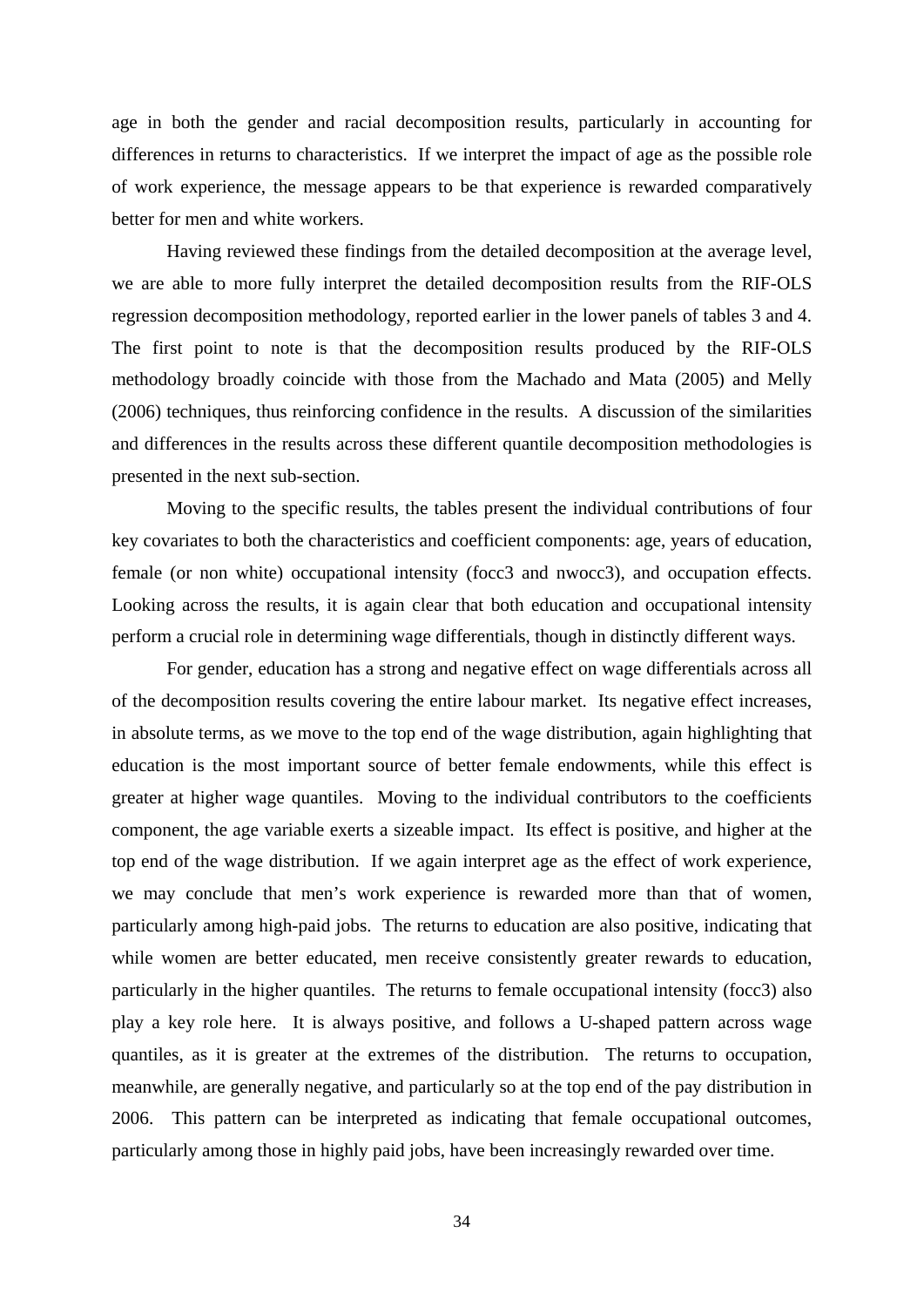Turning to racial wage gaps, education again plays a key role in determining the magnitude of these gaps. In this case the effect is positive, while, as with gender, the effect is greater at the higher wage quantiles. Looking at the effects of the coefficients, there are higher returns to education for white workers, in addition to their already higher educational endowments, particularly as we move to the top end of the wage distribution. The age variable again makes a large positive contribution to the wage differentials, especially in the centre of the wage distribution, which we might again interpret as reflecting superior rewards to work experience for white workers.

In contrast to the case of gender wage gaps, the returns to non-white occupational intensity generally have a negative impact on wage gaps, with a particularly sizeable effect at lower wage quantiles. Non-white workers thus benefit from better returns to working in nonwhite dominated occupations, relative to white workers, particularly within low-paid occupations. On the other hand, the occupation effects contribute positively to wage differentials, and particularly strongly so at the very top of the pay distribution (0.99 quantile). Thus, while being employed in non white-dominated occupations reduces relative white wages within low-paid occupations, white workers are disproportionately rewarded by their heavy representation in the highly paid occupations.

In summary, the results when employing the RIF-OLS methodology, are broadly consistent with the mean regression analysis, while adding important insights into the role of key covariates at different points of the pay distribution. In the case of gender wage gap differentials, the large positive unexplained component is mitigated by the negative explained component, particularly so at the top of the distribution. Were it not for superior female endowments, largely in terms of education, the total wage gap would be significantly wider, particularly at the top of the pay distribution. Even if there are some characteristics that we are not able to control for in our analysis, such as innate ability, it is possible that a good portion of the sizeable unexplained differences in gender wage gaps (the wage structure effect) are due to gender discrimination. This seems likely in light of the fact that men's age is rewarded more than women's age in top positions and that men working in femaledominated occupations receive higher wages in both high and low paid occupations. This again suggests that women are subject to the dual phenomenon of *sticky floors* and *glass ceilings* in the Brazilian labour market.

On the other hand, racial wage differentials are overwhelmingly explained by differences in observed characteristics, with differences in educational attainments playing an important role and with these differences tending to widen at higher wage levels. Although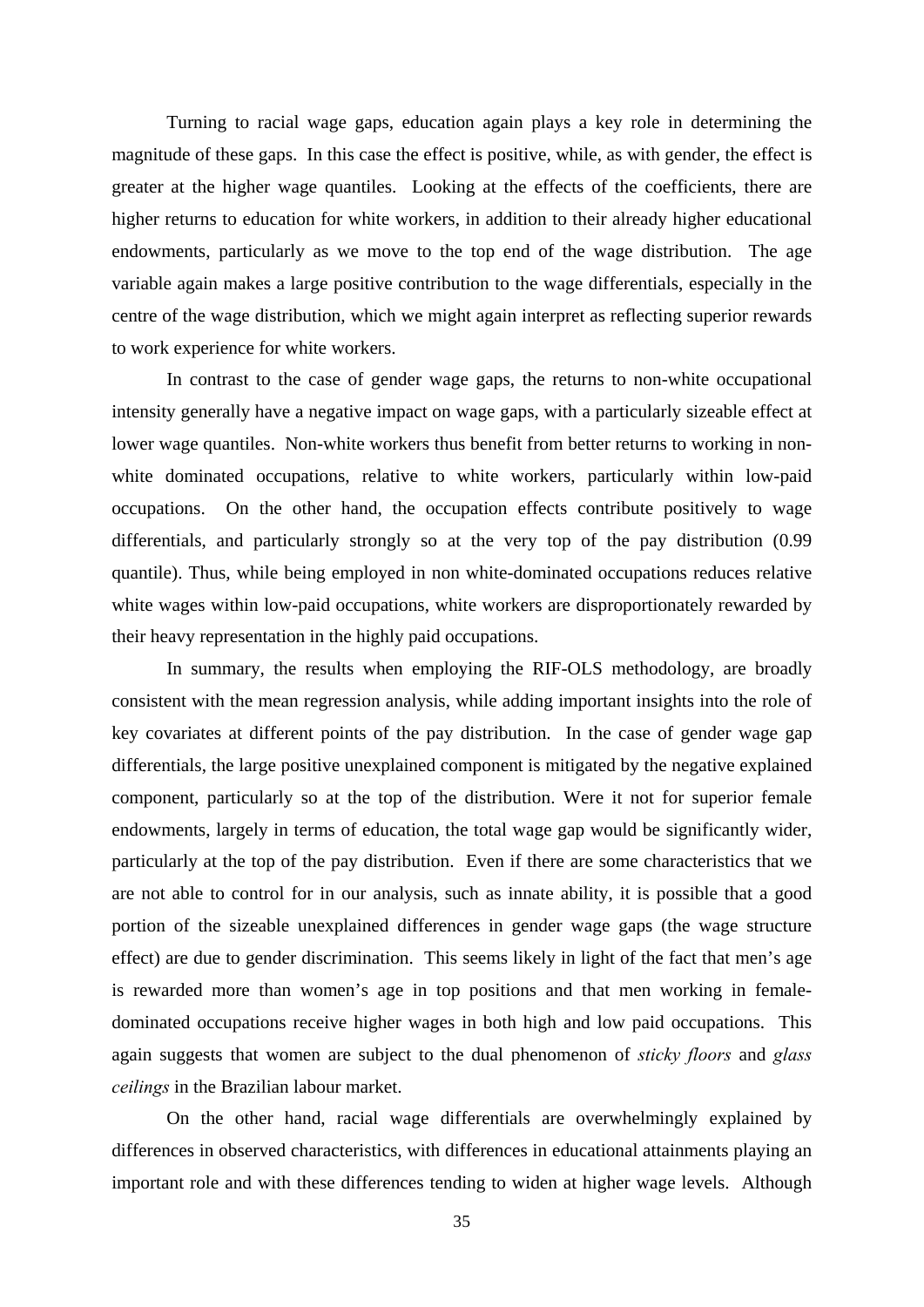wage differentials are generally explained by differences in characteristics, differences in returns have remained persistent over time, and are accentuated as we move to the top end of the wage distribution, where there remain significant unexplained differences in returns. For recent years these disproportionately large unexplained differences at the top of the pay distribution reflect three factors. First, non-white workers are more rewarded within low-paid jobs, thus reducing wage differentials at the bottom end of the distribution. Second, there are systematically higher returns to education at higher wage quantiles, while white workers are generally more educated. Finally, there are very high and positive returns to occupations at the very top of the distribution, implying considerably higher returns for those whites who disproportionately occupy highly paid positions (using the third specification, in which we do not include occupational dummies), this is reflected in a highly positive coefficient on nonwhite occupational intensity at the top of the wage distribution. This could be taken as providing genuine evidence of a *glass ceilings* phenomenon affecting non-white workers.

### **5.4 Comparing the different quantile decomposition techniques**

We have now reported quantile decomposition results computed using several techniques, which we expected to provide generally similar outcomes. This sub-section compares the results from these different methodologies, focusing on the question of whether the estimated decomposition components are different across methods.

Tables 3 and 4 presented the core results computed by implementing the Machado and Mata (2005) á la Albrecht, Bjorklund and Vroman (2003), the Melly (2006) decomposition, the original version of the Machado and Mata (2005) decomposition and, finally, the RIF-OLS method with its detailed decomposition results.

Figures 10 and 11 plot the decomposition results across these methodologies for gender and racial wage gaps, respectively, looking separately at the explained component, the unexplained component and the total gap. These figures are based on the results reported in tables 3 and 4, which are computed using the most complete specification, which includes both occupational controls (occupational intensity and occupation effects).

The results using the Melly (2006) and Machado and Mata (2005) procedures are almost identical. Meanwhile, the results from the Machado and Mata (2005) procedure, implemented á la Albrecht, Bjorklund and Vroman (2003), are generally similar to the results using the RIF-OLS procedure, though with only some slight differences.

Where we notice differences between the methods, these tend to occur at the extremes of the wage distribution, and most notably at the  $10<sup>th</sup>$  quantile for gender and the  $90<sup>th</sup>$  quantile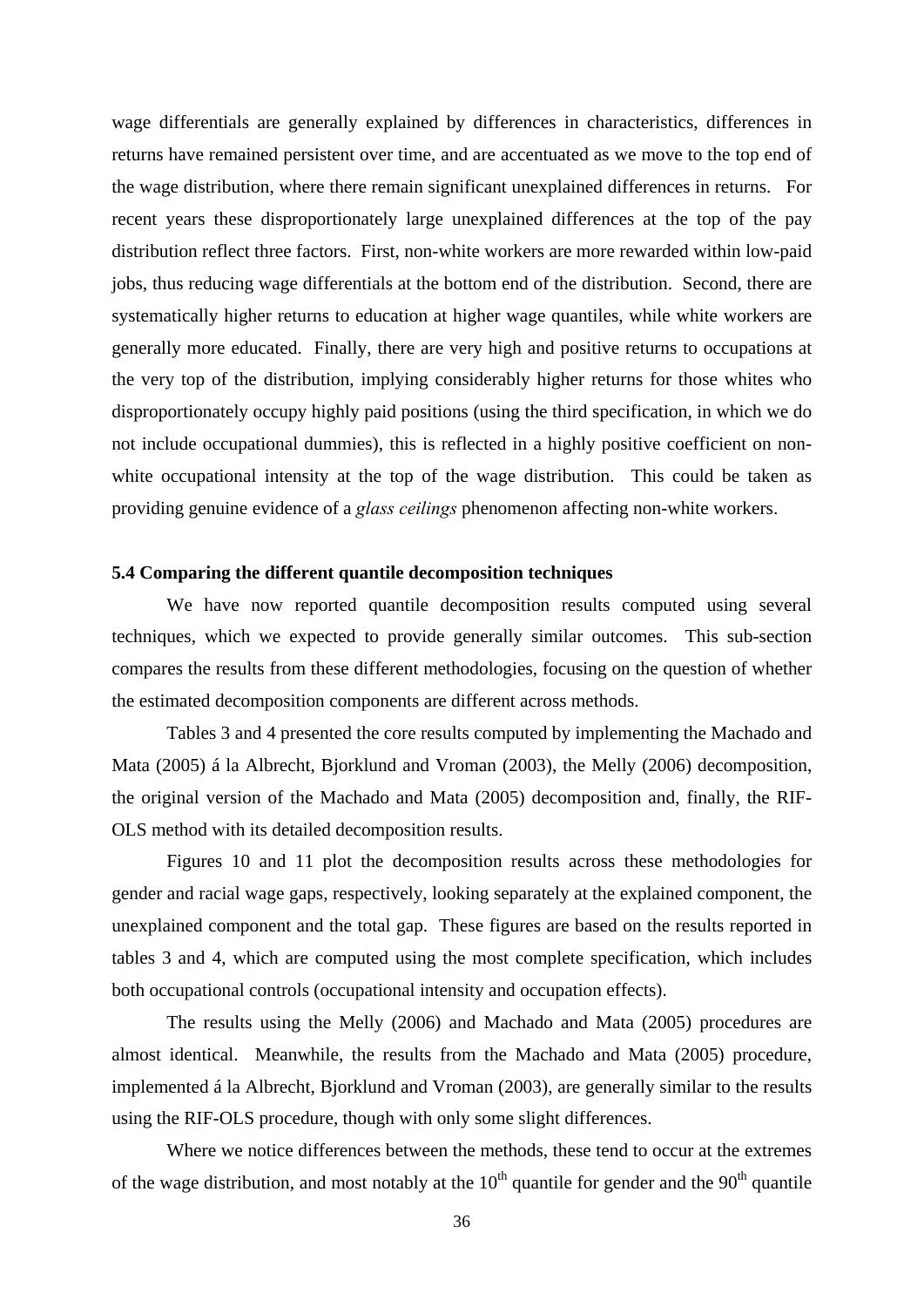for race. By contrast, the median decomposition results are less likely to differ across methods. Overall, the similarity of the results across methods inspires much confidence that the broad results obtained are fairly robust across all procedures.

[Figure 10 about here] [Figure 11 about here]

# **6. Conclusions**

The paper has analysed the evolution of gender and racial wage differentials in the Brazilian labour market, while making two innovative contributions. First, we have moved beyond investigating wage differentials at mean values in order to consider wage differentials at different points of the wage distribution. To this end we have employed two recent quantile decomposition techniques (developed by Machado and Mata (2005) and Melly (2005, 2006) and by Firpo, Fortin and Lemieux (2009)), in order to isolate the endowment and treatment elements contributing to wage differentials at different points of the distribution. Second, within the decomposition analysis we have drawn on a harmonized dataset in order to focus attention on the relationship between occupational intensity and wage determination and discrimination.

The paper began by presenting a preliminary analysis of the relationship between occupational intensity and earnings differentials and this discussion yielded a number of relatively useful insights. In broad terms we find significant differences in the relationships between occupational intensity and earnings by gender and race. Being employed in femaledominated occupations reduces earnings for female workers, particularly in the highest paid jobs, while, in contrast, it exerts a positive impact on male earnings, though only in low-paid jobs. Turning to racial dynamics, being employed in non-white dominated occupations has a negative impact on wages for all workers, though somewhat more among whites. As with female occupational intensity, this negative impact is most pronounced within the better paid occupations. These patterns have, again, remained relatively stable over time, though with the magnitude of the effects actually increasing over time.

This preliminary analysis not only highlighted the importance of accounting for occupational intensity in assessing wage discrimination, but also provided important new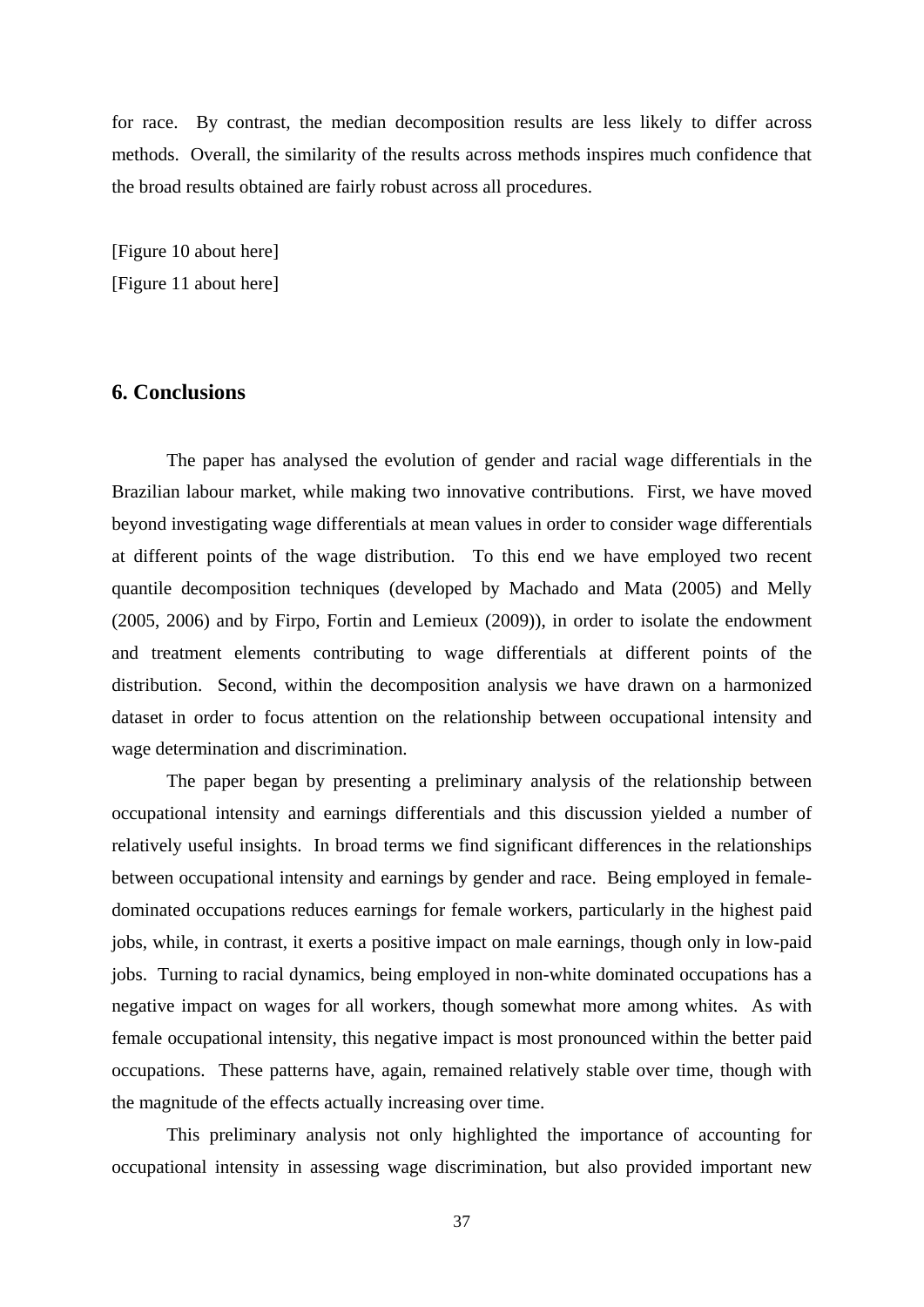research insights in its own right. First, this study finds that female occupational intensity has a negative impact on female wages but a positive impact on male wages in contrast with the existing literature. Given that earlier studies have all focused on more developed economies, the finding here may point toward a previously overlooked aspect of wage discrimination in less developed countries. Second, this study, to our knowledge, is the first to have investigated the impact of non-white occupational intensity on wages, which gives added importance to our finding that non-white occupational intensity has a larger and more persistently negative impact on wages than female occupational intensity. Finally, this study is the first to have linked occupational intensity to wage determination across the entire distribution of earnings, and highlighted the existence of significant variation particularly at the extremes of the distribution.

Turning to the decomposition analysis, we began with the results calculated at the mean, which revealed that gender wage gaps are smaller than racial wage gaps. This is in large part because gender wage gaps have declined significantly over the last two decades. The considerable and relatively stable magnitude of racial pay differentials is of obvious concern, while the sharp decline in gender wage gaps is somewhat encouraging. However, the detailed decomposition results provide a more nuanced portrait of the underlying components of these trends. In the case of gender differentials, the sharp decline in aggregate wage gaps has been driven to a significant degree by changes in characteristics, attributable primarily to increasing female education, while the unexplained component, which is potentially indicative of discrimination, has been declining but remains positive and statistically significant. Interestingly, and consistent with the second objective of the paper, we find evidence that the unexplained component is closely related to the question of occupational segregation, as men not only receive higher wages than women, but receive even more disproportionate returns when employed in heavily female dominated occupations.

In the case of racial differentials, lower wages for non-whites are primarily the result of persistently lower endowments, again with education playing a primary role. The unexplained differences in the wage structure are lower than those found for the gender-based wage differentials but remain positive, and have been highly persistent over time. These very different patterns suggest that the challenge of reducing wage differentials is quite different depending on whether the focus is on gender or race.

While these results provide a baseline, decomposing the wage differentials at different quantiles reveals important differences across the wage distribution, particularly in relation to gender pay gaps. Gender wage differentials tend to exhibit a U-shaped pattern, indicating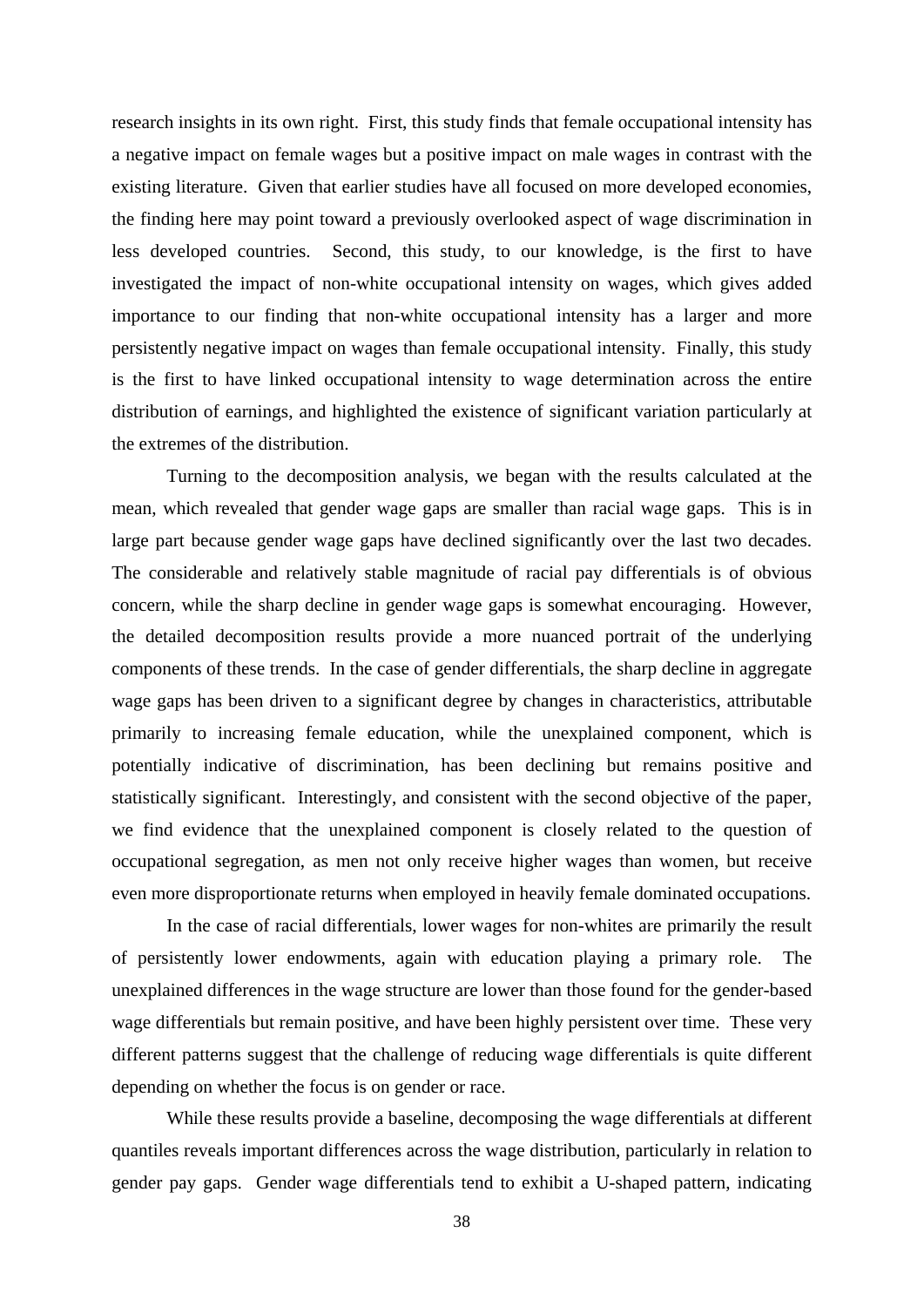higher wage differentials at the extremes of the pay distribution. Again, these differentials are primarily the result of wage structure effects, which remain positive despite having declined considerably over time, particularly at the bottom end of the pay distribution. This suggests the existence of a *sticky floor* phenomenon, while also revealing the existence of persistent *glass ceilings* for women.

Turning to racial wage differentials a single key message emerges: wage differentials tend to widen at higher wage quantiles due to both larger differences in characteristics in favour of white workers and higher returns to those characteristics, and this pattern does not appear to have changed over time. Aside from suggesting the importance of policy to improve the endowments of non white workers, the continued existence of uneven returns supports the hypothesis of the existence of *glass ceilings* for non white workers.

Finally, by employing the RIF-OLS technique developed by Firpo, Fortin and Lemieux (2009) we gain additional insights into the role of individual variables in accounting for the wage gaps. Focusing first on the importance of characteristics, we find that education is the major contributor to better female characteristics, while we can now also see that this effect is particularly important as we move up the wage distribution. Education is also the most important characteristic in looking at racial wage gaps, though in that case it serves to increase wage differentials, as white workers possess more education than non-whites, while this effect increases at higher quantiles.

Turning attention to the effects of coefficients on gender wage gaps we find that male experience, as proxied by age is rewarded more than women's at the top of the pay distribution, while men working in female-dominated occupations are better paid than women, again particularly in top and low-paid occupations. These trends reinforce the apparent existence of *sticky floors* and of *glass ceilings* for female workers. Looking at racial wage gaps, occupational intensity again plays an important role, though in the opposite direction, as non-white workers receive higher wages in non white-dominated occupations, particularly among low-paid occupations. However, while occupational intensity is seen to favour non-white workers in low-paid occupations, we see that the returns to occupations contribute positively to racial wage differentials, with very large effects at the very top of the pay distribution. Thus, while being employed in non white-dominated occupations marginally reduces white wages within low-paid occupations, white workers are very highly rewarded by their presence in top-occupations. This would seem to provide evidence for the presence of a *glass ceilings* phenomenon affecting non-white workers.

39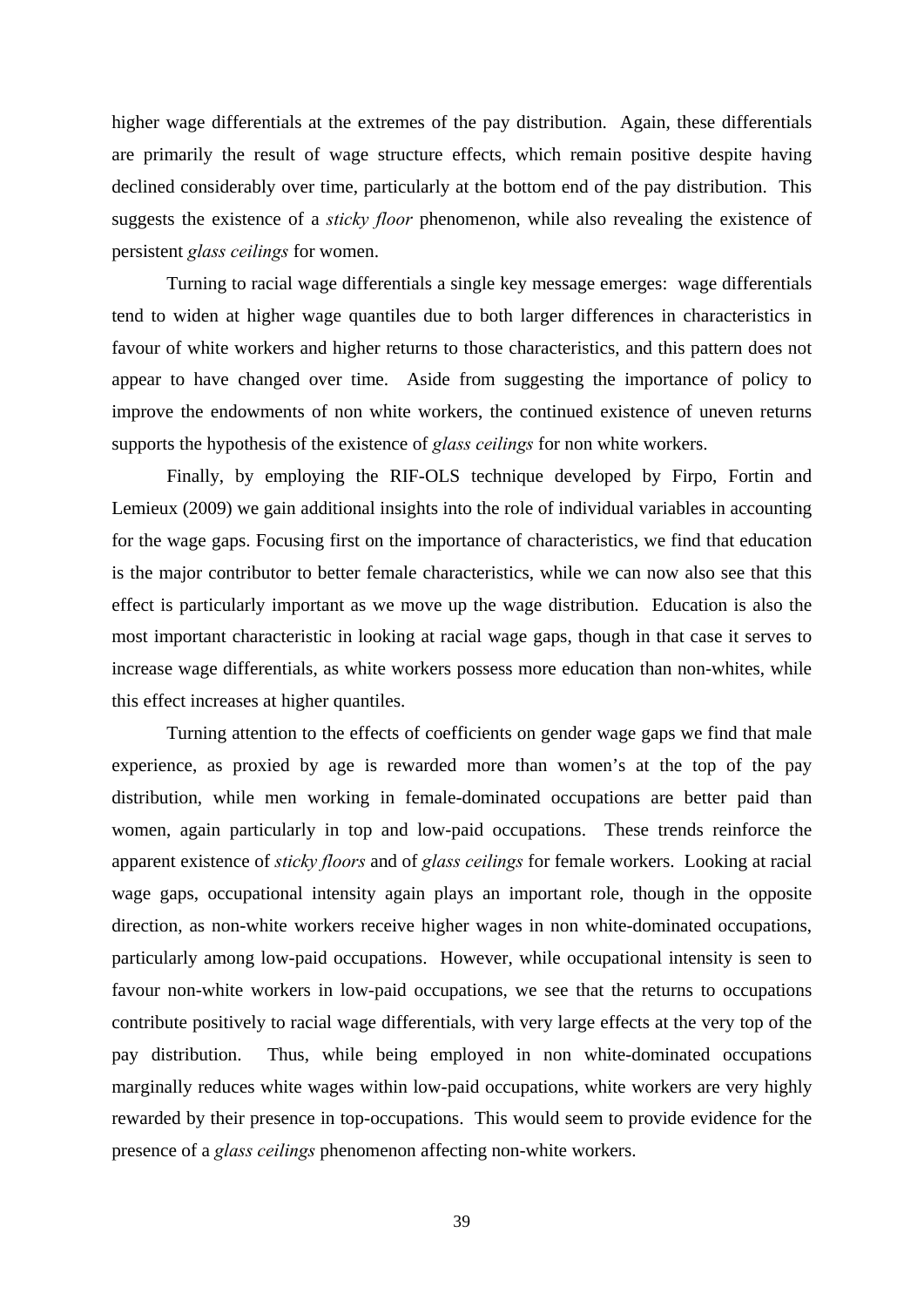Taken together these results provide a comparatively nuanced and disaggregated view of wage discrimination in Brazil, and of the inter-connections between wage discrimination and occupational segregation. These results appear to be highly robust, as the main findings have remained essentially unchanged across a range of alternative quantile decomposition methodologies. These findings are suggestive of key areas of focus for interventions aimed at reducing wage differentials and the persistence of unexplained differences in wage structure is indicative of continuing discrimination in parts of the labour market. Finally, by treating gender and racial wage differentials side-by-side the analysis highlights certain commonalities, but also exposes some differences that point towards differing challenges in moving forward and the potential need for distinct group-specific policy prescriptions.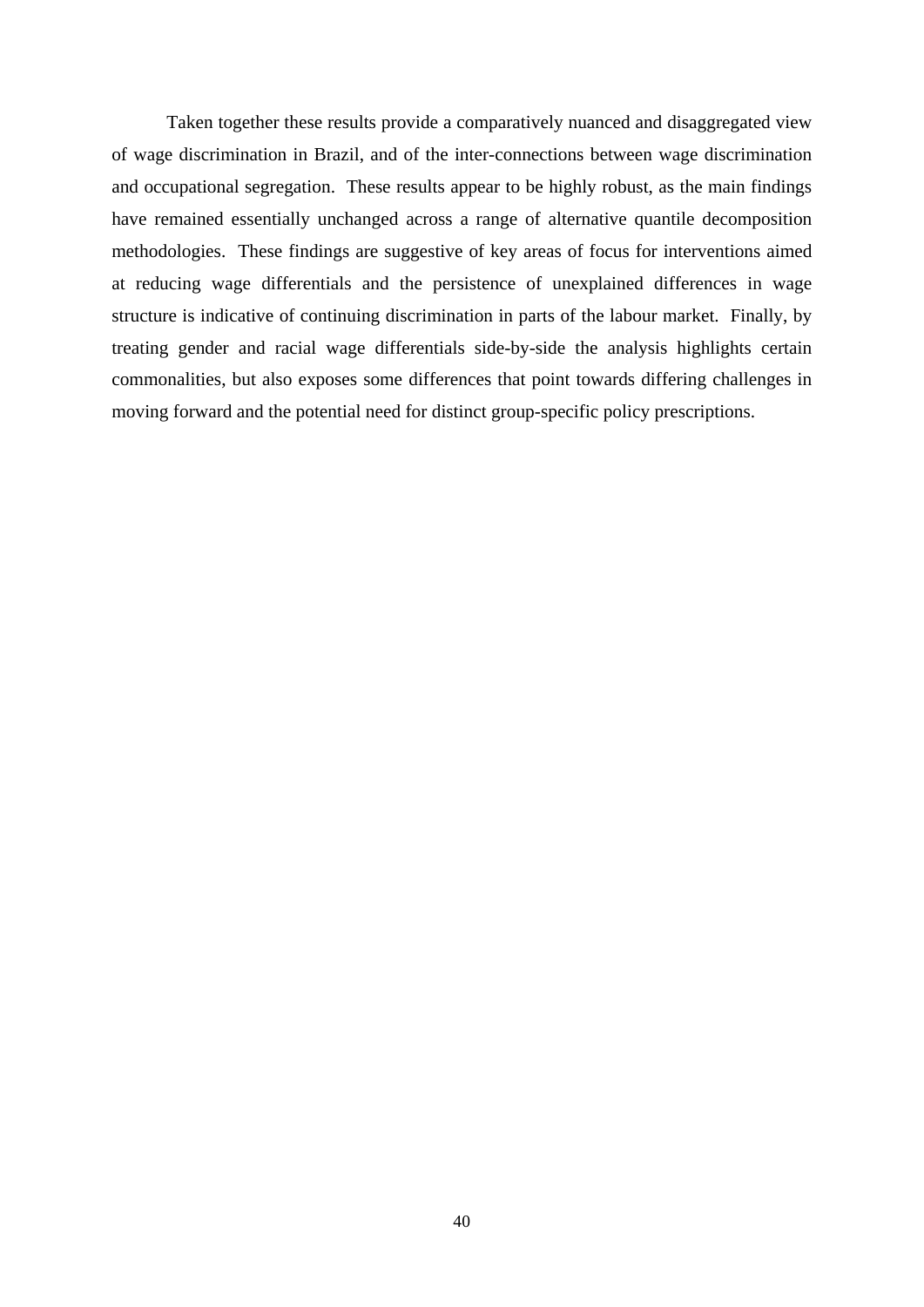# **References**

Albrecht, J., A. Bjorklund, and S. Vroman (2003, January). Is there a glass ceiling in Sweden? *Journal of Labor Economics* 21 (1), 145-177.

Albrecht, J., A. van Vuuren, and S. Vroman (2009a, August). Counterfactual distributions with sample selection adjustments: Econometric theory and an application to the Netherlands. *Labour Economics* 16 (4), 383-396.

Andrews, D.W. and M.A. Schafgans (1998). Semiparametric estimation of the intercept model. *Review of Economic Studies* 65, 497–517.

Appleton, S., J. Hoddinott, and P. Krishnan (1999, January). The gender wage gap in three African countries. *Economic Development and Cultural Change* 47 (2), 289-312.

Arcand, J.-L. and B. D'Hombres (2004). Racial discrimination in the Brazilian labor market: Wage, employment and segregation effects. *Journal of International Development* 16, 1053-1066.

Autor, D. H., L. F. Katz, and M. S. Kearney (2005). Rising wage inequality: The role of composition and prices. Harvard Institute of Economic Research Working Papers 2096, Harvard - Institute of Economic Research.

Baker, M. and N. M. Fortin (2003). Occupational gender composition and wages in Canada, 1987-1988. *Canadian Journal of Economics* 34 (2), 345-376.

Bayard, K., J. Hellerstein, D. Neumark, and K. Troske (2003, October). New evidence on sex segregation and sex differences in wages from matched employee-employer data. *Journal of Labor Economics* 21 (4), 887-922.

Birdsall, N. and J. Berhman (1991). Why do males earn more than females in urban Brazil: Earning discrimination or job discrimination? In N. Birdsall and R. Sabot (Eds.), Unfair Advantage Labor Market Discrimination in Developing Countries. World Bank.

Blinder, A. S. (1973). Wage discrimination: Reduced form and structural estimates. *Journal of Human Resources* 8 (4), 436-55.

Booth, A. L., M. Francesconi, and J. Frank (2003, April). A sticky floors model of promotion, pay, and gender. *European Economic Review*, Elsevier, vol. 47(2), pages 295- 322.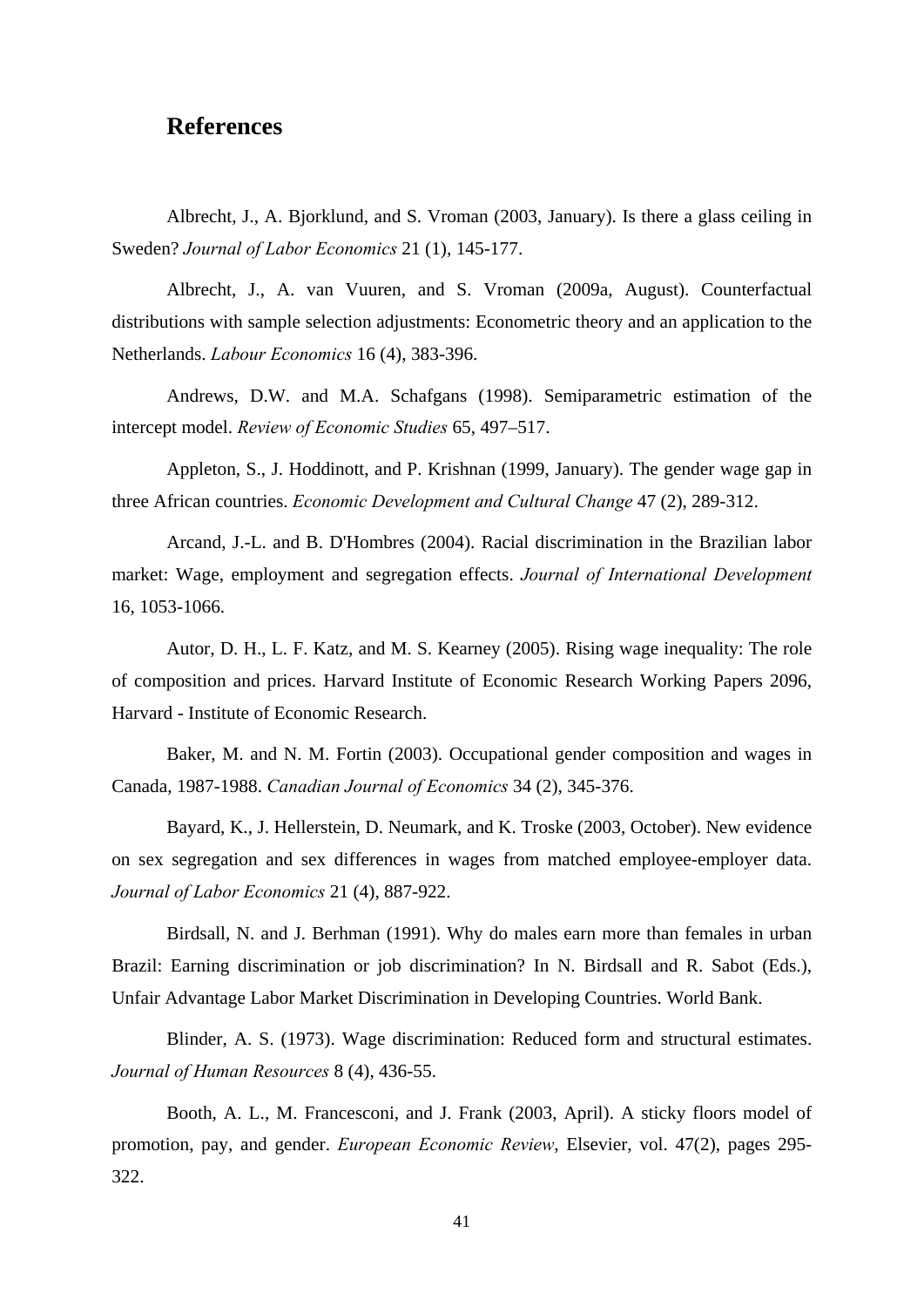Bourguignon, F., M. Fournier, and M. Gurgand (2007, February). Selection bias corrections based on the multinomial logit model: Monte Carlo comparisons. *Journal of Economic Surveys* 21 (1), 174-205.

Brown, R. S., M. Moon, and B. S. Zoloth (1980). Incorporating occupational attainment in studies of male-female earnings differentials. *The Journal of Human Resources* 15 (1), 3-28.

Buchinsky, M. (1998). The dynamics of changes in the female wage distribution in the USA: a quantile regression approach. *Journal of Applied Econometrics* 13 (1), 1-30.

Cacciamali, M. C. and G. I. Hirata (2005). A influencia da raca e do genero nas oportunidades de obtencao de renda uma analise da discriminacao em mercados de trabalho distintos: Bahia e Sao Paulo. *Est. econ.* 35 (4), 767-795.

Cacciamali, M. C., F. Tatei, and J. W. Rosalino (2009). Estreitamento dos diferenciais de salarios e aumento do grau de discriminacao, limitacoes da mensuracao padrao? *Planejamento e politicas publica* 33, 195-222.

Carneiro, F. G. and A. Henley (2001). Modelling formal vs. informal employment and earnings: Micro-econometric evidence for Brazil. mimeo.

Carvalho, A.P.d., M.C. Neri, and D.B. do Nascimento Silva (2006). Diferenciais de salarios por raca e genero no brasil: Aplicacao dos procedimentos de oaxaca e heckman em pesquisas amostrais complexas. Trabalho apresentado no XV Encontro Nacional de Estudos Populacionais, ABEP, realizado em Caxambu-MG Brasil,de 18 a 22 de Setembro de 2006.

Chernozhukov, V., I. Fernandez-Val, and B. Melly (2009, May). Inference on counterfactual distributions. CeMMAP working papers CWP09/09, Centre for Microdata Methods and Practice, Institute for Fiscal Studies.

Chi, W. and B. Li (2008, June). Glass ceiling or sticky floor? Examining the gender earnings differential across the earnings distribution in urban china, 1987-2004. *Journal of Comparative Economics* 36 (2), 243-263.

Chzhen, Y. amd K. Mumford and C. Nicodemo (2012). The Gender Pay Gap in the Australian Private Sector: Is Selection Relevant across the Wage Distribution?. IZA Discussion Papers 6558, Institute for the Study of Labor (IZA).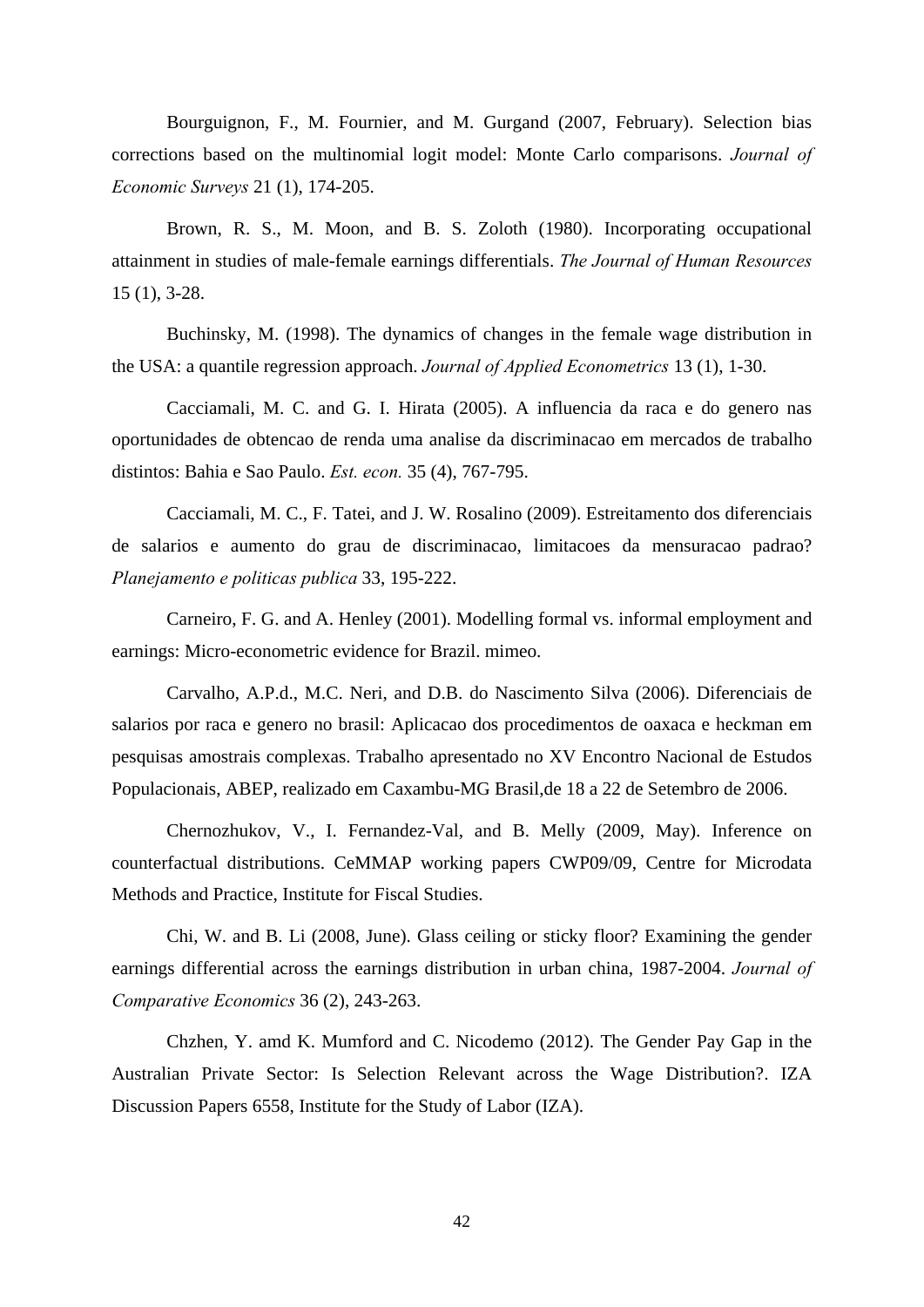Chzhen, Y. and K. Mumford (2011). Gender gaps across the earnings distribution for full-time employees in Britain: Allowing for sample selection. *Labour Economics* 18 (6), 837-844.

Coelho, D., R. Veszteg, and F. V. Soares (2010). Regressao quantilico com correcao para a seletividade amostral: Estimativa dos retornos educacionais e diferenciais raciais na distribuicao de salarios das mulheres no brasil. Working Papers 1483, IPEA, Brasilia.

Cotter, D. A., J. M. Hermsen, and R. Vanneman (2003). The effects of occupational gender segregation across race. *Sociological Quarterly* 44 (1), 17-36.

Cotton, J. (1988). On the decomposition of wage differentials. *Review of Economics and Statistics* 70 (2), 236-243.

de la Rica, S., J. J. Dolado, and V. Llorens (2005, January). Ceiling and floors: Gender wage gaps by education in Spain. IZA Discussion Papers 1483, Institute for the Study of Labor (IZA).

Deaton, A.S. (1997). The Analysis of Household Surveys: a Microeconometric Approach to Development Policy*.* Baltimore: John Hopkins/ World Bank.

Di Nardo, J., N. M. Fortin, and T. Lemieux (1996). Labor market institutions and the distribution of wages, 1973-1992: A semi-parametric approach. *Econometrica* 64 (5), 1011- 1044.

Dolton, P.J., M. G. H. and W. V. D. Klaauw (1989). Occupational choice and earnings determination: The role of sample selection and non- pecuniary factors. *Oxford Economic Papers* 41 (3), 573-594.

Donald, S. G., D. A. Green, and H. J. Paarsch (2000a, October). Differences in wage distributions between Canada and the United States: An application of a flexible estimator of distribution functions in the presence of covariates. *Review of Economic Studies* 67 (4), 609- 33.

Fields, J. and E. N. Wolff (1995). Interindustry wage differentials and the gender wage gap. *Industrial and Labor Relations Review* 49 (1), 105-20.

Firpo, S., N. M. Fortin, and T. Lemieux (2009). Unconditional quantile regressions. *Econometrica* 77 (3), 953-973.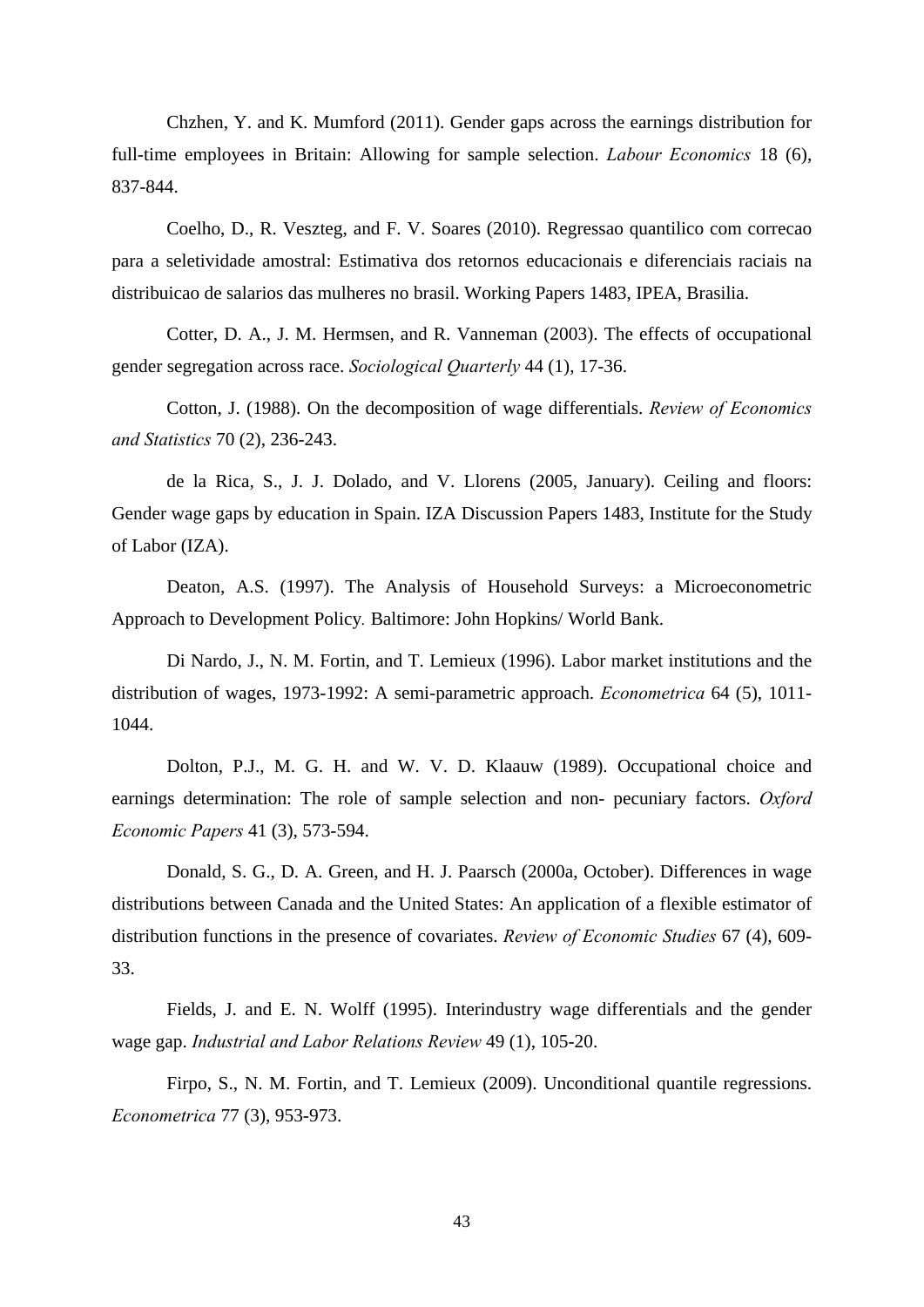Fortin, N. M. and T. Lemieux (1998). Rank regressions, wage distributions, and the gender gap. *Journal of Human Resources* 33 (3), 610-643.

Fortin, N., T. Lemieux, and S. Firpo (2011, October). Decomposition Methods in Economics, Volume 4 of Handbook of Labor Economics, Chapter 1, pp. 1-102. Elsevier.

Gill, A. M. (1994). Incorporating the Causes of Occupational Differences in Studies of Racial Wage Differentials. *Journal of Human Resources* 29(1), 20-41.

Gosling, A., S. Machin, and C. Meghir (2000, October). The changing distribution of male wages in the U.K. *The Review of Economic Studies* 67 (4), 635-66.

Haisken-DeNew, J. P. and C. M. Schmidt (1997). Interindustry and interregion differentials: Mechanism and interpretation. *The Review of Economics and Statistics* 79 (3), 516-521.

Hellerstein, J. and D. Neumark (2006). Using matched employer-employee data to study labor market discrimination. In W. M. Rodgers (Ed.), Handbook on the Economics of Discrimination. Edward Elgar Publishing.

Hellerstein, J. K. and D. Neumark (2007, January). Production function and wage equation estimation with heterogeneous labor: Evidence from a new matched employeremployee data set. In Hard-to-Measure Goods and Services: Essays in Honor of Zvi Griliches, NBER Chapters, pp. 31{71. National Bureau of Economic Research, Inc.

Hellerstein, J. K., D. Neumark, and K. R. Troske (2002). Market forces and sex discrimination. Journal of Human Resources 37 (2), 353-380.

Heywood, J. S. and D. Parent (2009). Performance pay and the white-black wage gap. Cahiers de recherche 0916, CIRPEE.

Horrace, W. C. and R. L. Oaxaca (2001). Inter-industry wage differentials and the gender wage gap: An identification problem. *Industrial and Labor Relations Review* 54 (3), 611-618.

Ichimura, H. (1993). Semiparametric least squares (SLS) and weighted SLS estimation of single index models. *Journal of Econometrics* 58, 71–120.

Johnson, G. E. and G. Solon (1986). Estimates of the direct effects of comparable worth policy. *American Economic Review* 76 (5), 1117-25.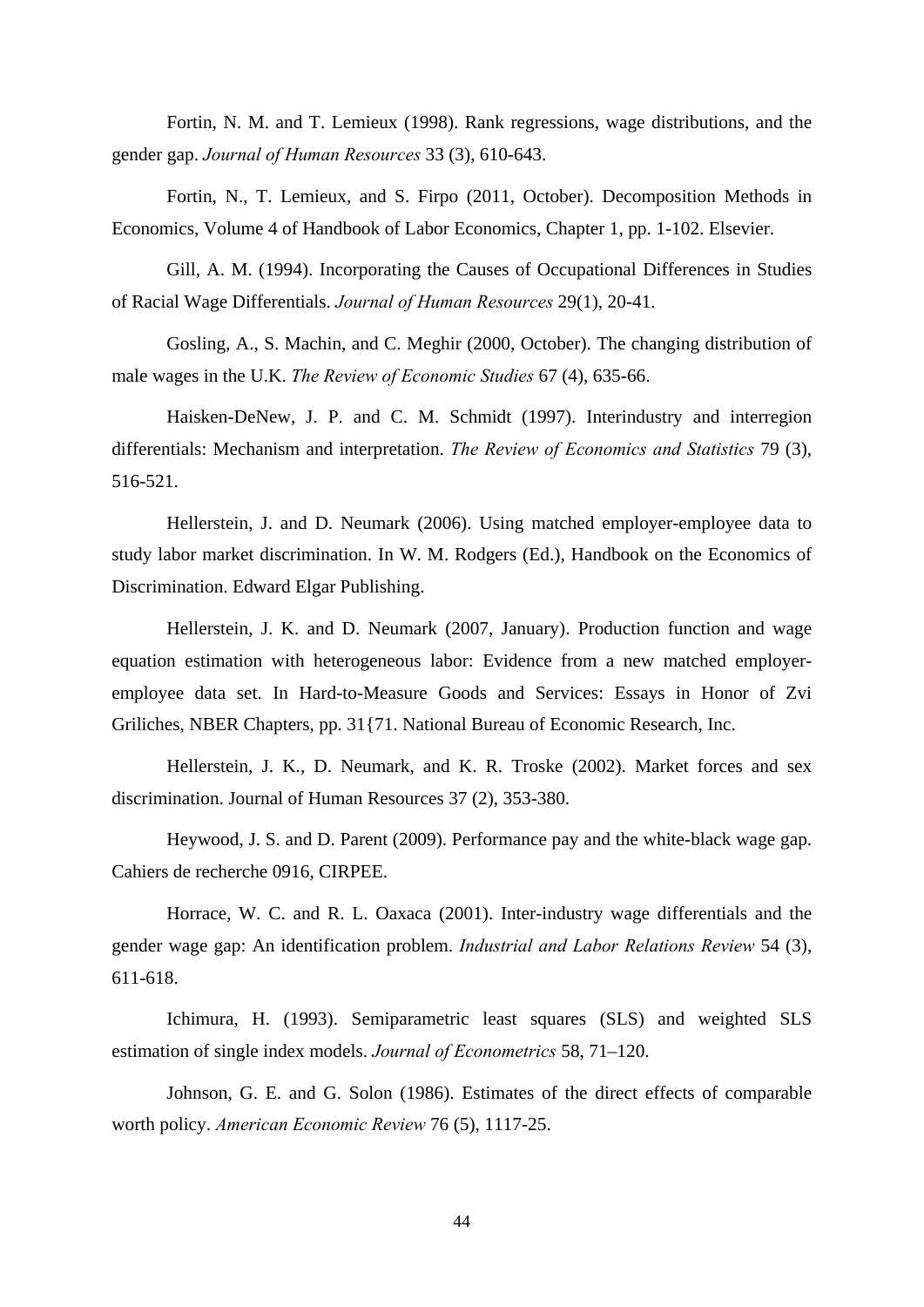Juhn, C., K. M. Murphy and B. Pierce. (1991). Accounting for the Slowdown in Black-White Wage Convergence. In M. H. Kosters (ed.), Workers and Their Wages: Changing Patterns in the United States, 1991. AEI Press: Washington D.C., 107-143.

Juhn, C., K. M. Murphy, and B. Pierce (1993). Wage inequality and the rise in returns to skill. *Journal of Political Economy* 101 (3), 410-442.

Kee, H. J. (2006). Glass ceiling or sticky floor? Exploring the Australian gender pay gap. *Economic Record* 82 (259), 408-427.

Koenker, R. (2005). Quantile Regression. Econometric Society Monograph Series. Cambridge University Press.

Koenker, R. W. and G. J. Bassett, (1978, January). Regression quantiles. *Econometrica* 46 (1), 33-50.

Koenker, R. W. and K. F. Hallok (2001). Quantile regression: An introduction. *Journal of Economic Perspectives* 15 (4), 143-156.

Krueger, A. B. and L. H. Summers (1988). Efficiency waged and the inter-industry wage structure. *Econometrica* 56 (2).

Loureiro, P. R. A., F. G. Carneiro, and A. Sachsida (2004). Race and gender discrimination in the labor market: an urban and rural sector analysis for Brazil. *Journal of Economic Studies* 31 (2), 129-143.

Lucifora, C. and B. Reilly (1990). Wage discrimination and female occupational intensity. *Labour* 4 (2), 147-168.

Machado, C. (2011). Selection, heterogeneity and the gender wage gap. Job Market Paper.

Machado, J. A. and J. Mata (2005). Counterfactual decomposition of changes in wage distribution using quantile regression. *Journal of Applied Econometrics* 20, 445-465.

Macpherson, D. A. and B. T. Hirsch (1995). Wages and gender composition: Why do women's jobs pay less? *Journal of Labor Economics* 13 (3).

Madalozzo, R. and S. R. Martins (2007). Gender wage gaps: comparing the 80s, 90s and 00s in Brazil. *Revista de Economia e Administração* 6(2), 141-156.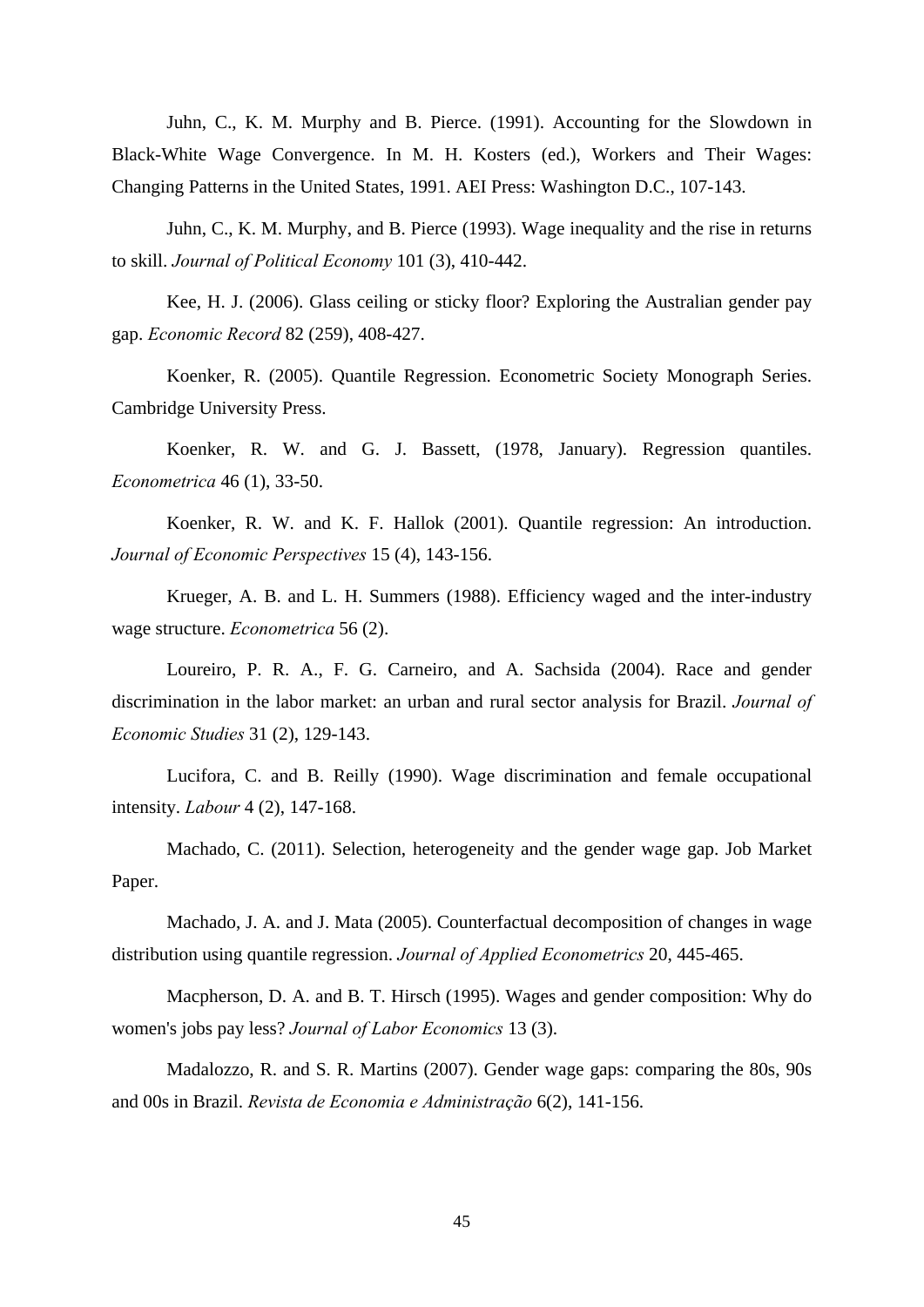Marquez Garcia, L.,H. Ñopo, and P. Salardi (2009, May). Gender and racial wage gaps in Brazil 1996-2006: Evidence using a matching comparisons approach. RES Working Papers 4626, Inter-American Development Bank, Research Department.

Melly, B. (2005). Decomposition of differences in distribution using quantile regression. *Labour Economics* 12, 577-90.

Melly, B. (2006). Estimation of counterfactual distributions using quantile regression. mimeo, Swiss Institute for International Economics and Applied Economic Research (SIAW), University of St. Gallen.

Miller, P. W. (1987). The wage effect of the occupational segregation of women in Britain. *The Economic Journal* 97, 885-896.

Neuman, S. and J. Silber (1996). Wage discrimination across ethnic groups: Evidence from Israel. *Economic Inquiry* 34 (4), 648-61.

Neuman, S. and R. L. Oaxaca (2004). Wage decompositions with selectivity-corrected wage equations: A methodological note. *Journal of Economic Inequality* 2 (1), 3-10.

Neumark, D. (1988). Employers' discrimination behavior and the estimation of wage discrimination. *Journal of Human Resources* 23 (3), 279-295.

Newey, W. (1991). Two step series estimation of sample selection model. MIT, mimeo.

Nicodemo, C. (2009, January). Gender pay gap and quantile regression in European families. IZA Discussion Papers 3978, Institute for the Study of Labor (IZA).

Ñopo, H. (2012). New Century, Old Disparities: Gender and Ethnic Earnings Gaps in Latin America and the Caribbean. Washington D.C.: Inter-American Development Bank and World Bank.

Oaxaca, R. (1973). Male-female wage differentials in urban labor markets. *International Economic Review* 14 (3), 693-709.

Oaxaca, R. L. and M. R. Ransom (1994). On discrimination and the decomposition of wage differentials. *Journal of Econometrics* 61 (1), 5-21.

Ometto, A. M. H., R. Hoffmann, and M. C. Alvaes (1999). Participacao da mulher no mercado de trabalho: Discriminacao em pernambuco e sao paulo. *Revista Brasileira de Economia* 53 (3), 287-322.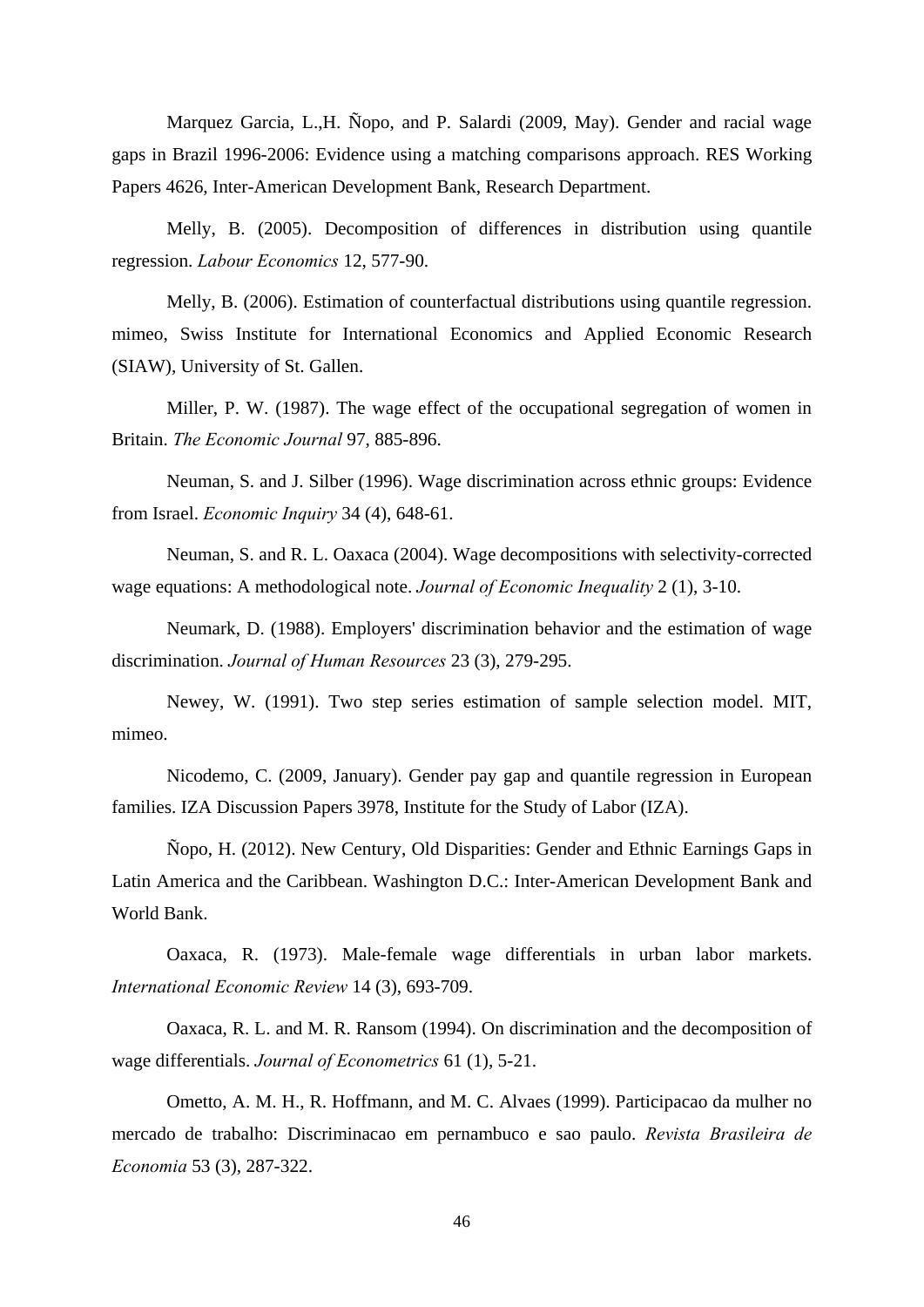Pham, T.-H. and B. Reilly (2007, October). The gender pay gap in Vietnam, 1993- 2002: A quantile regression approach. *Journal of Asian Economics*, 18(5), 775-808.

Reilly, B. (1991). Occupational segregation and selectivity bias in occupational wage equations: An empirical analysis using Irish data. Applied Economics 23 (1), 1-7.

Salardi, P. (2012). An Analysis of Pay and Occupational Differences by Gender and Race in Brazil - 1987 to 2006. PhD Thesis. University of Sussex, U.K.

Santos, R. V. and E. P. Ribeiro (2006). Diferenciais de rendimentos entre homens e mulheres no brasil revisitado: explorando o "teto de vidro". Centro Universitario Newton Paiva/MG e PPGE/UFRGS.

Silva, N. d. D. V. and A. L. Kassouf (2000). Mercados de trabalho formal e informal: uma analise da discriminacao e da segmentacao. *Nova Economia* 10 (1).

Smith, J. P. and F. R. Welch (1989). Black economic progress after Myrdal. *Journal of Economic Literature* 27 (2), pp. 519-564.

Souabni, S. (2012). MMSEL: Stata module to simulate (counterfactual) distributions from quantile regressions (with optional sample selection correction). Statistical Software Components, Swansea University College of Business and Law.

Stecler, M., J. B. Smith, J. A. Breslaw, and G. Monette (1992). Labor force behavior and earnings of Brazilian women and men. In G. Psacharopolous and Z. Tzannatos (Eds.), Case Studies of Women's Employment and Pay in Latin America. World Bank.

Tiefenthaler, J. (1992). Female labor force participation and wage determination in Brazil 1989. In G. Psacharopolous and Z. Tzannatos (Eds.), Case Studies of Women's Employment and Pay in Latin America. World Bank.

Yun, M.-S. (2009). Wage differentials, discrimination and inequality: A cautionary note on the Juhn, Murphy and Pierce decomposition method. *Scottish Journal of Political Economy* 56 (1), 114-122.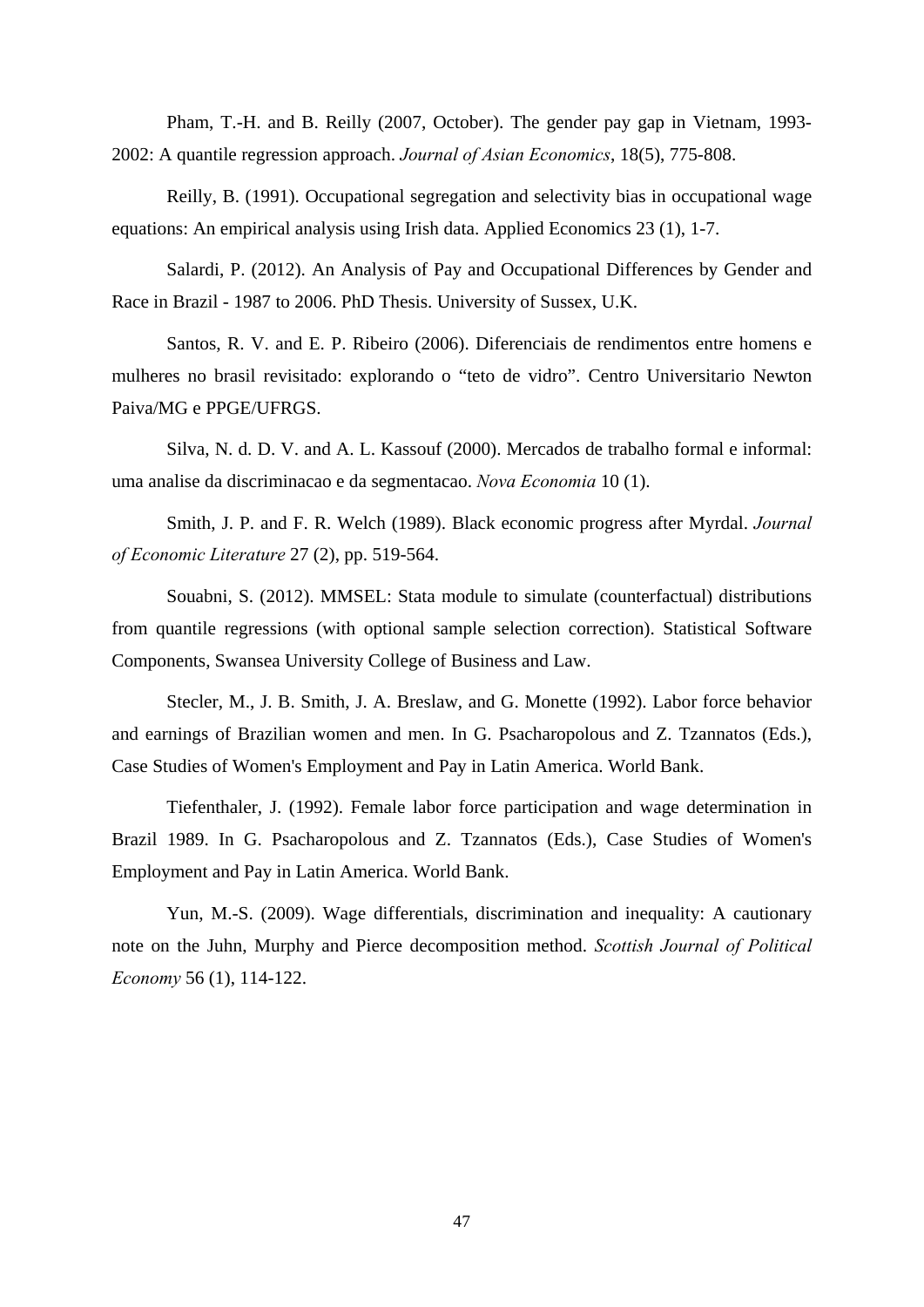# **Figures and Tables to be inserted in the paper**

### **Figure 1: Wage differentials over wage quantiles**

**Panel A – Wage differentials by gender, 1987 and 2006** 



**Panel B – Wage differentials by race, 1987 and 2006** 



Source: Author's computations using PNAD 1987 and 2006.

Note: the red horizontal lines represent the mean values for wage gaps. The wage differentials are the difference of the value of wages for each percentile computed separately for each sub-group.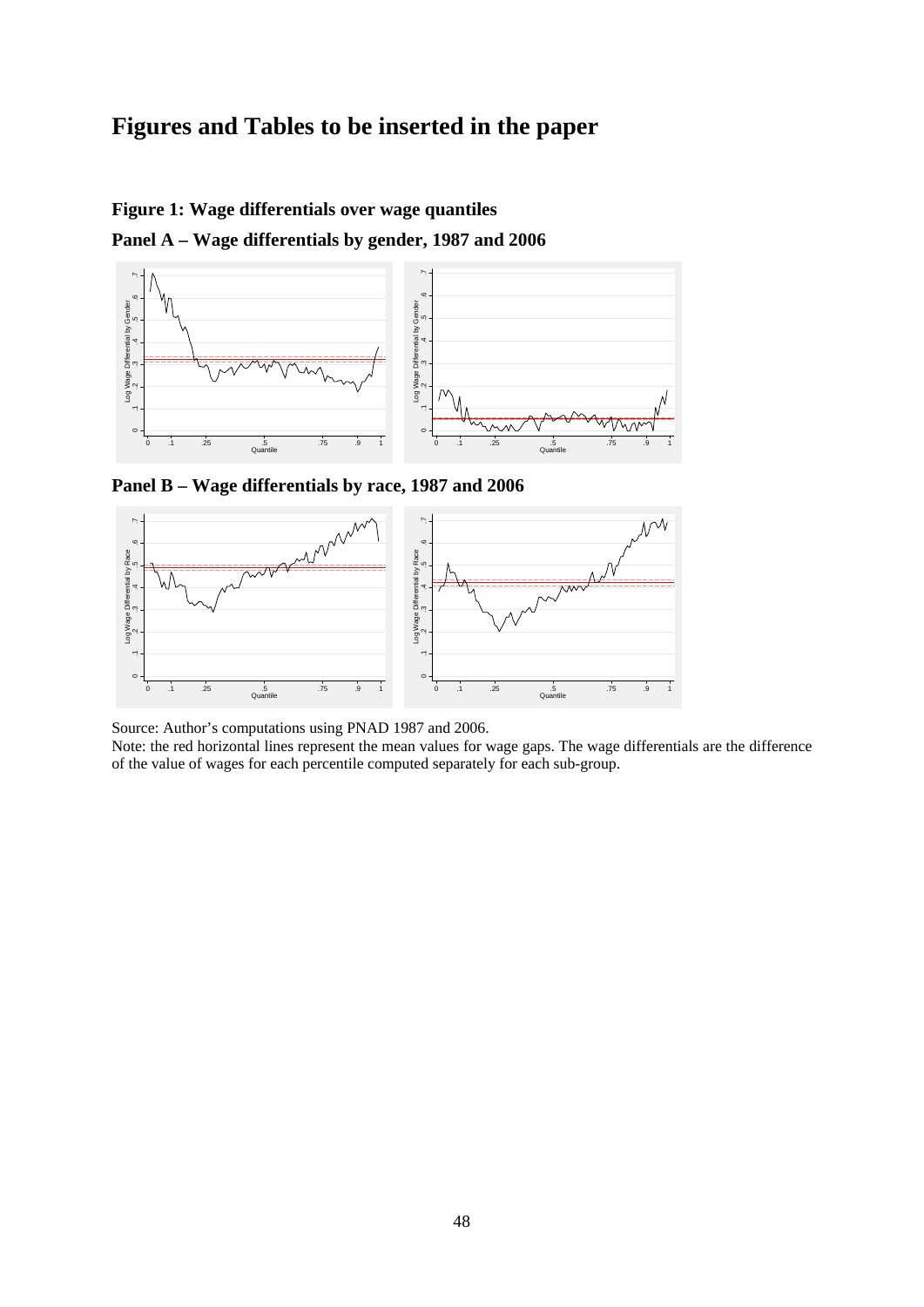### **Figure 2: Evolution of wage gaps over time, all labour market**

### Panel A – Gender wage gaps **Panel B – Racial wage gaps**



Source: Author's computations using PNAD 1987 – 1992 – 1997 – 2002 - 2006.

# **Figure 3: Occupational intensity over wage quantiles Panel A- Female occupational intensity, 1987 and 2006**



**Panel B- Non-white occupational intensity, 1987 and 2006** 



Source: Author's computations using PNAD 1987 and 2006.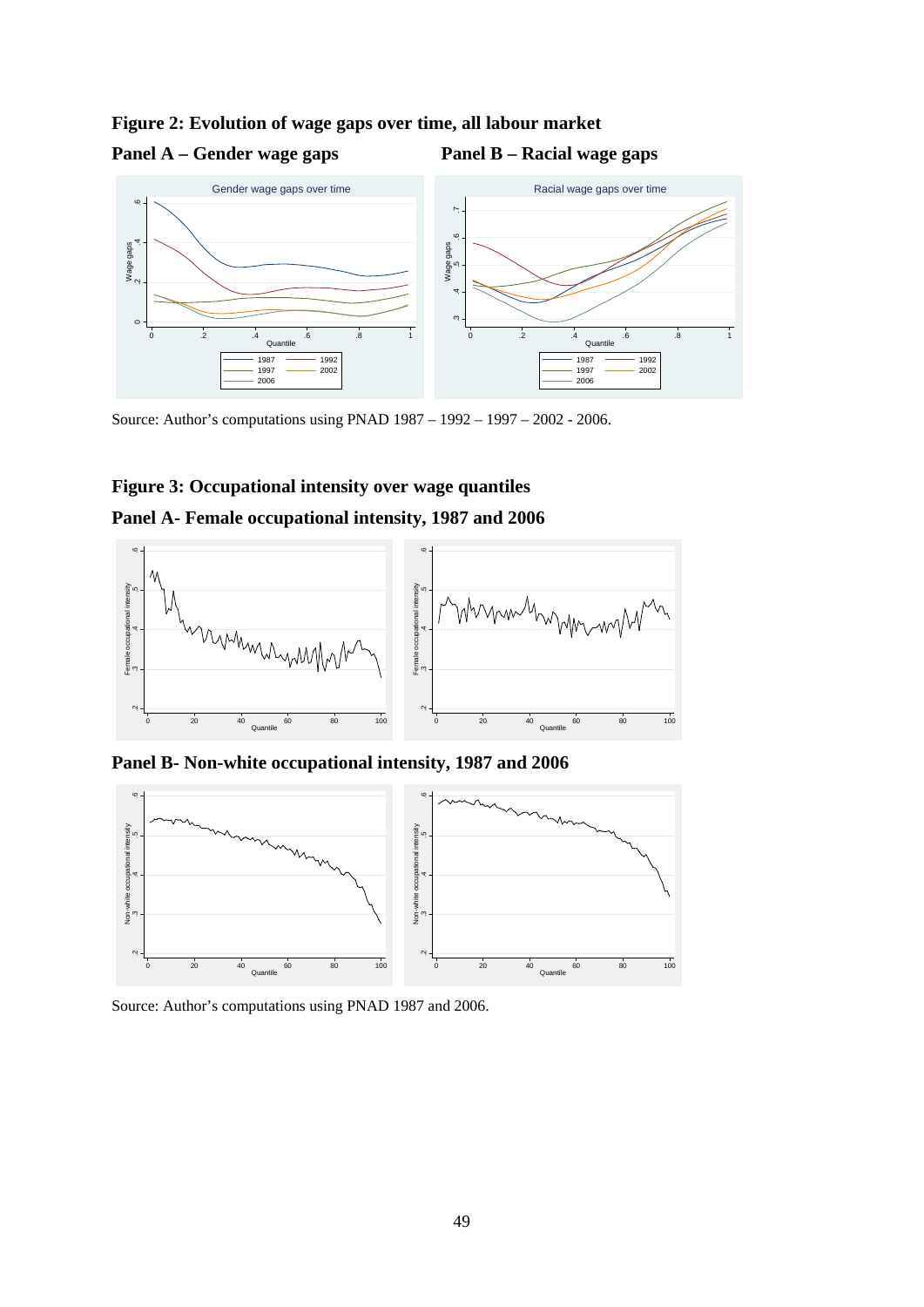**Figure 4: Average wages over occupational intensity** 

# **Panel A - By gender, 1987 and 2006**



**Panel B - By race, 1987 and 2006** 

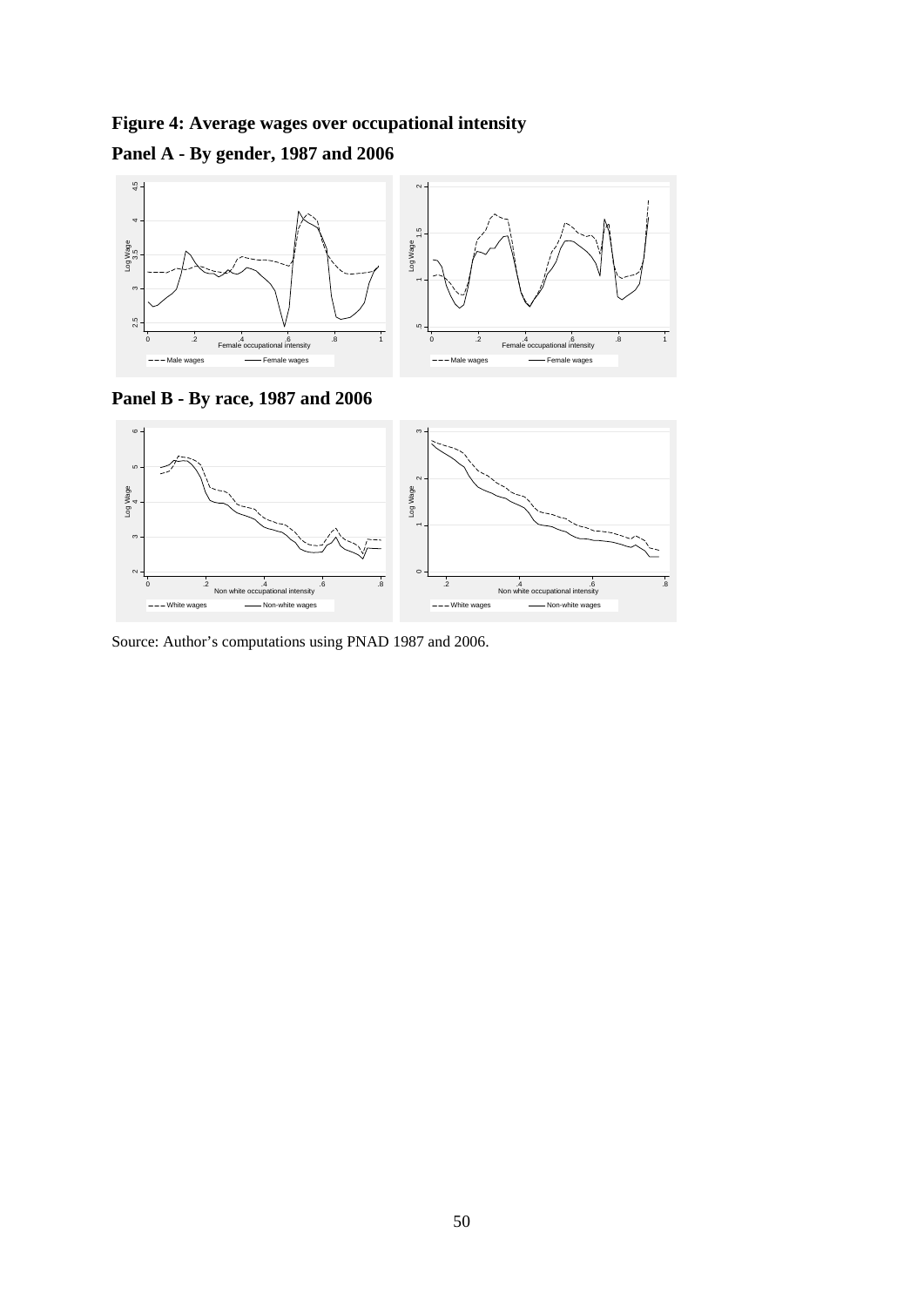# **Figure 5: Main covariates' effect (including focc3) from pooled quantile regressions Panel A – without occupations (using the 3rd specification), 1987 and 2006**



**Panel B – with occupations (using the 4th specification), 1987 and 2006** 



Source: Author's computations using PNAD 1987 and 2006. Note: Bootstrapped standard errors using 200 replications.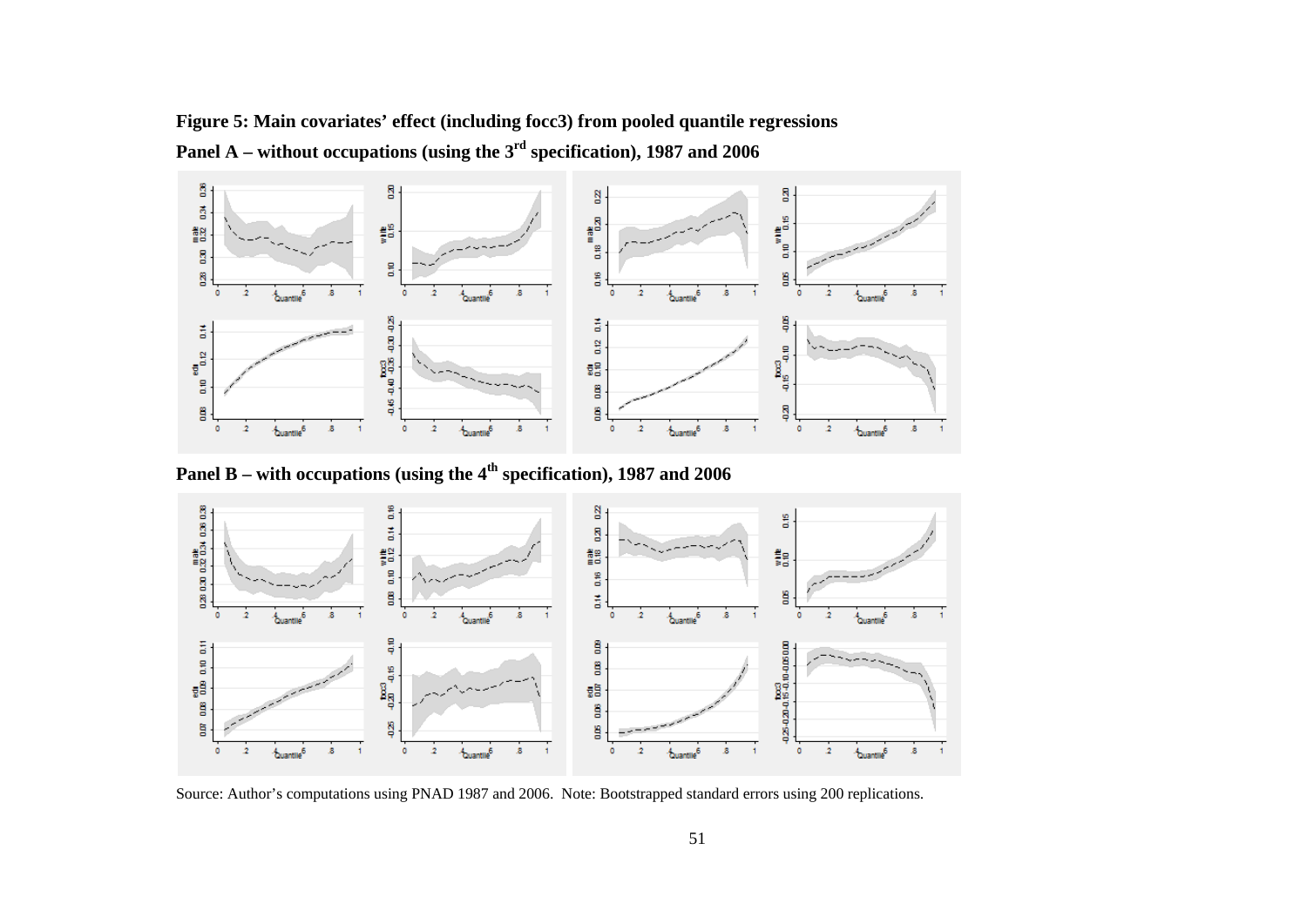**Figure 6: Main covariates' effect (including nwocc3) from pooled quantile regressions Panel A –without occupations (using the 3rd specification), 1987 and 2006** 



**Panel B – with occupations (using the 4th specification), 1987 and 2006** 



Source: Author's computations using PNAD 1987 and 2006. Note: bootstrapped standard errors using 200 replications.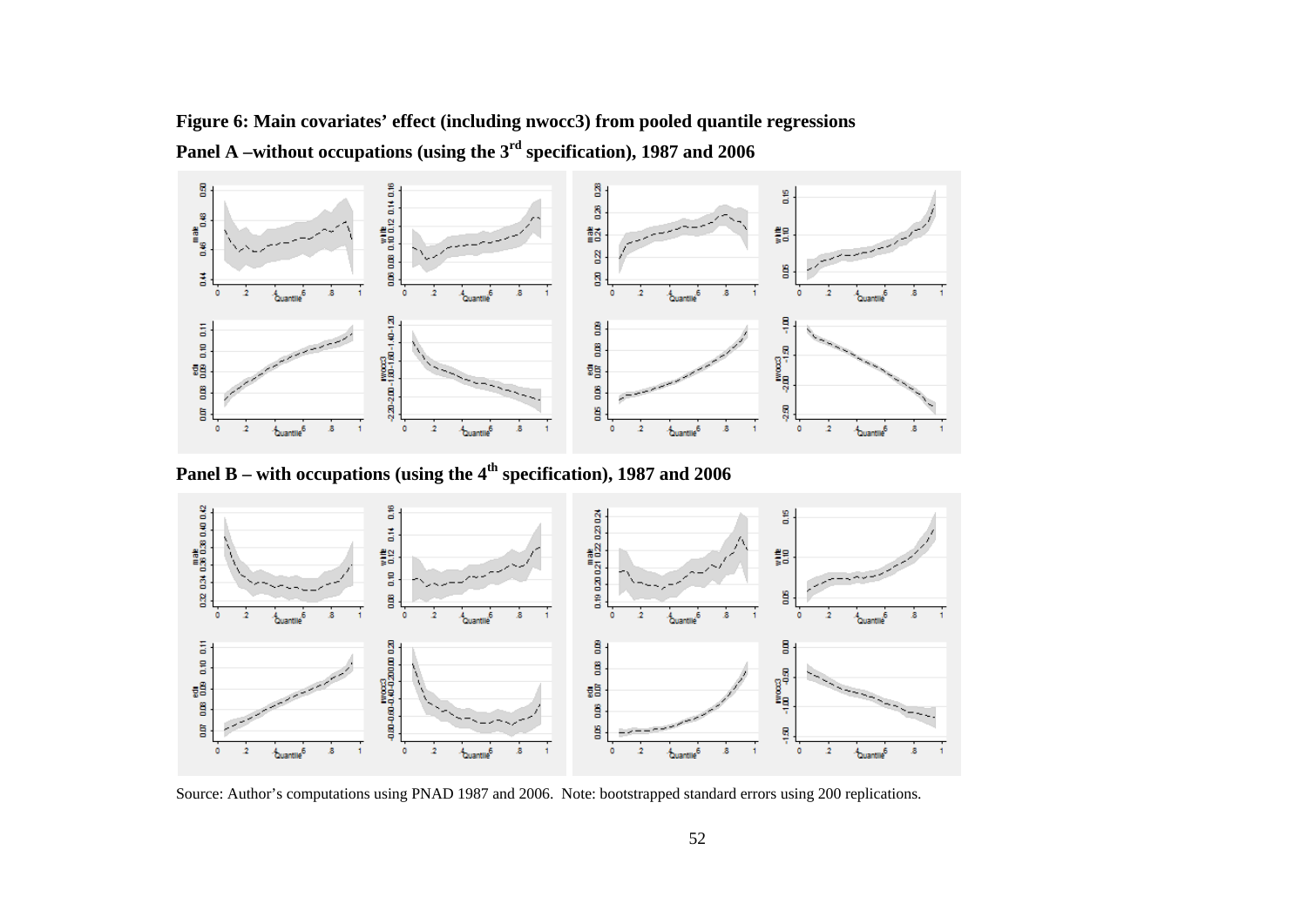### **Figure 7: The role of female occupational intensity**











Note: Panels A and C correspond to the 3<sup>rd</sup> specification of the wage equation, while panels B and D correspond to the  $4<sup>th</sup>$  specification.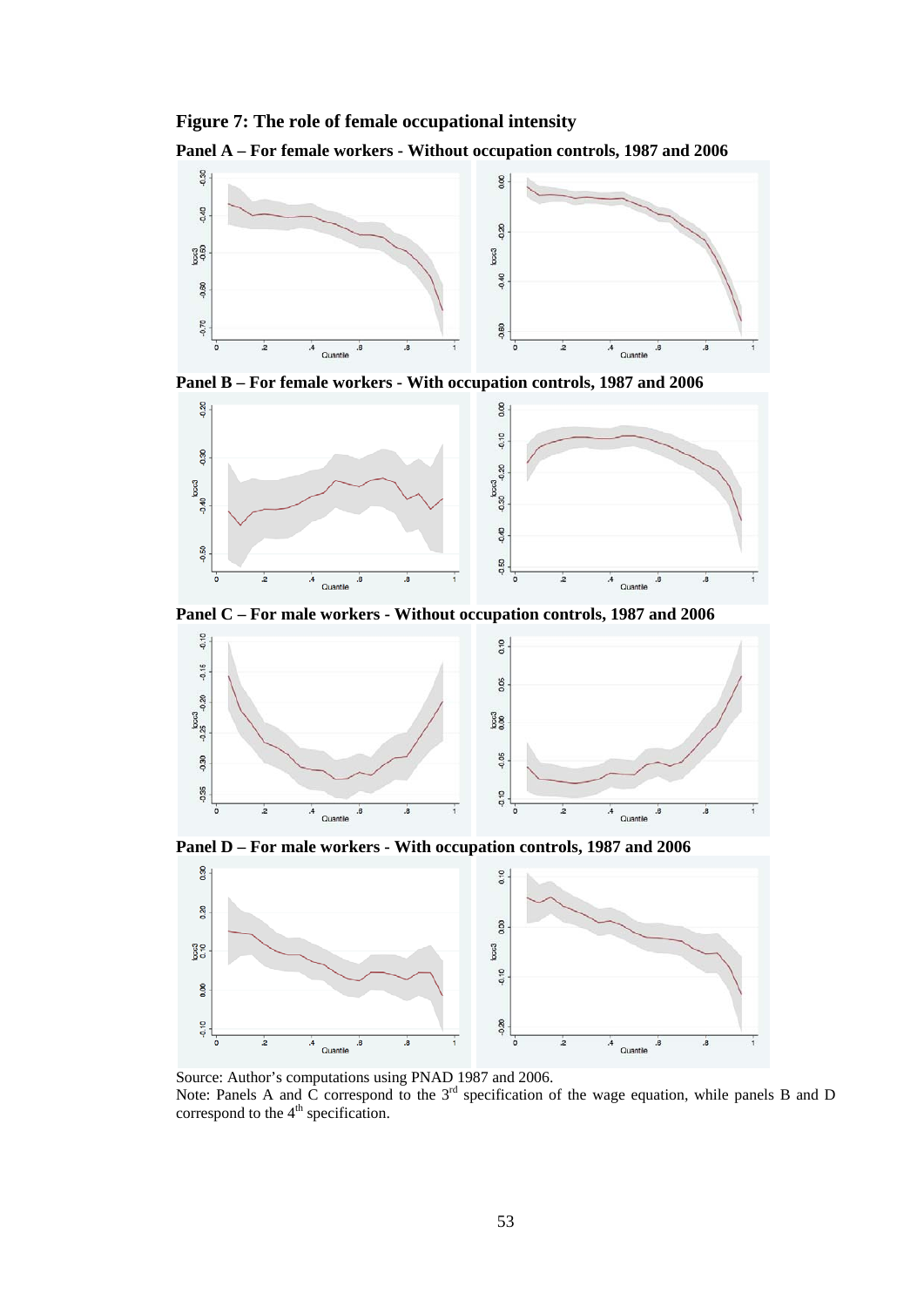### **Figure 8: The role of non-white occupational intensity**











Note: Panels A and C correspond to the 3<sup>rd</sup> specification of the wage equation, while panels B and D correspond to the  $4<sup>th</sup>$  specification.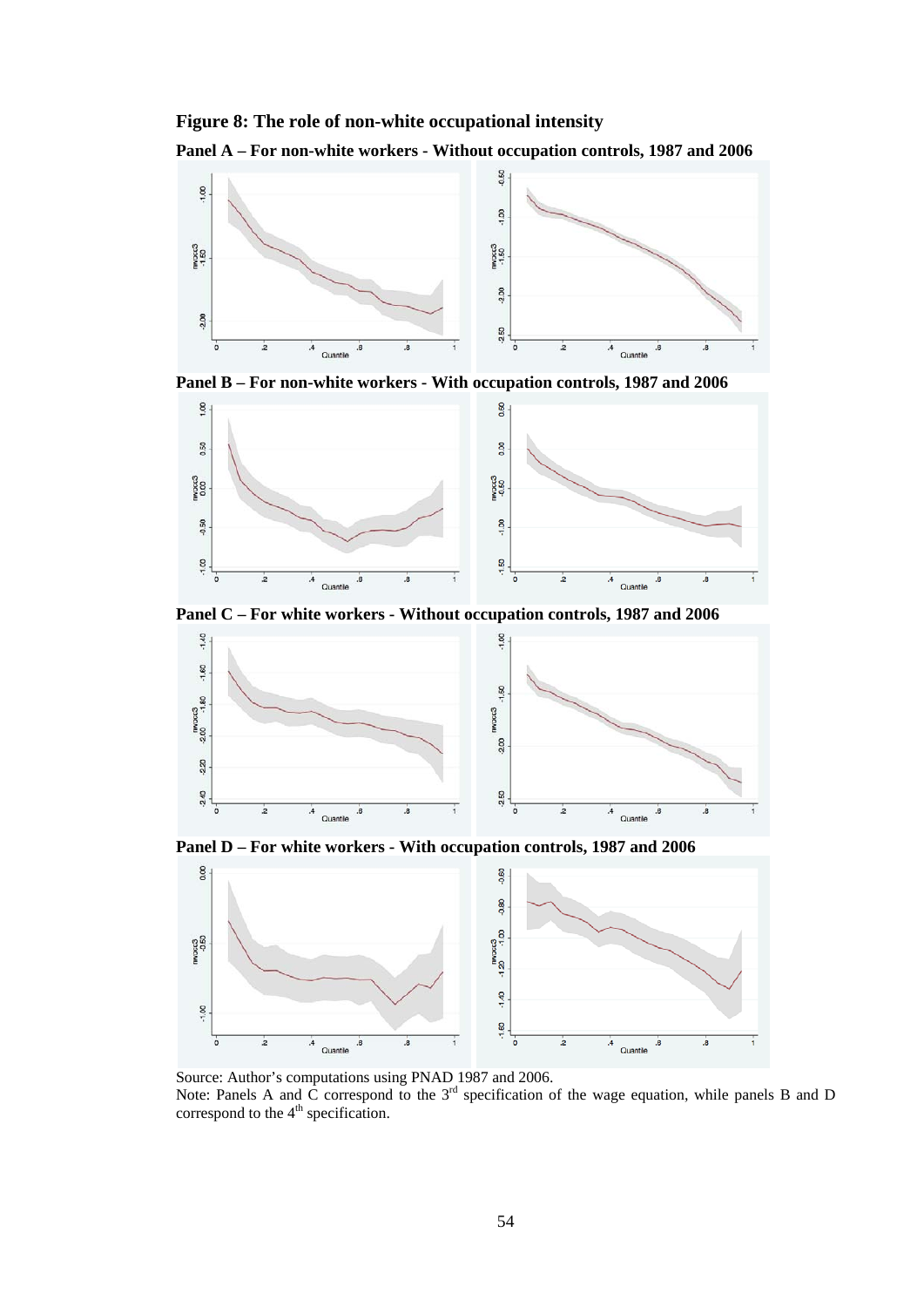# **Figure 9: Melly (2006) quantile decomposition results (using the 4th specification) Panel A – Gender wage gaps, 1987 and 2006**







Source: Author's computations using PNAD 1987 and 2006. Note: bootstrapped standard errors using 200 replications.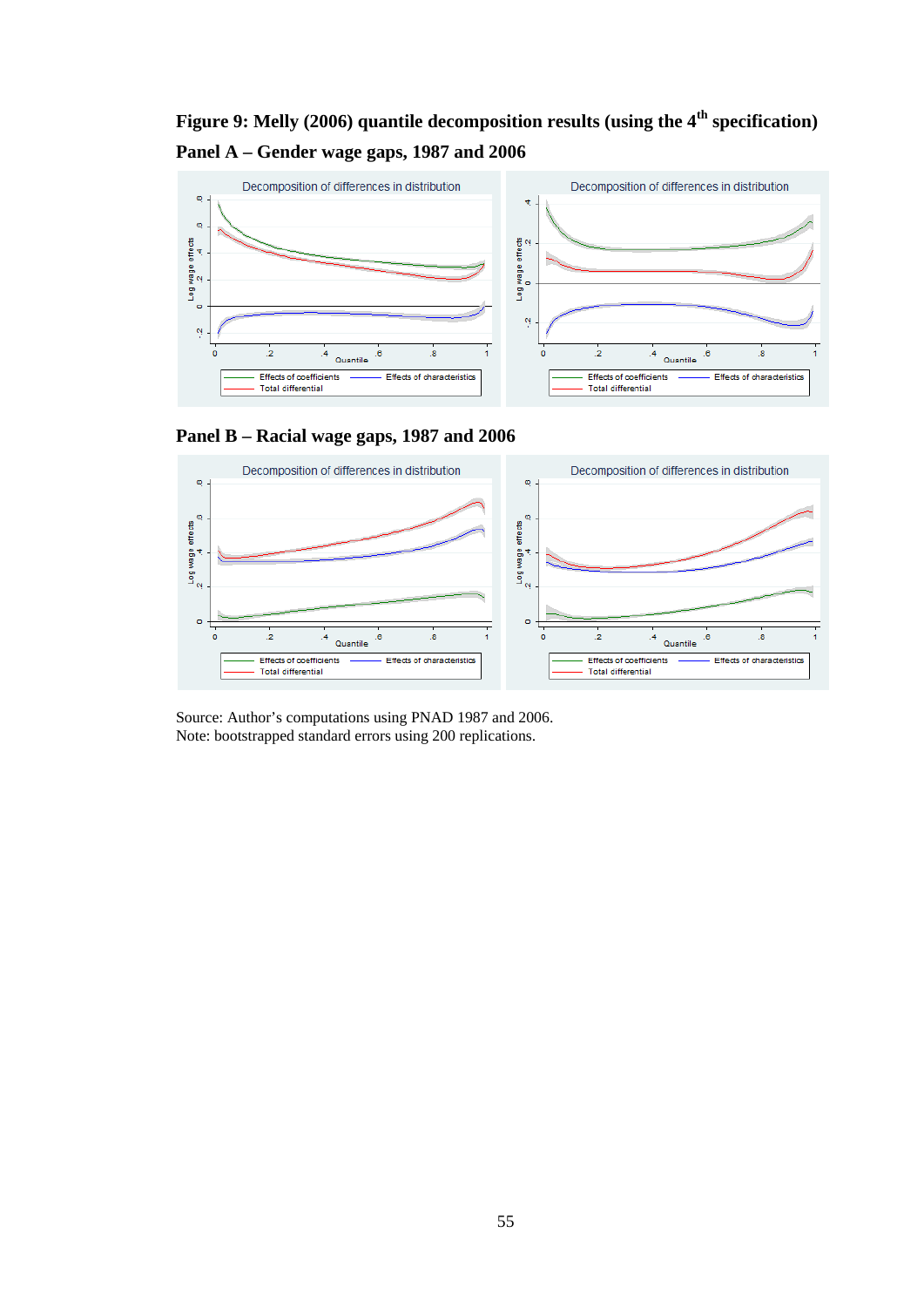### **Figure 10: Comparing decomposition results across methodologies for gender gaps (using the 4th specification)**



**Panel A – Explained component (effect of characteristics)** 





### **Panel C- Total gap**



Source: Author's computations using PNAD 1987 and 2006.

Note: M-M (2005) (1) refers to Machado and Mata (2005) as Albrecht, Bjorklund and Vroman (2003); M-M (2005) (2) refers to Machado and Mata (2005) as Albrecht, van Vuuren and Vroman (2009).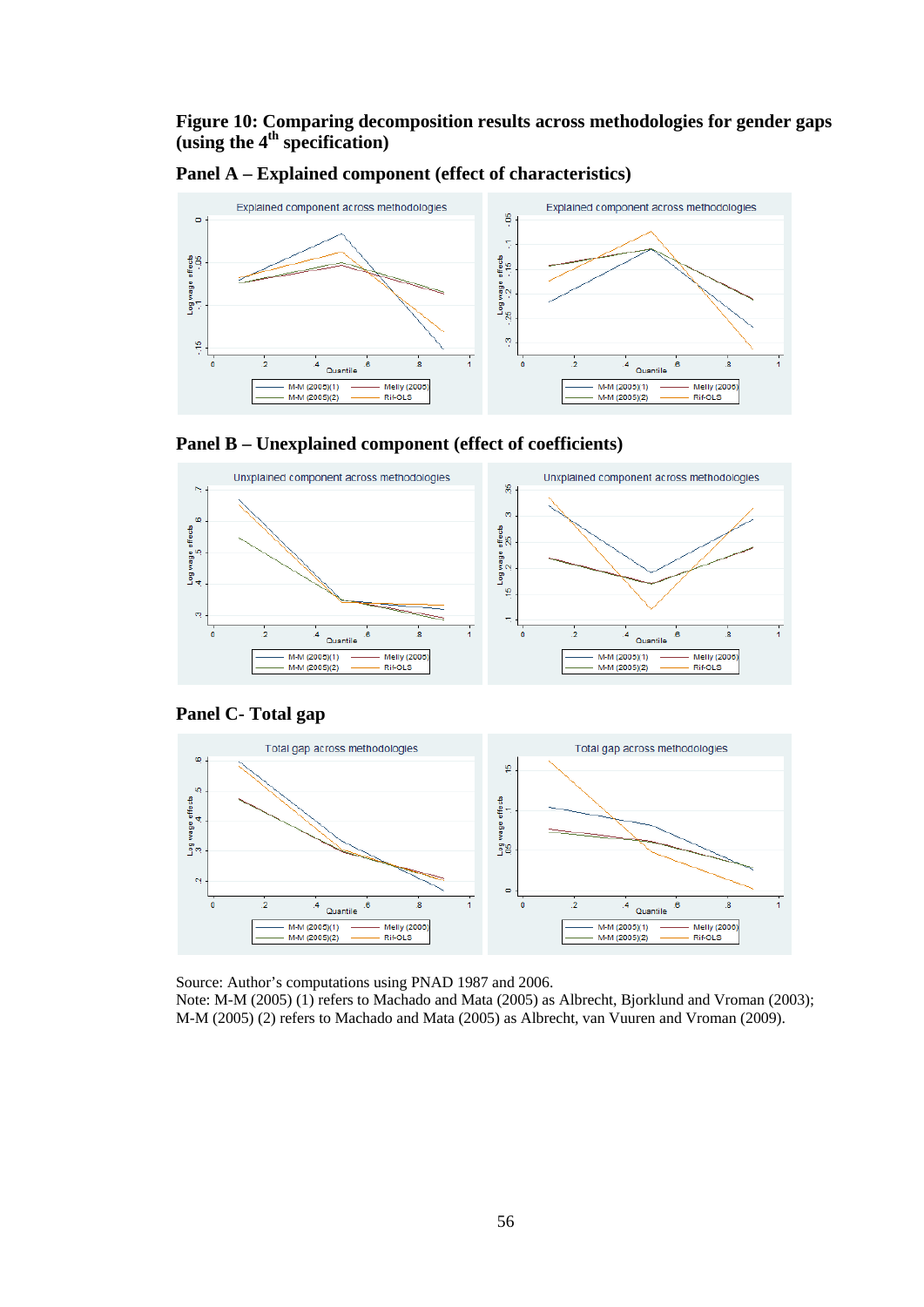## **Figure 11: Comparing decomposition results across methodologies for racial gaps(using the 4th specification)**



**Panel A – Explained component (effect of characteristics)** 





### **Panel C- Total gap**



Source: Author's computations using PNAD 1987 and 2006.

Note: M-M (2005) (1) refers to Machado and Mata (2005) as Albrecht, Bjorklund and Vroman (2003); M-M (2005) (2) refers to Machado and Mata (2005) as Albrecht, van Vuuren and Vroman (2009).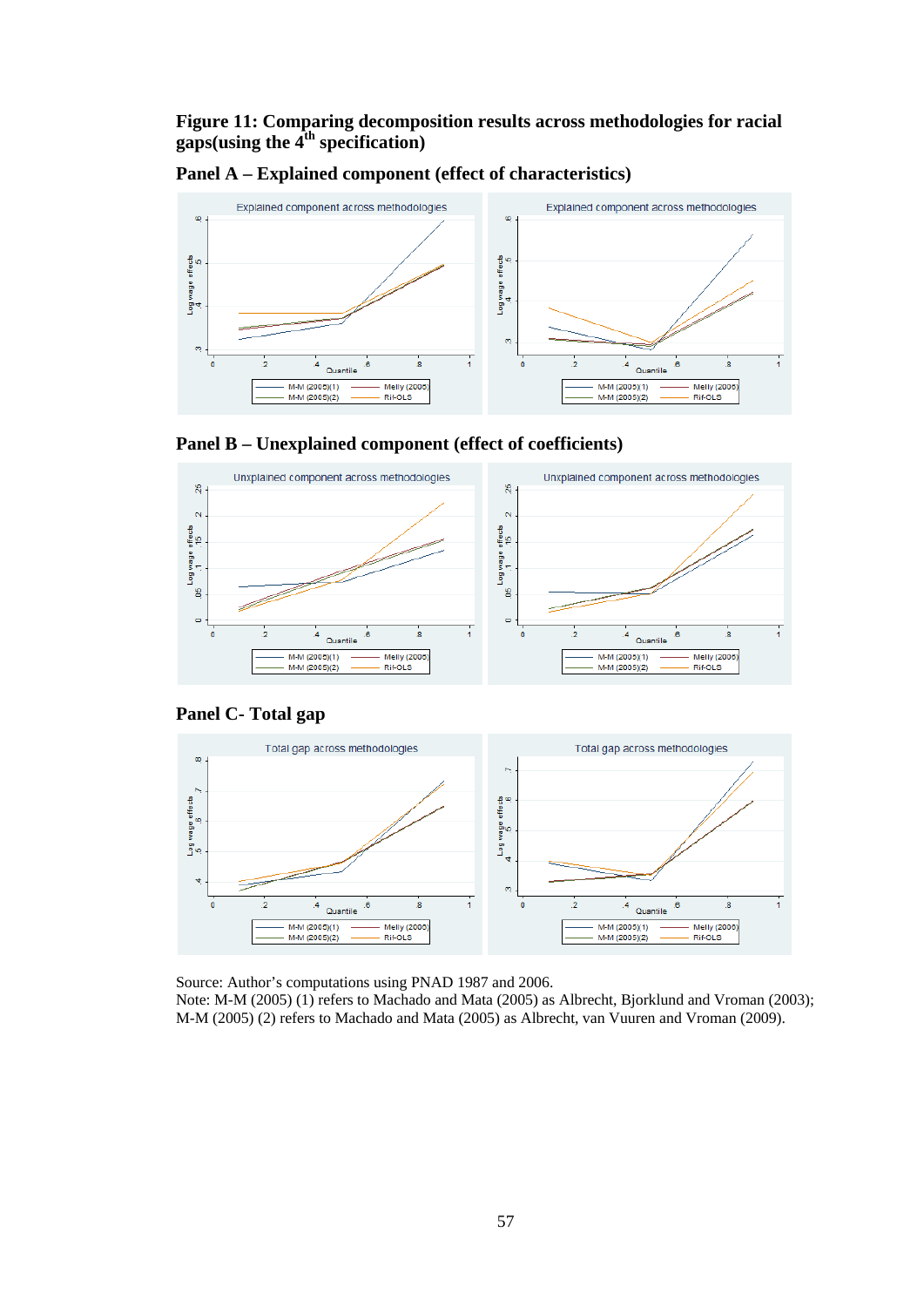# **Table 1: Semi-elasticities for female and non-white occupational intensity across different specifications and samples Panel A - year 1987**

|                      | (1)         | (2)         | (3)         | (4)         | (5)         | (6)         | (7)         | (8)         |
|----------------------|-------------|-------------|-------------|-------------|-------------|-------------|-------------|-------------|
|                      | mean        |             | 10          | 25          | 50          | 75          | 90          | 99          |
| <b>ALL SAMPLE</b>    |             |             |             |             |             |             |             |             |
| focc $3(a)$          | $-0.379***$ | $-0.252***$ | $-0.341***$ | $-0.363***$ | $-0.382***$ | $-0.394***$ | $-0.402***$ | $-0.408***$ |
|                      | (0.010)     | (0.039)     | (0.015)     | (0.014)     | (0.011)     | (0.011)     | (0.017)     | (0.040)     |
| focc3(b)             | $-0.186***$ | $-0.195***$ | $-0.200***$ | $-0.188***$ | $-0.176***$ | $-0.160***$ | $-0.153***$ | $-0.166***$ |
|                      | (0.014)     | (0.065)     | (0.022)     | (0.016)     | (0.014)     | (0.019)     | (0.022)     | (0.063)     |
| nwocc3(a)            | $-1.802***$ | $-1.146***$ | $-1.504***$ | $-1.697***$ | $-1.847***$ | $-1.937***$ | $-2.013***$ | $-1.776***$ |
|                      | (0.029)     | (0.095)     | (0.041)     | (0.033)     | (0.034)     | (0.039)     | (0.047)     | (0.132)     |
| nwocc3(b)            | $-0.467***$ | 0.342       | $-0.228**$  | $-0.539***$ | $-0.670***$ | $-0.706***$ | $-0.592***$ | 0.081       |
|                      | (0.051)     | (0.261)     | (0.102)     | (0.060)     | (0.060)     | (0.066)     | (0.089)     | (0.207)     |
| <b>FEMALE SAMPLE</b> |             |             |             |             |             |             |             |             |
| focc $3(a)$          | $-0.473***$ | $-0.297***$ | $-0.381***$ | $-0.400***$ | $-0.424***$ | $-0.483***$ | $-0.565***$ | $-0.812***$ |
|                      | (0.015)     | (0.060)     | (0.029)     | (0.021)     | (0.019)     | (0.019)     | (0.028)     | (0.087)     |
| focc3(b)             | $-0.401***$ | $-0.282**$  | $-0.440***$ | $-0.407***$ | $-0.347***$ | $-0.352***$ | $-0.406***$ | $-0.459***$ |
|                      | (0.025)     | (0.112)     | (0.045)     | (0.032)     | (0.029)     | (0.035)     | (0.042)     | (0.118)     |
| <b>MALE SAMPLE</b>   |             |             |             |             |             |             |             |             |
| focc $3(a)$          | $-0.262***$ | $-0.095*$   | $-0.212***$ | $-0.273***$ | $-0.325***$ | $-0.290***$ | $-0.230***$ | $-0.053$    |
|                      | (0.013)     | (0.055)     | (0.020)     | (0.017)     | (0.016)     | (0.017)     | (0.030)     | (0.071)     |
| focc3(b)             | $0.095***$  | $0.302***$  | $0.147***$  | $0.100***$  | $0.045**$   | 0.038       | 0.045       | 0.135       |
|                      | (0.019)     | (0.081)     | (0.024)     | (0.024)     | (0.021)     | (0.024)     | (0.036)     | (0.104)     |
| NON-WHITE SAMPLE     |             |             |             |             |             |             |             |             |
| nwocc3(a)            | $-1.629***$ | $-0.942***$ | $-1.154***$ | $-1.428***$ | $-1.694***$ | $-1.873***$ | $-1.938***$ | $-1.763***$ |
|                      | (0.044)     | (0.142)     | (0.060)     | (0.051)     | (0.053)     | (0.058)     | (0.076)     | (0.180)     |
| nwocc3(b)            | $-0.224***$ | $1.083***$  | 0.103       | $-0.232**$  | $-0.591***$ | $-0.541***$ | $-0.345**$  | $0.713**$   |
|                      | (0.077)     | (0.374)     | (0.128)     | (0.099)     | (0.086)     | (0.103)     | (0.138)     | (0.311)     |
| <b>WHITE SAMPLE</b>  |             |             |             |             |             |             |             |             |
| nwocc3(a)            | $-1.899***$ | $-1.241***$ | $-1.702***$ | $-1.821***$ | $-1.912***$ | $-1.967***$ | $-2.052***$ | $-1.934***$ |
|                      | (0.038)     | (0.112)     | (0.056)     | (0.040)     | (0.048)     | (0.053)     | (0.057)     | (0.154)     |
| nwocc3(b)            | $-0.691***$ | $-0.354$    | $-0.495***$ | $-0.695***$ | $-0.753***$ | $-0.936***$ | $-0.819***$ | $-0.661*$   |
|                      | (0.070)     | (0.386)     | (0.146)     | (0.083)     | (0.067)     | (0.089)     | (0.123)     | (0.365)     |

# **Panel B - year 2006**

|                         | (1)         | (2)         | (3)         | (4)         | (5)         | (6)         | (7)         | (8)         |
|-------------------------|-------------|-------------|-------------|-------------|-------------|-------------|-------------|-------------|
|                         | mean        |             | 10          | 25          | 50          | 75          | 90          | 99          |
| <b>ALL SAMPLE</b>       |             |             |             |             |             |             |             |             |
| focc3(a)                | $-0.093***$ | $-0.019$    | $-0.089***$ | $-0.093***$ | $-0.086***$ | $-0.101***$ | $-0.125***$ | $-0.219***$ |
|                         | (0.007)     | (0.019)     | (0.011)     | (0.007)     | (0.007)     | (0.009)     | (0.014)     | (0.055)     |
| focc3(b)                | $-0.043***$ | 0.006       | $-0.031**$  | $-0.025***$ | $-0.036***$ | $-0.066***$ | $-0.107***$ | $-0.404***$ |
|                         | (0.010)     | (0.033)     | (0.013)     | (0.009)     | (0.010)     | (0.012)     | (0.018)     | (0.058)     |
| nwocc3(a)               | $-1.753***$ | $-0.696***$ | $-1.187***$ | $-1.343***$ | $-1.649***$ | $-2.003***$ | $-2.304***$ | $-2.503***$ |
|                         | (0.020)     | (0.053)     | (0.024)     | (0.022)     | (0.021)     | (0.025)     | (0.042)     | (0.113)     |
| nwocc3(b)               | $-0.818***$ | $-0.329***$ | $-0.473***$ | $-0.646***$ | $-0.834***$ | $-1.083***$ | $-1.152***$ | $-1.054***$ |
|                         | (0.038)     | (0.115)     | (0.056)     | (0.041)     | (0.035)     | (0.052)     | (0.067)     | (0.233)     |
| <b>FEMALE SAMPLE</b>    |             |             |             |             |             |             |             |             |
| focc3(a)                | $-0.179***$ | 0.069       | $-0.053***$ | $-0.066***$ | $-0.086***$ | $-0.203***$ | $-0.422***$ | $-0.867***$ |
|                         | (0.013)     | (0.042)     | (0.018)     | (0.013)     | (0.013)     | (0.017)     | (0.024)     | (0.081)     |
| focc3(b)                | $-0.153***$ | $-0.110**$  | $-0.119***$ | $-0.087***$ | $-0.084***$ | $-0.152***$ | $-0.242***$ | $-0.609***$ |
|                         | (0.018)     | (0.055)     | (0.022)     | (0.017)     | (0.019)     | (0.019)     | (0.030)     | (0.089)     |
| <b>MALE SAMPLE</b>      |             |             |             |             |             |             |             |             |
| focc $3(a)$             | $-0.023**$  | $-0.041$    | $-0.074***$ | $-0.080***$ | $-0.068***$ | $-0.036***$ | 0.029       | $0.158**$   |
|                         | (0.009)     | (0.029)     | (0.012)     | (0.009)     | (0.008)     | (0.012)     | (0.020)     | (0.063)     |
| focc $3(b)$             | 0.018       | $0.093**$   | $0.048***$  | $0.033**$   | $-0.011$    | $-0.044**$  | $-0.080***$ | $-0.305***$ |
|                         | (0.013)     | (0.041)     | (0.015)     | (0.015)     | (0.013)     | (0.018)     | (0.021)     | (0.078)     |
| <b>NON-WHITE SAMPLE</b> |             |             |             |             |             |             |             |             |
| nwocc3(a)               | $-1.476***$ | $-0.517***$ | $-0.889***$ | $-1.027***$ | $-1.335***$ | $-1.787***$ | $-2.177***$ | $-2.459***$ |
|                         | (0.028)     | (0.094)     | (0.036)     | (0.032)     | (0.027)     | (0.039)     | (0.059)     | (0.171)     |
| nwocc3(b)               | $-0.529***$ | 0.094       | $-0.166**$  | $-0.432***$ | $-0.672***$ | $-0.944***$ | $-0.951***$ | $-0.994**$  |
|                         | (0.054)     | (0.176)     | (0.079)     | (0.059)     | (0.048)     | (0.070)     | (0.088)     | (0.387)     |
| <b>WHITE SAMPLE</b>     |             |             |             |             |             |             |             |             |
| nwocc3(a)               | $-1.923***$ | $-0.870***$ | $-1.452***$ | $-1.588***$ | $-1.843***$ | $-2.069***$ | $-2.304***$ | $-2.479***$ |
|                         | (0.028)     | (0.085)     | (0.036)     | (0.028)     | (0.033)     | (0.035)     | (0.053)     | (0.162)     |
| nwocc3(b)               | $-1.105***$ | $-0.797***$ | $-0.792***$ | $-0.865***$ | $-0.988***$ | $-1.173***$ | $-1.331***$ | $-1.262***$ |
|                         | (0.055)     | (0.168)     | (0.079)     | (0.057)     | (0.056)     | (0.072)     | (0.107)     | (0.361)     |

Source: Author's computations using PNAD 1987 and 2006.

Note: (a)  $3<sup>rd</sup>$  specification; (b)  $4<sup>th</sup>$  specification with occupational dummies.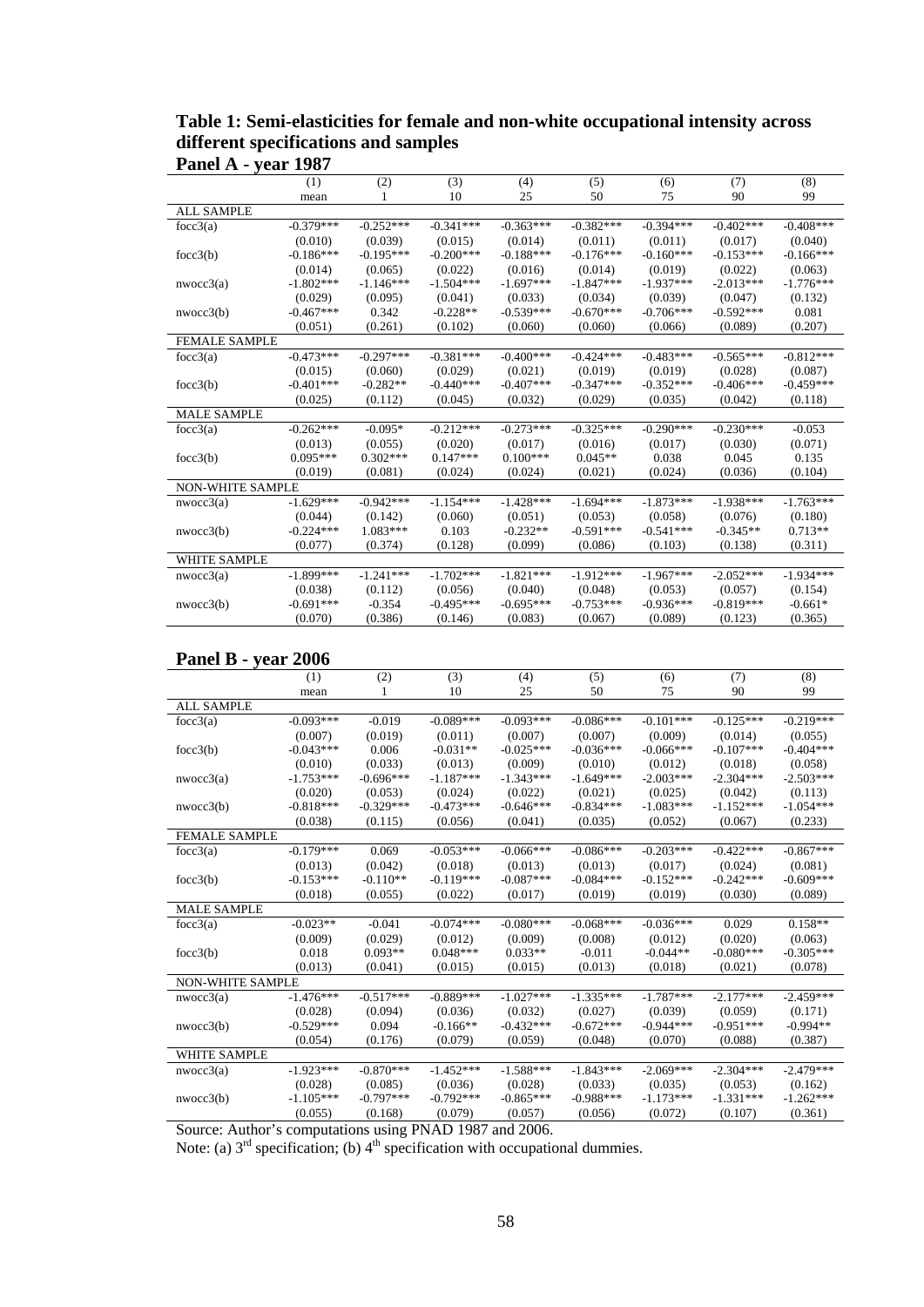| <b>Authors</b>          | Country<br>coverage | <b>Time</b><br>coverage | Dataset used           | <b>Results: semi-elasticities</b>                |
|-------------------------|---------------------|-------------------------|------------------------|--------------------------------------------------|
| Johnson and Solon       | <b>US</b>           | 1978                    | 1978 CPS               | $-0.244***$ (women – w/o controls)               |
| (1986)                  |                     |                         | (workers older than    | $-0.090***$ (women – with controls)              |
|                         |                     |                         | 16)                    | $-0.343***$ (men – w/o controls)                 |
|                         |                     |                         |                        | $-0.168***$ (men – with controls)                |
| MacPherson and          | <b>US</b>           | 1973-1993               | 1973-1993 CPS          | $-0.068$ (women 1973/74)                         |
| Hirsch (1995)           |                     |                         |                        | $-0.101$ (women $1977/78$ )                      |
|                         |                     |                         |                        | $-0.163$ (women 1989)                            |
|                         |                     |                         |                        | $-0.174$ (women 1993)                            |
|                         |                     |                         |                        | $-0.148$ (men 1973/74)                           |
|                         |                     |                         |                        | $-0.186$ (men $1977/78$ )                        |
|                         |                     |                         |                        | $-0.183$ (men 1989)                              |
|                         |                     |                         |                        | $-0.190$ (men 1993)                              |
| Cotter, Hermsen and     | <b>US</b>           | 1989                    | 1990 PUMS              | $-0.206***$ (White females)                      |
| Vanneman (2003)         |                     |                         | (employed aged 25-     | -0.231*** (African Amer. females)                |
|                         |                     |                         | 54 in 1989)            | -0.200*** (Hispanic Amer. females)               |
|                         |                     |                         |                        | $-0.125***$ (Asian females)                      |
|                         |                     |                         |                        | $-0.149***$ (White males)                        |
|                         |                     |                         |                        | -0.193*** (African Amer. males)                  |
|                         |                     |                         |                        | -0.204*** (Hispanic Amer. males)                 |
|                         |                     |                         |                        | $-0.324***$ (Asian males)                        |
| Lucifora and Reilly     | Italy               | 1985                    | 1985 Actual Earnings   | $0.01902$ **(females)                            |
| (1992)                  |                     |                         | Survey (Indagine       | $-0.3220***$ (males)                             |
|                         |                     |                         | sulle Retribuzioni di  |                                                  |
|                         |                     |                         | Fatto)                 |                                                  |
| <b>Baker</b> and Fortin | Canada and          | 1987-                   | 1987 and 1988          | $0.006$ <sup>n.s</sup> . (women – Canada – 1987) |
| (2003)                  | U.S.                | 1988                    | <b>LMAS</b> for Canada | $-0.028$ <sup>n.s</sup> (women – Canada – 1988)  |
|                         |                     |                         | and from the 1987      | $-0.228***$ (women $-$ US $-1987$ )              |
|                         |                     |                         | and 1988               | $-0.227***$ (women $-$ US $-1988$ )              |
|                         |                     |                         | CPS ORG for the        | $-0.13***$ (men – Canada – 1987)                 |
|                         |                     |                         | <b>United States</b>   | $-0.145***$ (men - Canada - 1988)                |
|                         |                     |                         |                        | $-0.022$ <sup>n.s</sup> (men – US – 1987)        |
|                         |                     |                         |                        | $-0.028$ <sup>n.s</sup> (men women – US – 1988)  |

# **Table 2: Overview of the main studies estimating the impact of femaleness on earnings (as semi-elasticities)**

Source: Author's compilation.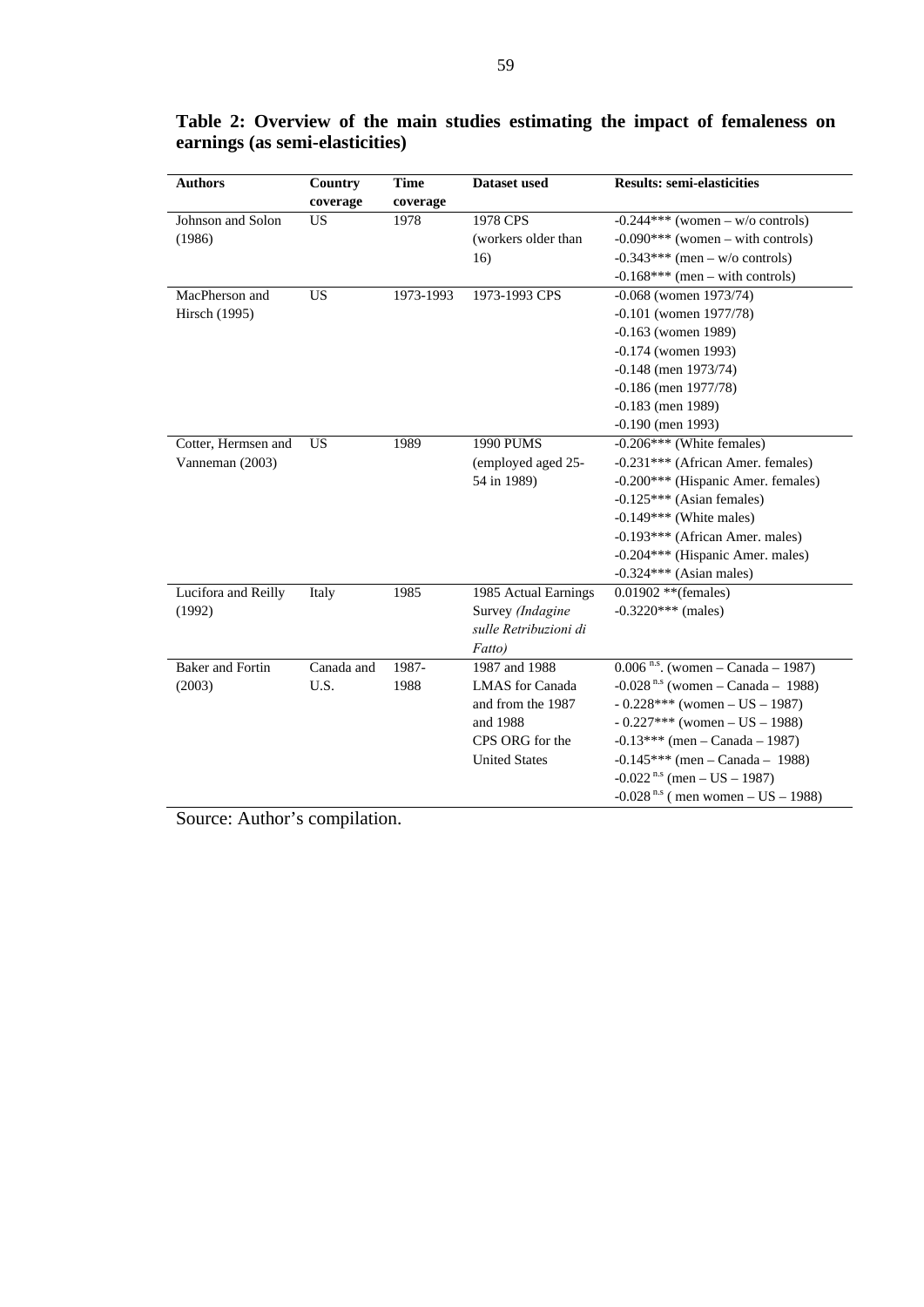|                                                                                       |          | 1987     |          |          | 2006     |                  |
|---------------------------------------------------------------------------------------|----------|----------|----------|----------|----------|------------------|
| Quantile                                                                              | 0.1      | 0.5      | 0.9      | 0.1      | 0.5      | 0.9 <sub>0</sub> |
| Raw log gap                                                                           | 0.596    | 0.303    | 0.176    | 0.154    | 0.044    | 0.030            |
| Decomposition method: Machado & Mata (2005) as Albrecht, van Vuuren and Vroman (2003) |          |          |          |          |          |                  |
| Explained                                                                             | $-0.071$ | $-0.016$ | $-0.152$ | $-0.216$ | $-0.109$ | $-0.269$         |
| s.e.                                                                                  | 0.014    | 0.008    | 0.018    | 0.007    | 0.003    | 0.008            |
| Unexplained                                                                           | 0.670    | 0.349    | 0.321    | 0.320    | 0.191    | 0.295            |
| s.e.                                                                                  | 0.018    | 0.009    | 0.022    | 0.010    | 0.005    | 0.012            |
| Total gap (conditional wages)                                                         | 0.358    | 0.312    | 0.314    | 0.090    | 0.056    | 0.047            |
| s.e.                                                                                  | 0.005    | 0.005    | 0.005    | 0.003    | 0.003    | 0.003            |
| Residual                                                                              | 0.241    | 0.021    | $-0.145$ | 0.014    | 0.026    | $-0.021$         |
| Total gap (predicted wages)                                                           | 0.599    | 0.333    | 0.168    | 0.104    | 0.082    | 0.026            |
| s.e.                                                                                  | 0.023    | 0.012    | 0.028    | 0.012    | 0.006    | 0.015            |
| Decomposition method: Melly (2006)                                                    |          |          |          |          |          |                  |
| Explained                                                                             | $-0.074$ | $-0.054$ | $-0.086$ | $-0.143$ | $-0.108$ | $-0.210$         |
| s.e.                                                                                  | 0.010    | 0.009    | 0.013    | 0.006    | 0.005    | 0.009            |
| Unexplained                                                                           | 0.549    | 0.352    | 0.294    | 0.220    | 0.170    | 0.239            |
| s.e.                                                                                  | 0.005    | 0.004    | 0.007    | 0.007    | 0.005    | 0.010            |
| Total gap                                                                             | 0.475    | 0.299    | 0.208    | 0.077    | 0.062    | 0.029            |
| s.e.                                                                                  | 0.008    | 0.006    | 0.009    | 0.007    | 0.004    | 0.008            |
| Decomposition method: Machado & Mata (2005) as Albrecht, van Vuuren and Vroman (2009) |          |          |          |          |          |                  |
| Explained                                                                             | $-0.074$ | $-0.050$ | $-0.084$ | $-0.145$ | $-0.108$ | $-0.212$         |
| s.e.                                                                                  | 0.024    | 0.026    | 0.038    | 0.027    | 0.019    | 0.039            |
| Unexplained                                                                           | 0.547    | 0.350    | 0.285    | 0.218    | 0.169    | 0.241            |
| s.e.                                                                                  | 0.029    | 0.025    | 0.038    | 0.031    | 0.018    | 0.040            |
| Total gap                                                                             | 0.473    | 0.300    | 0.201    | 0.073    | 0.060    | 0.029            |
| s.e.                                                                                  | 0.031    | 0.026    | 0.041    | 0.031    | 0.019    | 0.039            |
| Decomposition method: RIF-OLS regressions (Firpo, Fortin and Lemieux, 2009)           |          |          |          |          |          |                  |
|                                                                                       |          |          |          |          |          |                  |
| Explained                                                                             | $-0.068$ | $-0.037$ | $-0.131$ | $-0.174$ | $-0.072$ | $-0.315$         |
| s.e.                                                                                  | 0.011    | 0.011    | 0.021    | 0.009    | 0.005    | 0.013            |
| Unexplained                                                                           | 0.651    | 0.342    | 0.334    | 0.336    | 0.120    | 0.317            |
| s.e.                                                                                  | 0.015    | 0.012    | 0.023    | 0.011    | 0.006    | 0.016            |
| Total gap                                                                             | 0.583    | 0.305    | 0.203    | 0.162    | 0.048    | 0.002            |
| s.e.                                                                                  | 0.012    | 0.008    | 0.014    | 0.009    | 0.005    | 0.011            |
| Expl: age                                                                             | 0.010    | 0.021    | 0.035    | $-0.008$ | $-0.005$ | 0.003            |
| s.e.                                                                                  | 0.002    | 0.002    | 0.003    | 0.001    | 0.001    | 0.002            |
| Expl: edu                                                                             | $-0.041$ | $-0.099$ | $-0.240$ | $-0.056$ | $-0.083$ | $-0.206$         |
| s.e.                                                                                  | 0.002    | 0.003    | 0.007    | 0.002    | 0.002    | 0.005            |
| Expl: focc3                                                                           | $-0.003$ | $-0.023$ | $-0.091$ | $-0.084$ | 0.065    | $-0.049$         |
| s.e.                                                                                  | 0.015    | 0.014    | 0.019    | 0.011    | 0.007    | 0.014            |
| Expl: occ                                                                             | $-0.033$ | 0.085    | 0.180    | 0.001    | $-0.032$ | $-0.051$         |
| s.e.                                                                                  | 0.009    | 0.010    | 0.019    | 0.007    | 0.005    | 0.012            |
| Unexp: age                                                                            | $-0.667$ | 0.437    | 0.225    | $-0.670$ | 0.496    | 0.351            |
| s.e.                                                                                  | 0.022    | 0.015    | 0.033    | 0.027    | 0.012    | 0.030            |
| Unexp: edu                                                                            | $-0.120$ | 0.032    | 0.168    | $-0.281$ | 0.036    | 0.044            |
| s.e.                                                                                  | 0.042    | 0.019    | 0.023    | 0.039    | 0.013    | 0.024            |
| Unexp: focc3                                                                          | 0.621    | 0.198    | 0.261    | 0.339    | $-0.090$ | 0.251            |
| s.e.                                                                                  | 0.042    | 0.032    | 0.049    | 0.034    | 0.018    | 0.041            |
| Unexp:occ                                                                             | $-0.408$ | 0.075    | $-0.032$ | $-0.149$ | 0.195    | $-0.647$         |
| s.e.                                                                                  | 0.065    | 0.044    | 0.319    | 0.046    | 0.024    | 0.224            |

**Table 3: Quantile decomposition results for gender wage gaps (using the 4th specification), 1987 and 2006** 

Source: Author's computations using PNAD 1987 and 2006.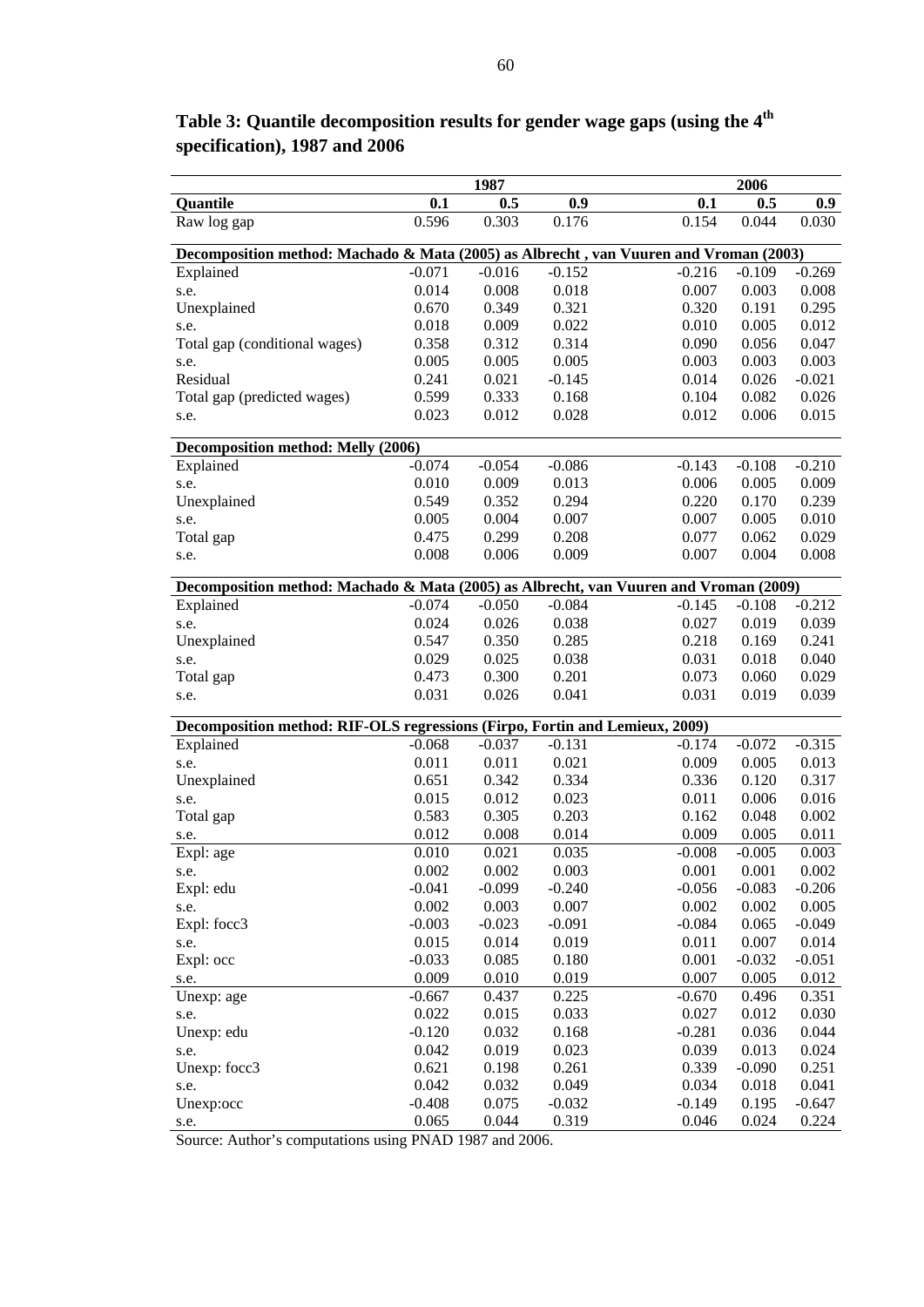|                                                                                       |                | 1987     |                |          | 2006     |                  |
|---------------------------------------------------------------------------------------|----------------|----------|----------------|----------|----------|------------------|
| Quantile                                                                              | 0.1            | 0.5      | 0.9            | 0.1      | 0.5      | 0.9 <sub>0</sub> |
| Raw log gap                                                                           | 0.470          | 0.463    | 0.654          | 0.405    | 0.349    | 0.629            |
| Decomposition method: Machado & Mata (2005) as Albrecht, van Vuuren and Vroman (2003) |                |          |                |          |          |                  |
| Explained                                                                             | 0.326          | 0.362    | 0.600          | 0.337    | 0.281    | 0.567            |
| s.e.                                                                                  | 0.004          | 0.003    | 0.008          | 0.003    | 0.003    | 0.006            |
| Unexplained                                                                           | 0.065          | 0.074    | 0.135          | 0.054    | 0.052    | 0.164            |
| s.e.                                                                                  | 0.013          | 0.006    | 0.011          | 0.009    | 0.004    | 0.008            |
| Total gap (conditional wages)                                                         | 0.491          | 0.486    | 0.504          | 0.402    | 0.392    | 0.461            |
| s.e.                                                                                  | 0.004          | 0.005    | 0.005          | 0.003    | 0.003    | 0.003            |
| Residual                                                                              | $-0.101$       | $-0.051$ | 0.231          | $-0.010$ | $-0.059$ | 0.270            |
| Total gap (predicted wages)                                                           | 0.391          | 0.436    | 0.735          | 0.391    | 0.333    | 0.731            |
| s.e.                                                                                  | 0.013          | 0.007    | 0.013          | 0.009    | 0.005    | 0.009            |
|                                                                                       |                |          |                |          |          |                  |
| Decomposition method: Melly (2006)                                                    |                |          |                |          |          |                  |
| Explained                                                                             | 0.348          | 0.372    | 0.496          | 0.308    | 0.294    | 0.425            |
| s.e.                                                                                  | 0.008          | 0.006    | 0.007          | 0.005    | 0.003    | 0.007            |
| Unexplained                                                                           | 0.025          | 0.095    | 0.157          | 0.022    | 0.062    | 0.175            |
| s.e.                                                                                  | 0.006          | 0.005    | 0.007          | 0.008    | 0.004    | 0.007            |
| Total gap                                                                             | 0.373          | 0.467    | 0.653          | 0.331    | 0.357    | 0.600            |
| s.e.                                                                                  | 0.007          | 0.004    | 0.008          | 0.006    | 0.004    | 0.009            |
|                                                                                       |                |          |                |          |          |                  |
| Decomposition method: Machado & Mata (2005) as Albrecht, van Vuuren and Vroman (2009) |                |          |                |          |          |                  |
| Explained                                                                             | 0.352          | 0.374    | 0.497          | 0.307    | 0.290    | 0.422            |
| s.e.                                                                                  | 0.033          | 0.022    | 0.042          | 0.028    | 0.019    | 0.033            |
| Unexplained                                                                           | 0.021          | 0.091    | 0.154          | 0.022    | 0.063    | 0.176            |
| s.e.                                                                                  | 0.030          | 0.021    | 0.034          | 0.028    | 0.017    | 0.031            |
| Total gap                                                                             | 0.372          | 0.466    | 0.651          | 0.329    | 0.353    | 0.598            |
| s.e.                                                                                  | 0.032          | 0.022    | 0.040          | 0.029    | 0.018    | 0.037            |
| Decomposition method: RIF-OLS regressions (Firpo, Fortin and Lemieux, 2009)           |                |          |                |          |          |                  |
|                                                                                       | 0.384          | 0.384    | 0.499          | 0.383    | 0.300    | 0.454            |
| Explained                                                                             |                |          |                |          |          |                  |
| s.e.                                                                                  | 0.008<br>0.018 | 0.006    | 0.011<br>0.227 | 0.007    | 0.004    | 0.008            |
| Unexplained                                                                           |                | 0.078    |                | 0.016    | 0.051    | 0.243            |
| s.e.                                                                                  | 0.014          | 0.007    | 0.011          | 0.011    | 0.005    | 0.009            |
| Total gap                                                                             | 0.402          | 0.462    | 0.726          | 0.400    | 0.351    | 0.696            |
| s.e.                                                                                  | 0.011          | 0.008    | 0.013          | 0.009    | 0.004    | 0.011            |
| Expl: age                                                                             | 0.016          | 0.019    | 0.018          | 0.011    | 0.017    | 0.034            |
| s.e.                                                                                  | 0.002          | 0.002    | 0.002          | 0.001    | 0.001    | 0.002            |
| Expl: edu                                                                             | 0.111          | 0.185    | 0.371          | 0.098    | 0.116    | 0.250            |
| s.e.                                                                                  | 0.005          | 0.004    | 0.009          | 0.004    | 0.002    | 0.005            |
| Expl: nwocc3                                                                          | 0.018          | 0.017    | 0.094          | 0.002    | 0.058    | 0.124            |
| s.e.                                                                                  | 0.007          | 0.006    | 0.010          | 0.005    | 0.003    | 0.008            |
| Expl: occ                                                                             | 0.038          | 0.111    | 0.061          | 0.051    | 0.035    | 0.064            |
| s.e.                                                                                  | 0.007          | 0.006    | 0.010          | 0.006    | 0.003    | 0.008            |
| Unexp: age                                                                            | 0.255          | 0.360    | 0.000          | $-0.563$ | 0.510    | 0.035            |
| s.e.                                                                                  | 0.014          | 0.010    | 0.022          | 0.019    | 0.009    | 0.023            |
| Unexp: edu                                                                            | 0.052          | 0.096    | 0.073          | 0.043    | 0.184    | 0.207            |
| s.e.                                                                                  | 0.029          | 0.016    | 0.020          | 0.030    | 0.012    | 0.021            |
| Unexp: nwocc3                                                                         | $-0.125$       | 0.083    | $-0.689$       | $-0.745$ | $-0.166$ | $-0.514$         |
| s.e.                                                                                  | 0.109          | 0.072    | 0.129          | 0.097    | 0.043    | 0.115            |
| Unexp:occ                                                                             | 0.006          | $-0.210$ | $-0.421$       | 0.303    | $-0.109$ | 0.464            |
| s.e.                                                                                  | 0.082          | 0.060    | 0.276          | 0.070    | 0.035    | 0.201            |

**Table 4: Quantile decomposition results for racial wage gaps (using the 4th specification), 1987 and 2006** 

Source: Author's computations using PNAD 1987 and 2006.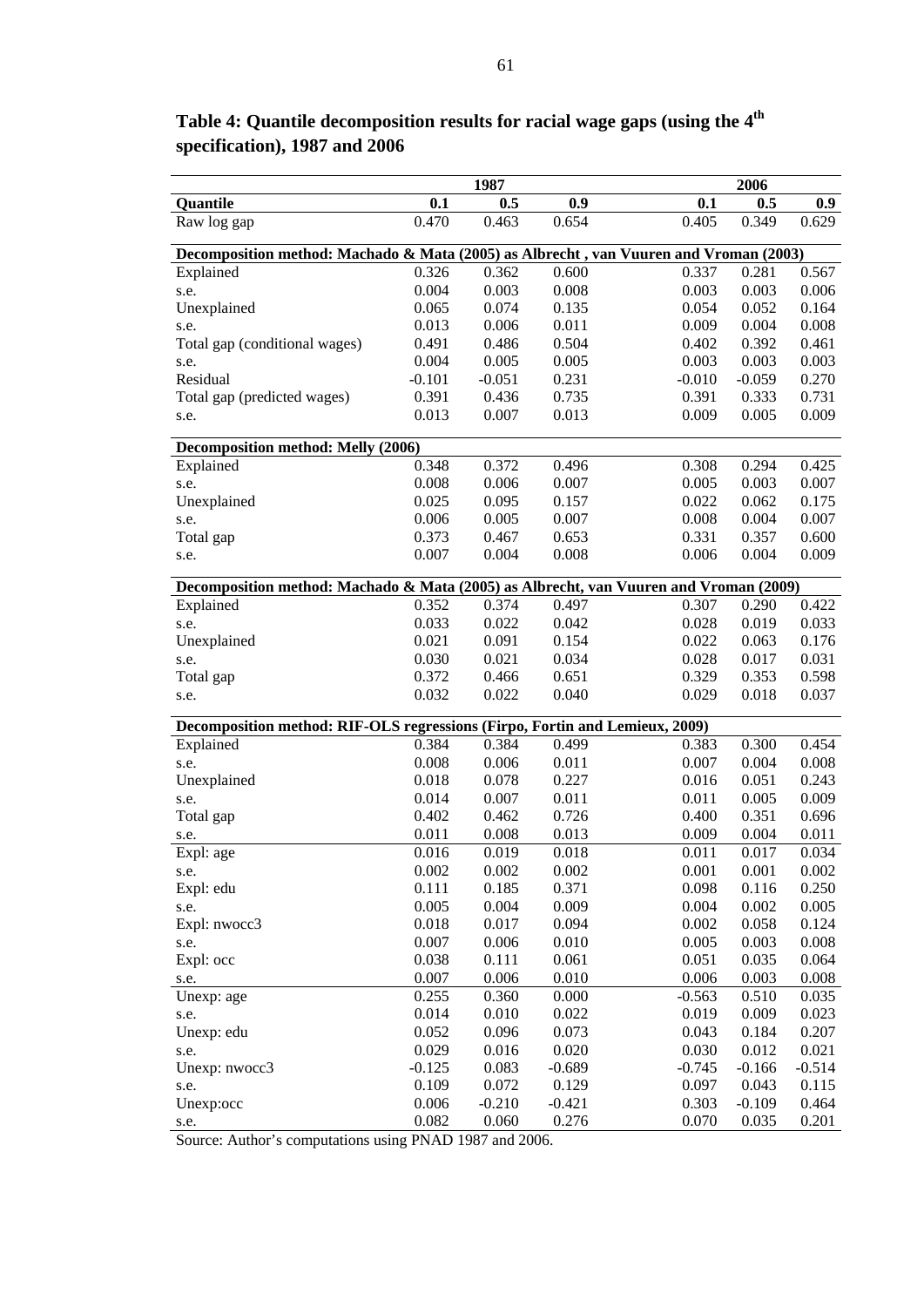|              |          |           |                  |           | 1987     |           |          |          |          |           |          | 2006      |              |           |          |           |
|--------------|----------|-----------|------------------|-----------|----------|-----------|----------|----------|----------|-----------|----------|-----------|--------------|-----------|----------|-----------|
|              | 1        | t-test    | $\boldsymbol{2}$ | t-test    | 3        | t-test    | 4        | t-test   | 1        | t-test    | 2        | t-test    | $\mathbf{3}$ | t-test    | 4        | t-test    |
| Explained    | $-0.163$ | $-34.021$ | $-0.049$         | $-7.087$  | $-0.050$ | $-6.720$  | $-0.071$ | $-8.518$ | $-0.182$ | $-58.839$ | $-0.152$ | $-37.146$ | $-0.174$     | $-37.826$ | $-0.156$ | $-31.180$ |
| s.e.         | 0.005    |           | 0.007            |           | 0.008    |           | 0.008    |          | 0.003    |           | 0.004    |           | 0.005        |           | 0.005    |           |
| Unexplained  | 0.485    | 95.176    | 0.371            | 54.559    | 0.373    | 49.013    | 0.393    | 47.902   | 0.243    | 63.895    | 0.213    | 50.667    | 0.235        | 46.900    | 0.216    | 43.280    |
| s.e.         | 0.005    |           | 0.007            |           | 0.008    |           | 0.008    |          | 0.004    |           | 0.004    |           | 0.005        |           | 0.005    |           |
| Total gap    | 0.322    | 46.014    | 0.322            | 46.014    | 0.322    | 46.014    | 0.322    | 46.014   | 0.061    | 13.152    | 0.061    | 13.152    | 0.061        | 13.152    | 0.061    | 13.152    |
| s.e.         | 0.007    |           | 0.007            |           | 0.007    |           | 0.007    |          | 0.005    |           | 0.005    |           | 0.005        |           | 0.005    |           |
| Expl: age    | 0.023    | 10.810    | 0.021            | 10.947    | 0.023    | 10.810    | 0.021    | 11.000   | $-0.003$ | $-1.929$  | $-0.003$ | $-2.333$  | $-0.003$     | $-1.857$  | $-0.003$ | $-2.333$  |
| s.e.         | 0.002    |           | 0.002            |           | 0.002    |           | 0.002    |          | 0.001    |           | 0.001    |           | 0.001        |           | 0.001    |           |
| Expl: edu    | $-0.157$ | $-42.297$ | $-0.115$         | $-39.759$ | $-0.160$ | $-42.132$ | $-0.115$ | -39.724  | $-0.151$ | $-63.000$ | $-0.102$ | $-53.737$ | $-0.152$     | $-63.208$ | $-0.102$ | $-53.789$ |
| s.e.         | 0.004    |           | 0.003            |           | 0.004    |           | 0.003    |          | 0.002    |           | 0.002    |           | 0.002        |           | 0.002    |           |
| Expl: focc3  |          |           |                  |           | 0.117    | 19.797    | $-0.042$ | $-4.988$ |          |           |          |           | 0.009        | 2.559     | $-0.007$ | $-1.388$  |
| s.e.         |          |           |                  |           | 0.006    |           | 0.009    |          |          |           |          |           | 0.003        |           | 0.005    |           |
| Expl: occ    |          |           | 0.061            | 11.472    |          |           | 0.081    | 12.641   |          |           | $-0.029$ | $-9.767$  |              |           | $-0.026$ | $-7.027$  |
| s.e.         |          |           | 0.005            |           |          |           | 0.006    |          |          |           | 0.003    |           |              |           | 0.004    |           |
| Unexp: age   | 0.151    | 3.907     | 0.052            | 1.377     | 0.120    | 3.147     | 0.083    | 7.112    | 0.206    | 6.230     | 0.175    | 5.394     | 0.187        | 5.653     | 0.175    | 15.873    |
| s.e.         | 0.039    |           | 0.038            |           | 0.038    |           | 0.012    |          | 0.033    |           | 0.033    |           | 0.033        |           | 0.011    |           |
| Unexp: edu   | $-0.101$ | $-12.354$ | 0.000            | 0.034     | $-0.079$ | $-9.634$  | 0.000    | $-0.007$ | $-0.079$ | $-8.630$  | $-0.025$ | $-2.270$  | $-0.072$     | $-7.859$  | $-0.024$ | $-1.960$  |
| s.e.         | 0.008    |           | 0.012            |           | 0.008    |           | 0.014    |          | 0.009    |           | 0.011    |           | 0.009        |           | 0.012    |           |
| Unexp: focc3 |          |           |                  |           | 0.138    | 10.585    | 0.324    | 15.882   |          |           |          |           | 0.103        | 9.923     | 0.113    | 7.826     |
| s.e.         |          |           |                  |           | 0.013    |           | 0.020    |          |          |           |          |           | 0.010        |           | 0.014    |           |
| Unexp:occ    |          |           | 0.156            | 2.090     |          |           | $-0.065$ | $-0.857$ |          |           | $-0.064$ | $-1.382$  |              |           | $-0.133$ | $-2.836$  |
| s.e.         |          |           | 0.074            |           |          |           | 0.076    |          |          |           | 0.046    |           |              |           | 0.047    |           |

**Table 5a: Detailed OB decomposition for gender wage gaps** 

Source: Author's computations using PNAD 1987 and 2006.

Note: We follow the same rationale as for the previous analysis. The  $1<sup>st</sup>$  specification refers to the baseline specification with age, age squared, years of education, formal, urban and regional dummies. The  $2<sup>nd</sup>$  specification includes occupational dummies while the  $3<sup>rd</sup>$  specification includes female occupational intensity. The  $4<sup>th</sup>$  and most complete specification adds both occupational controls.